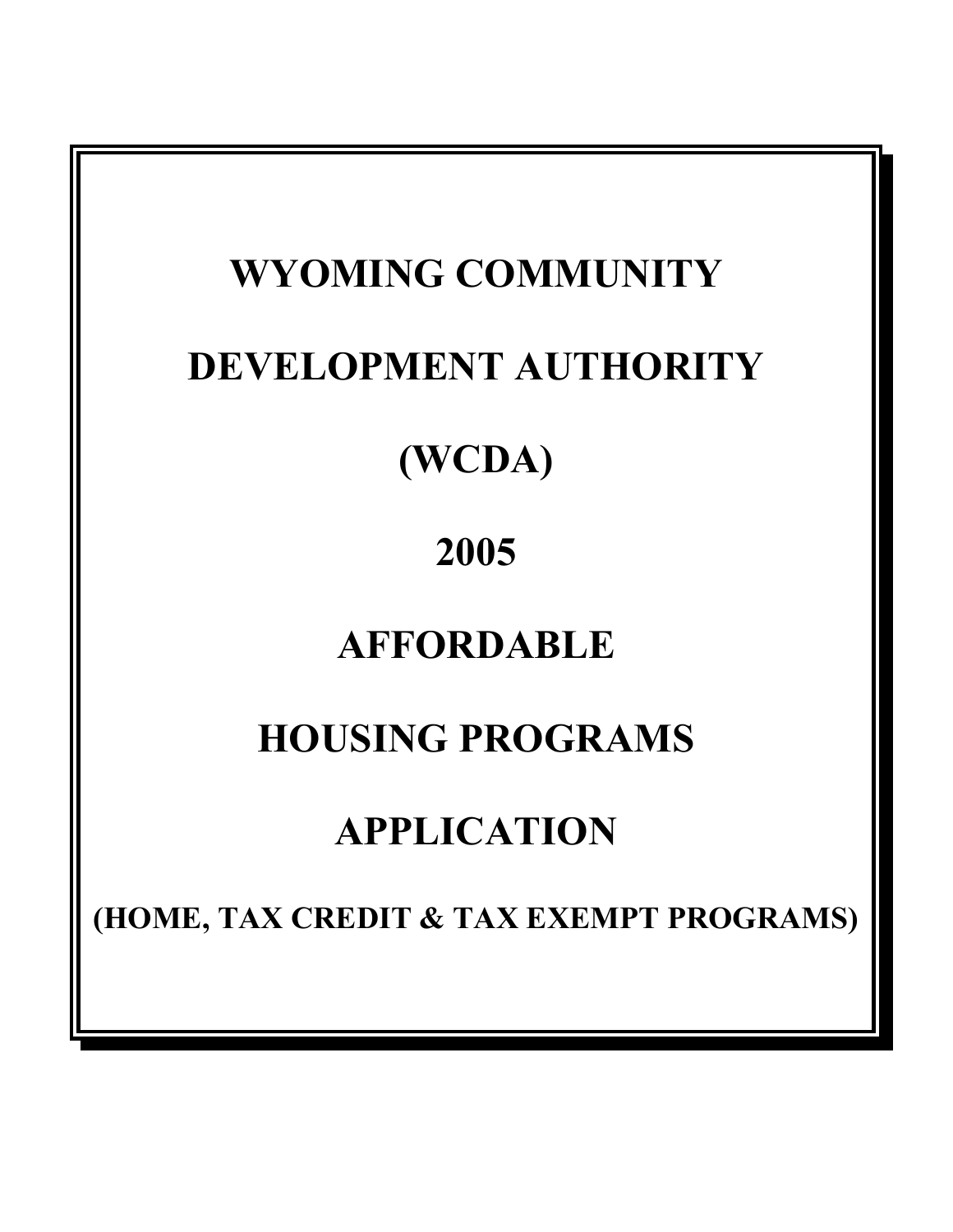# **WYOMING COMMUNITY DEVELOPMENT AUTHORITY (WCDA) 2005 AFFORDABLE HOUSING PROGRAMS APPLICATION**

# **TABLE OF CONTENTS**

| I.    | General Project Information                   | $5 - 10$  |
|-------|-----------------------------------------------|-----------|
| II.   | Sponsor Information                           | $11 - 12$ |
| III.  | Development Team                              | $13 - 14$ |
| IV.   | <b>Applicable Fraction Determination</b>      | 15        |
| V.    | <b>Tenant Utility Information</b>             | 16        |
| VI.   | Unit Distribution and Rents                   | $17 - 18$ |
| VII.  | Project Financing                             | $19-20$   |
| VIII. | Subsidies                                     | $21 - 22$ |
| IX.   | Project Costs and Uses                        | $23 - 27$ |
| X.    | Development Budget                            | 28-33     |
| XI.   | <b>Estimation Tax Credit Amount</b>           | 34        |
| XII.  | <b>Project Annual Expenses</b>                | $35 - 36$ |
| XIII. | Tax Credit Syndication                        | 37        |
| XIV.  | Development Timetable                         | 38        |
| XV.   | Notification of Local Official                | 39        |
| XVI.  | <b>Application Fee</b>                        | 40        |
| XVII. | <b>Applicant Certification</b>                | $41 - 42$ |
|       | <b>COMBINED APPLICATION EXHIBITS</b>          |           |
| $A-1$ | Affirmative Fair Housing Marketing Agreement  | 43        |
| $A-2$ | Development Team Experience                   | 44-49     |
| $A-3$ | Previous Participation Certification          | $50 - 53$ |
| $A-4$ | Non-Profit Questionnaire                      | 54-56     |
| $A-5$ | IRS form 8821 - Tax Information Authorization | 57-58     |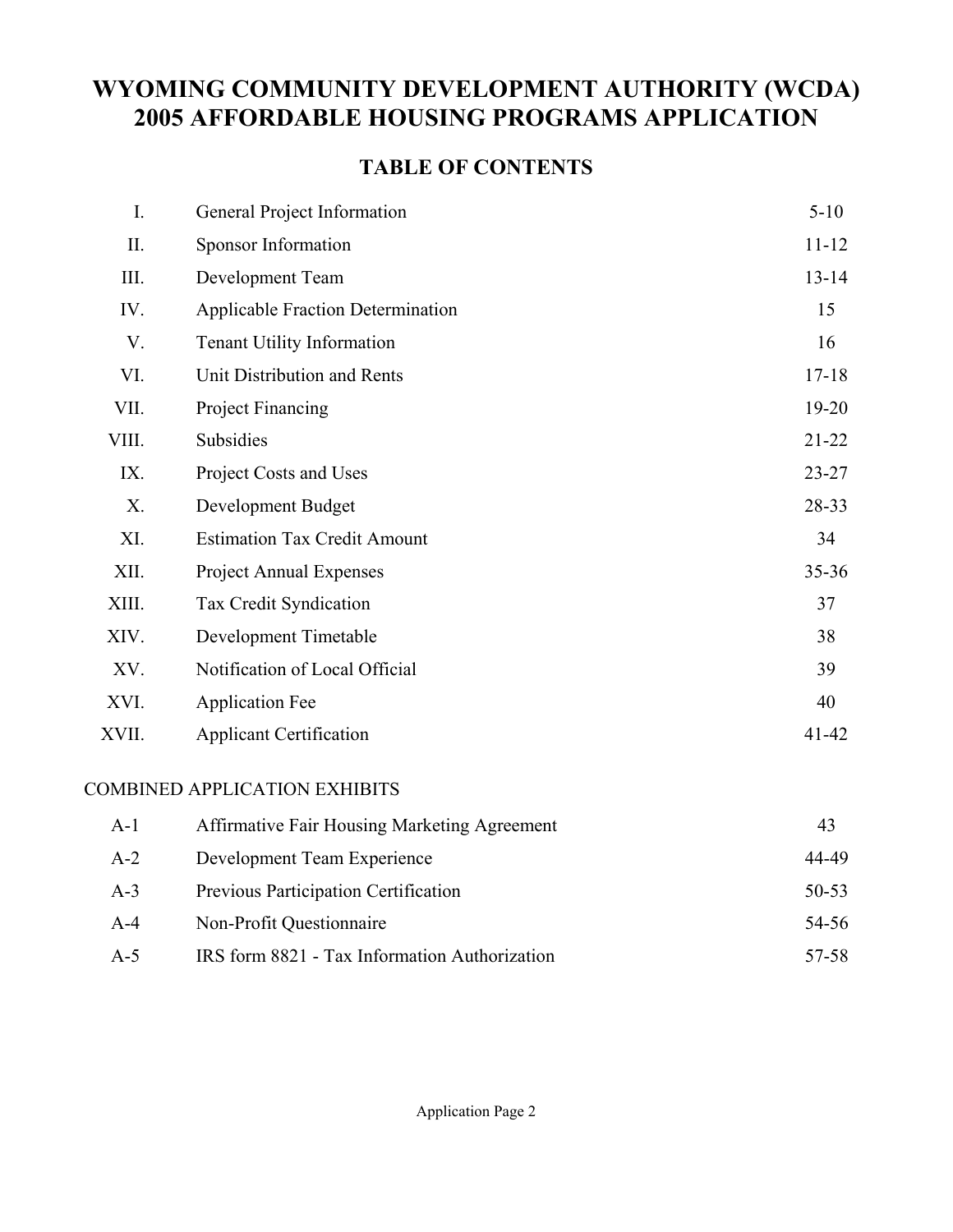# **AFFORDABLE HOUSING PROGRAMS APPLICATION CHECKLIST**

**The Wyoming Community Development Authority Affordable Housing Allocation Plan is a separate document and is available from WCDA. Applicants must review the Allocation Plan in detail prior to completing this application.** 

# **APPLICATIONS MUST BE RECEIVED NO LATER THAN February 28, 2005**

The following items must be included in the submittal:

- \_\_\_\_\_ Completed **Original 2005** Affordable Housing Programs Application with Original Signatures (No substitutions or changes to this form will be allowed). No Faxed copies will be accepted.
- \_\_\_\_\_ Affirmative Fair Housing Marketing Agreement (Application Exhibit A-1)
- List of Development Team experience (See Application Exhibit A-2)
- Previous Participation Certificate and Authorization for Release of Information. (Application Exhibit A-3)
- Non-profit projects must also include a Non-Profit Questionnaire. (Application Exhibit A-4)
- \_\_\_\_\_ IRS Form 8821 Tax Information Authorization (Application Exhibit A-5)(**Tax Credit Only**).
- 15 year Projected Cash Flow
- \_\_\_\_\_ Utility Allowance
- An independent comprehensive, timely, and professional Market Study. At a minimum, the Market Study must include those items outlined in the Current Year Summary Attachment "A" Item "7" of the Allocation Plan. If the Market Study contradicts current economic statistics on file with WCDA, the project will not rank high in the needs category.
- \_\_\_\_\_ Projects located in entitlement cities (Cheyenne and Casper) must have a **current** letter of consistency with the Consolidated Plan from the appropriate Jurisdiction. (Required on all projects requesting HOME funding.)
- Documentation showing the local jurisdiction has been notified and given specific information about the project
- \_\_\_\_\_ Site control Document
- Documentation of proper zoning
- Flood plain documentation
- Estimated tax expense from County Assessor (or current assessment for Rehabilitation projects)
- Location Map, showing location of the site relative to the surrounding area.
- \_\_\_\_\_ City Map, showing location of the site
- Sketch plan of site (3 dimensional if possible)
- Floor plans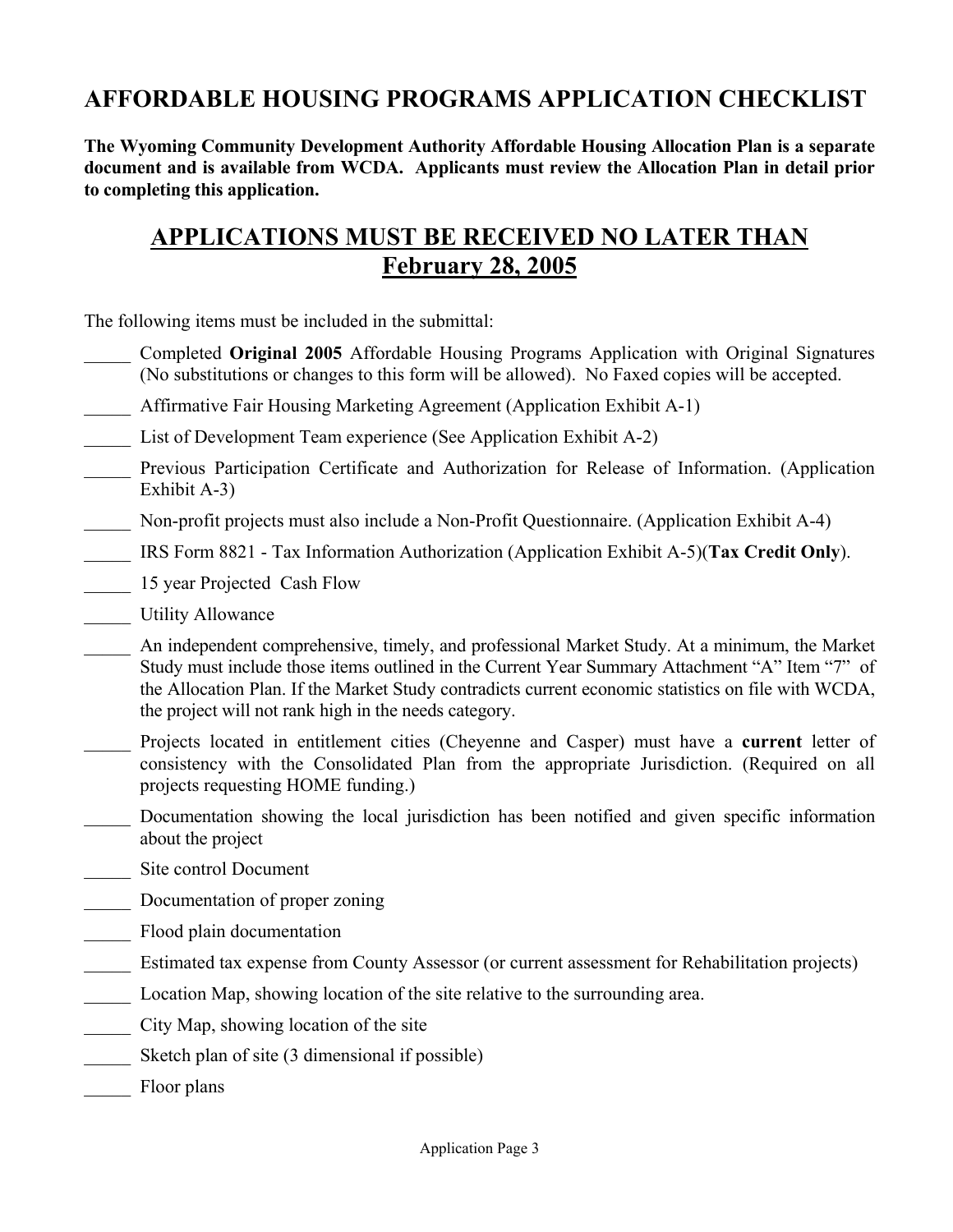- \_\_\_\_\_ All rental rehabilitation projects must provide a Capital Needs Assessment (including an Economic Feasibility Assessment of Expenses), stating the viability and long term feasibility of the project.
- \_\_\_\_\_ Projects built in phases are to complete the application reflecting information on the entire project, and explain the phases in the narrative.
- All Acquisition/Rental Rehabilitation projects must provide an appraisal. The acquisition price on which tax credits are allowed will be limited to the appraised value of the property prior to rehabilitation.
- Narrative Description of Project. (See Affordable Allocation Plan Current Year Summary Attachment "D" Item "1".
- Detail written explanation of how and why the applicant feels the scoring criteria has been met.
- \_\_\_\_\_ Tax Credit Application Fee
- \_\_\_\_\_ Copies of Deed showing ownership changes proving 10 year rule requirements. (Acquisition / Rehabilitation Projects with Tax Credits)
- Developer Fee Agreement
- Projects located in a Community Revitalization Plan (CRP) area must provide a current letter from the local jurisdiction, or the state, that the project sits in a CRP area.
- Projects converting to Low-Income Homeownership must provide details supporting affordability at purchase, physical feasibility, and restriction under which unit will be offered for sale.

The applicant must complete **A L L** applicable parts of the application form and include **A L L** documents and supplementary materials required. **Once the application is submitted, no further changes relating to Project Selection Criteria will be accepted.**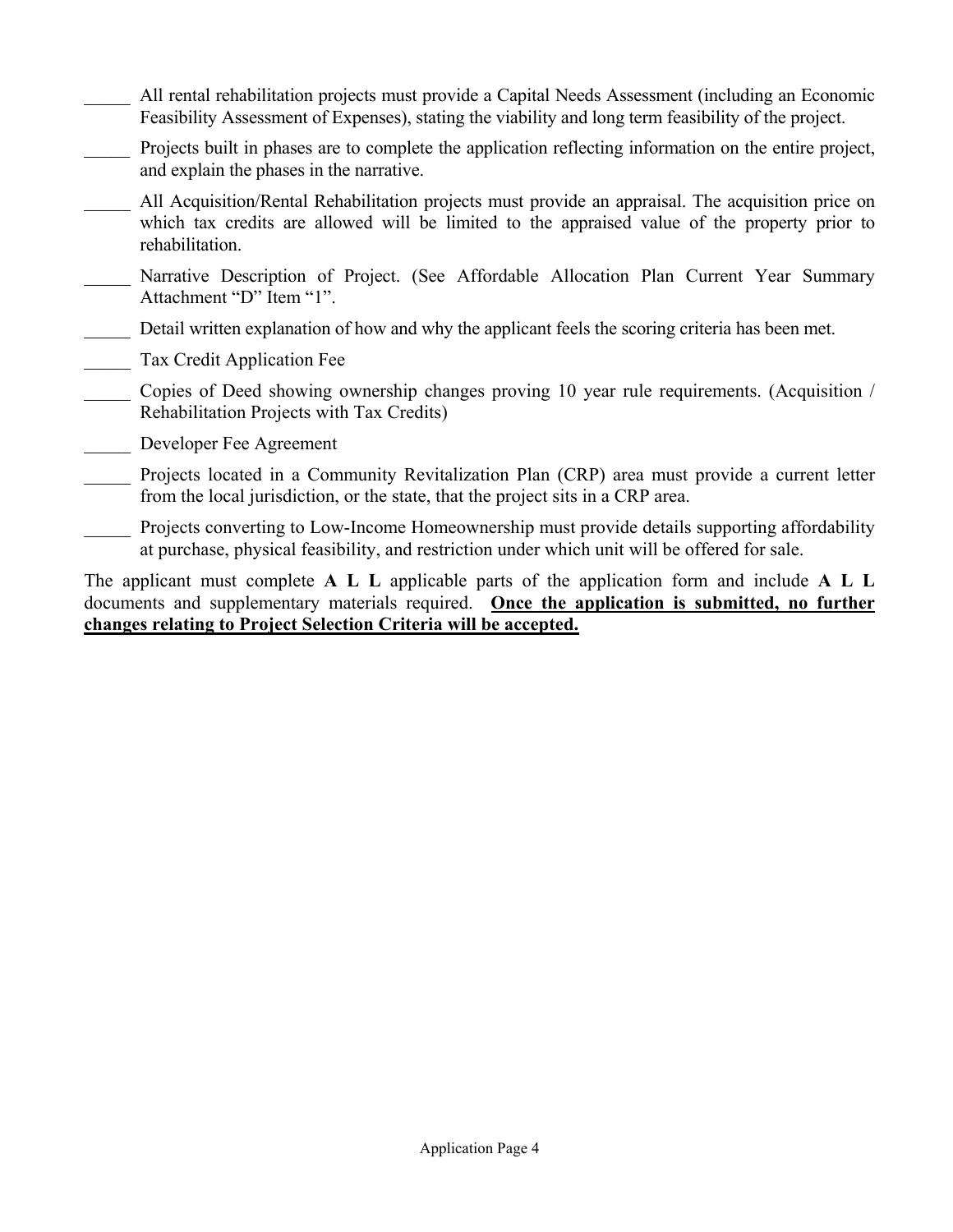# **Application Date** \_\_\_\_\_\_\_\_\_\_\_\_\_\_\_\_\_\_\_\_\_\_\_\_

# **Initial Application**

# I. GENERAL PROJECT INFORMATION

| A.        |                                                                                            | Project Name                                                                                                                                                                                                                                                                                                                                                                         |                                                                                   |                                    |        |
|-----------|--------------------------------------------------------------------------------------------|--------------------------------------------------------------------------------------------------------------------------------------------------------------------------------------------------------------------------------------------------------------------------------------------------------------------------------------------------------------------------------------|-----------------------------------------------------------------------------------|------------------------------------|--------|
|           |                                                                                            |                                                                                                                                                                                                                                                                                                                                                                                      |                                                                                   |                                    |        |
|           |                                                                                            | City County County Zip Code                                                                                                                                                                                                                                                                                                                                                          |                                                                                   |                                    |        |
|           |                                                                                            | Allocation Year _______ Application Cycle _______ (See Current Year summary Attachment A Item 1)                                                                                                                                                                                                                                                                                     |                                                                                   |                                    |        |
| <b>B.</b> |                                                                                            | Tax Credit Requested? __ Yes __No If yes, Amount \$______________(From Part XI ItemC, Pg 34)<br>Requesting from Tax Credit Non-Profit Set-aside? _____ Yes _____ No                                                                                                                                                                                                                  |                                                                                   |                                    |        |
|           |                                                                                            | Is this request for a particular Set-Aside of HOME funds? _____ Yes _______ No<br>If from a Set-Aside, which Set-Aside is being requested?<br>(See Set Asides in HOME under Current Year Summary Attachment A Item 2 in the Allocation Plan)<br>For HOME Projects, amount of HOME match supplied by project: \$                                                                      |                                                                                   |                                    |        |
|           | Sources of local match:                                                                    | WCDA Banked Match Requested? ___ Yes___ No If yes, Amount \$_____________________<br>For Incorporated Cities or Counties, how much of this HOME<br>Housing Trust Funds Requested? _____ Yes____ No If yes, Amount \$_________________                                                                                                                                                |                                                                                   |                                    |        |
| C.        | Is this a RD project?                                                                      |                                                                                                                                                                                                                                                                                                                                                                                      |                                                                                   | $Yes$ No                           |        |
| D.        | Number of Project Based Assisted units<br>Date Rental Assistance Expires                   | Is this project using HUD Section 8 rental assistance?<br>project based or _______ tenant certificates and vouchers<br>If Project Based Section 8, date of HUD approval                                                                                                                                                                                                              |                                                                                   | $\frac{\ }{}$ Yes $\frac{\ }{}$ No |        |
| Ε.        | Is this project using CDBG funding?                                                        | Describe:                                                                                                                                                                                                                                                                                                                                                                            |                                                                                   | $Yes$ No                           |        |
| F.        |                                                                                            | Are any of the above sources to be treated as " <b>Federal Funds</b> "?                                                                                                                                                                                                                                                                                                              |                                                                                   |                                    | Yes No |
| G.        | Type of Project (check <b>all</b> that apply)<br>Rehabilitation* without Federal Subsidies | New Construction without Federal Subsidies<br>Acquisition with units occupied or suitable for occupancy on acquisition date.<br>Acquisition with <b>NO</b> units occupied or suitable for occupancy on acquisition date.<br>Acquisition with 10-year rule waiver from Federal Agency<br>*Rehabilitation project must submit an itemized list of rehabilitation activities and costs. | New Construction with Federal Subsidies<br>Rehabilitation* with Federal Subsidies |                                    |        |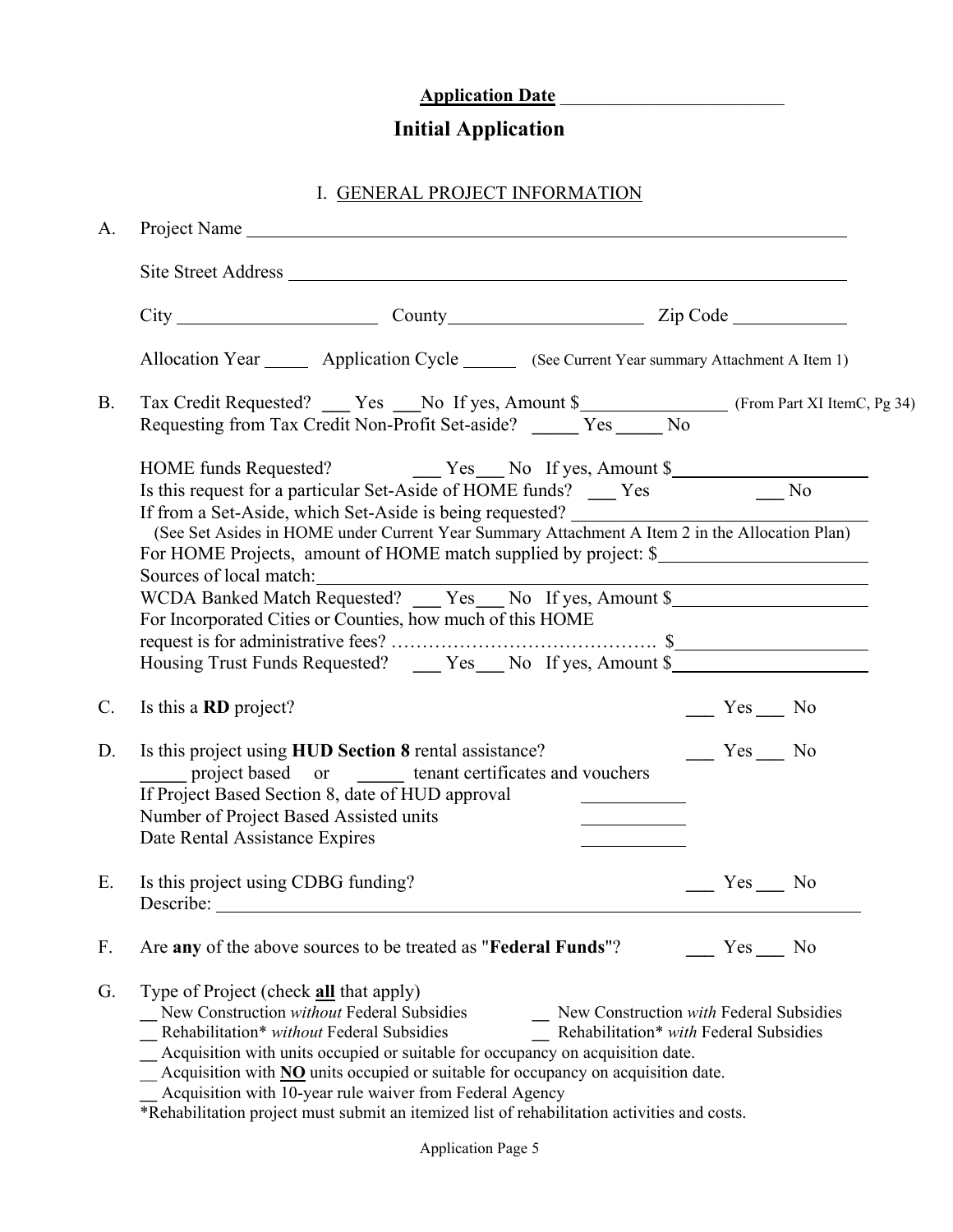| H. |         | Is project is a Rehabilitation project with occupied units:                                    | Yes                | N <sub>0</sub> |
|----|---------|------------------------------------------------------------------------------------------------|--------------------|----------------|
|    | If yes: |                                                                                                |                    |                |
|    |         |                                                                                                |                    |                |
|    | 2.      | How many households will be rent burdened (paying more than                                    |                    |                |
|    |         | 30% of their income for housing expense (rent plus utilities)?                                 |                    |                |
|    |         |                                                                                                |                    |                |
|    |         |                                                                                                |                    |                |
|    |         |                                                                                                |                    |                |
|    |         |                                                                                                |                    |                |
|    |         | Project will give preference for persons on Section 8 waiting lists or those currently holding |                    |                |
|    |         | Costian & cortificator or vaughers                                                             | $V_{\alpha\alpha}$ | $N_{\alpha}$   |

Section 8 certificates or vouchers. **The Section 8 certificates or vouchers. No**  Project will commit to limiting gross rent from all sources to not exceed the maximum as presented in this application. **\_\_\_** Yes **\_\_\_** No

- J. Tax Credit Owners irrevocably elects one of the Minimum Set-Aside Requirements (check **one**) \_\_\_ 20% of the units serving households at 50% of the area median.
	- \_\_\_ 40% of the units serving households at 60% of the area median
- K. Project utilizing HOME and Tax Credit must elect on of the following:
	- \_\_\_ 40% of the units serving households at 50% of the area median
	- \_\_\_ Remove HOME from the Tax Credit Basis
	- \_\_\_ Tax Credit Applicable Percentage reduced to 4%
- L. Tax Credit Owners irrevocably elects to fix the maximum applicable Tax Credit percentage(s) in effect as of: (check one)

\_\_\_\_\_ Carryover Month \_\_\_\_\_ Placed in Service Date

NOTE: If an owner does not make an election the IRS will treat the effective date as of the Placed in Service Date.

- M. Tax Credit Owners irrevocably elects one of the Gross Rent Floor Options (check one)
	- **\_\_\_\_\_** Gross Rent Floor to take effect of Allocation Date.
		- **\_\_\_\_\_** Gross Rent Floor to take effect on Placed In Service Date.

 NOTE: If an owner does not make an election the IRS will treat the rent floor as taking effect on the date of allocation.

- N. Compliance Period
	- 1. Tax Credit Projects:

This project will remain low-income with the occupancy described, for the IRS required 15 year initial period and an additional \_\_\_\_\_ years, plus an additional 15 year extended use period required by the IRS. OR

This project will provide homeownership to tenants starting in year  $\qquad \qquad$ .

2. HOME Rental Projects:

This project will remain low-income with the occupancy described, for the HOME required vears and an additional vears.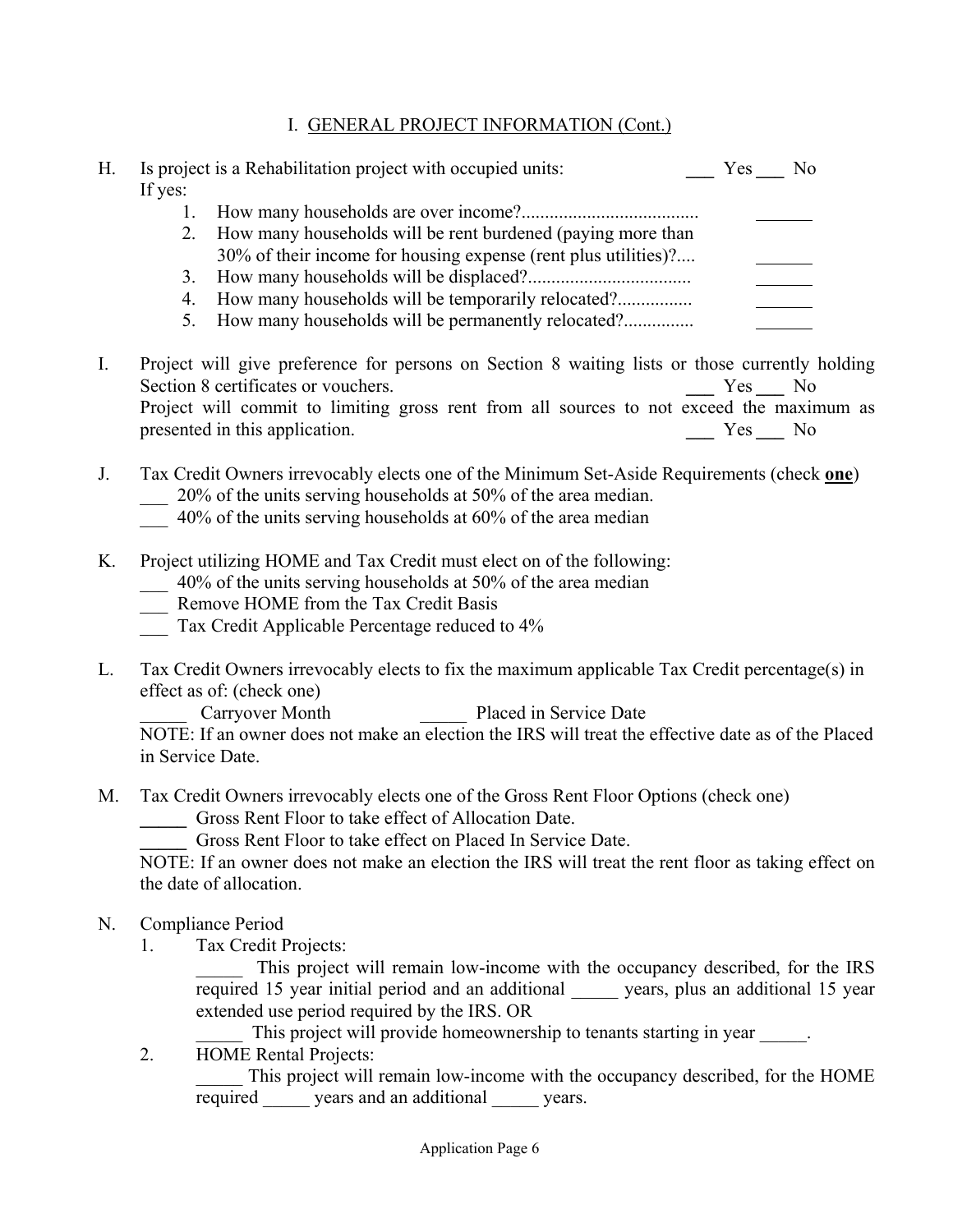| Ο. | <b>Rental Restrictions</b> |
|----|----------------------------|
|    |                            |

| U. | Rental Restrictions                                                                                                                                                                                                                                                                                                                                                                                                                              |
|----|--------------------------------------------------------------------------------------------------------------------------------------------------------------------------------------------------------------------------------------------------------------------------------------------------------------------------------------------------------------------------------------------------------------------------------------------------|
|    | $\frac{(\%)}{(\%)}$ of the low-income units will be rent restricted to _______% of the area median income<br>(#)                                                                                                                                                                                                                                                                                                                                 |
|    |                                                                                                                                                                                                                                                                                                                                                                                                                                                  |
|    | $\frac{(\#)}{(\#)}$ (%) of the low-income units will be rent restricted to _______% of the area median income                                                                                                                                                                                                                                                                                                                                    |
|    | Note: number of units and % of area median income committed to here will be included in the                                                                                                                                                                                                                                                                                                                                                      |
|    | land use agreement, cash flow analysis and ranking review.                                                                                                                                                                                                                                                                                                                                                                                       |
| Р. | Low-income Targeting<br>$\frac{(\#)}{(\#)}$ (%) of the low-income units will serve households at ______% of the area median income<br>$\frac{(\#)}{(\#)}$ (%) of the low-income units will serve households at ______% of the area median income<br>Note: number of units and % of area median income committed to here will be included in the<br>land use agreement or Deed Restrictions, cash flow analysis and ranking review if applicable. |
| Q. | Total number of buildings (actual or proposed)                                                                                                                                                                                                                                                                                                                                                                                                   |
| R. | Type of Housing _______ Multifamily Residential<br>Single Family                                                                                                                                                                                                                                                                                                                                                                                 |
| S. | Type of Units ________ Apartments _______ Town Homes _______ Semi-Detached Detached _______ SRO ________ Manufactured<br>Other                                                                                                                                                                                                                                                                                                                   |
| Τ. | Number of Floors in the Tallest Building ______                                                                                                                                                                                                                                                                                                                                                                                                  |
| U. | Is there an elevator in each building?<br>N <sub>0</sub><br>Yes                                                                                                                                                                                                                                                                                                                                                                                  |
| V. | Rental Projects: Occupancy will be restricted as follows and will be reflected in Land Use<br>Restrictive Covenants Agreement. _____Unrestricted ______ Disabled ______ Homeless<br>Elderly $(55+)$ Elderly $(62+)$ Other Channel Blue Channel Blue Channel Blue Channel Blue Channel Blue Channel Blue Channel Blue Channel Blue Channel Blue Channel Blue Channel Blue Channel Blue Channel Blue Channel Blue Cha                              |
| W. | Is this project located in a Qualified Census Tract? $\qquad \qquad \text{Yes} \qquad \text{No} \quad # \qquad \qquad$<br>If yes, evidence of eligibility must be submitted.                                                                                                                                                                                                                                                                     |
| Х. | Is this project located in a Difficult Development Area? _____ Yes _____ No<br>If yes, evidence of eligibility must be submitted.                                                                                                                                                                                                                                                                                                                |
| Y. | Is this project located in a Community Revitalization Area?<br>Yes<br>N <sub>0</sub><br>If yes, evidence of eligibility must be submitted.                                                                                                                                                                                                                                                                                                       |
| Z. | Is the site part of an organized plan?<br>No.<br>If yes, explain and provide documentation.                                                                                                                                                                                                                                                                                                                                                      |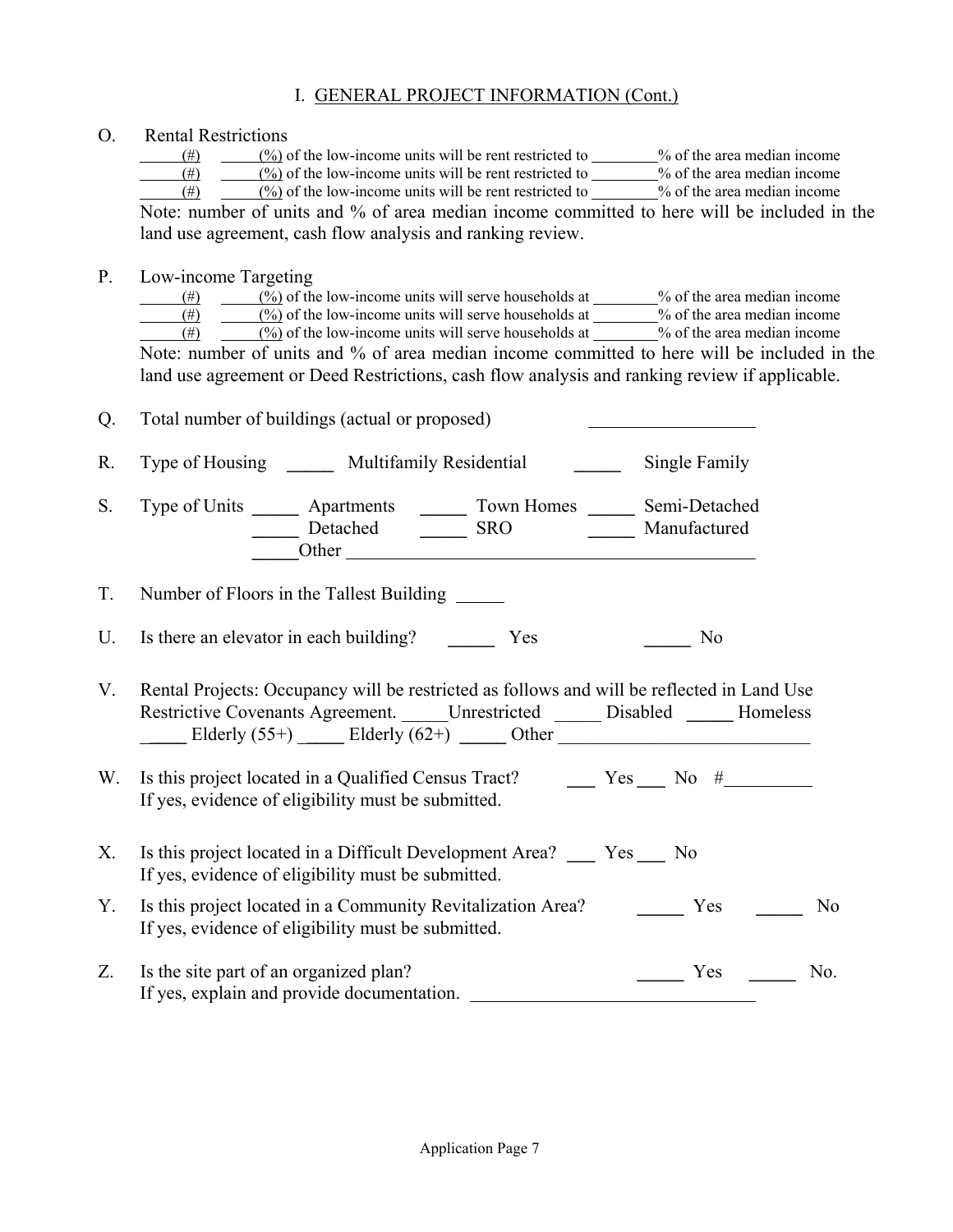|     | AA. Site Control (e.g. ownership, option, purchase contract) Is site currently under control?<br>Note: Ownership is a requirement for eligibility for a tax credit Carryover/10% Test Allocation in<br>Wyoming.<br>Yes No |
|-----|---------------------------------------------------------------------------------------------------------------------------------------------------------------------------------------------------------------------------|
|     | If yes, control is in the form of (Include documentation):<br>Deed _______ Option _________ Lease Other (specify) ___________                                                                                             |
|     | Expiration date of contract _____(mon/day/year) Total Cost of Land \$____________                                                                                                                                         |
|     | Name of Seller<br>Address<br><u>City</u><br>City<br>City<br>City<br>State                                                                                                                                                 |
| BB. | Is site properly zoned? ___ Yes ___ No If yes, include third party documentation                                                                                                                                          |
|     |                                                                                                                                                                                                                           |
|     |                                                                                                                                                                                                                           |
|     | When is zoning issue scheduled to be resolved (month and year)? _________________                                                                                                                                         |
|     | CC. Are all utilities available to and of the appropriate size for the project? ______ Yes _____ No<br>Anticipated availability date _________. If no, provide explanation.                                               |
|     |                                                                                                                                                                                                                           |
|     |                                                                                                                                                                                                                           |
|     | DD. Will support services be provided to the tenants?<br>$\frac{Yes}{Yes}$ $\frac{No}{No}$<br>If yes, are they included in the rent?                                                                                      |
|     |                                                                                                                                                                                                                           |
|     |                                                                                                                                                                                                                           |
| EE. | Are there any environmental issues related to the property?<br>$\frac{\ }{}$ Yes $\frac{\ }{}$ No                                                                                                                         |
|     | If yes, describe:                                                                                                                                                                                                         |
|     |                                                                                                                                                                                                                           |
|     |                                                                                                                                                                                                                           |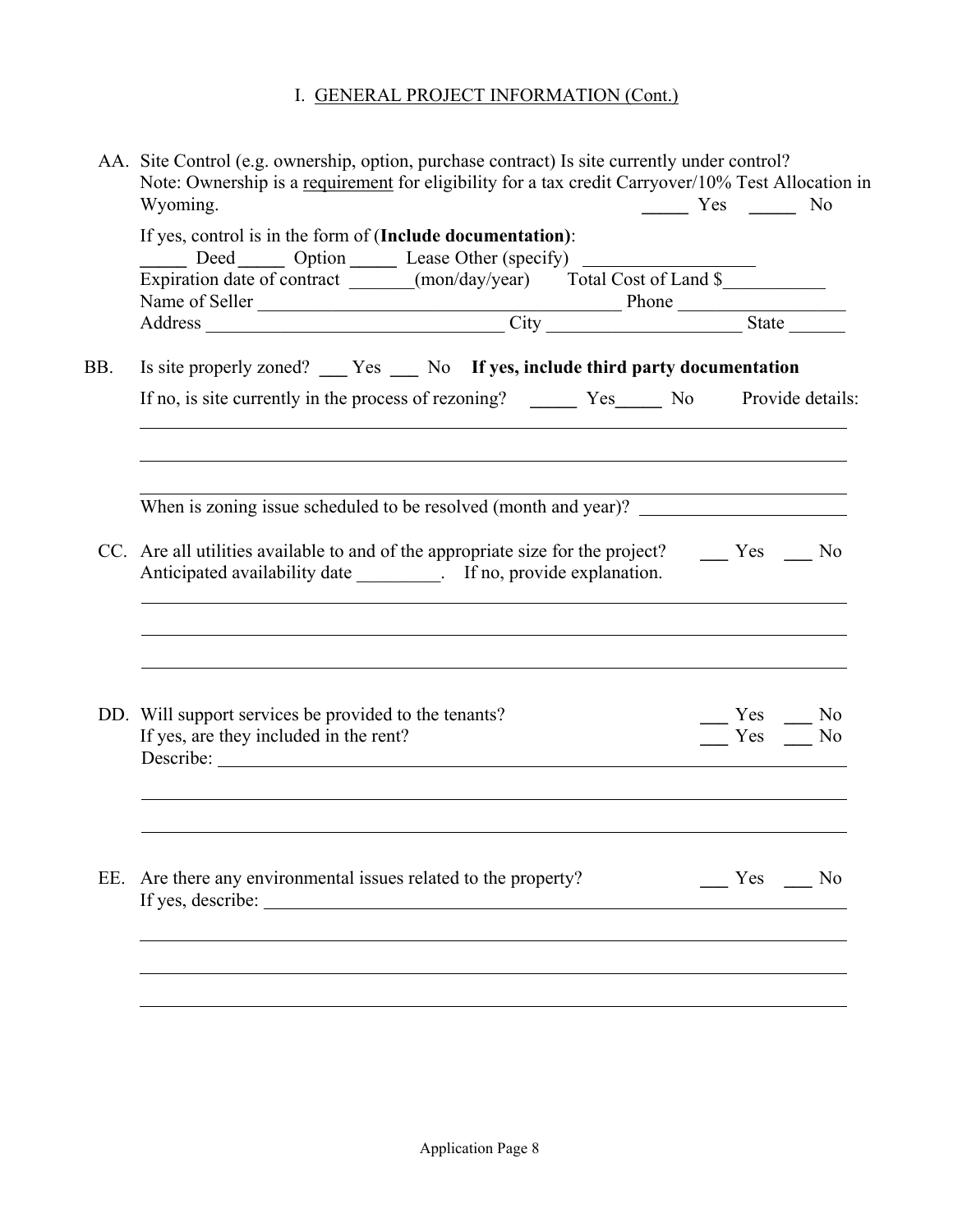|       | Must include Section, Township, and Range in legal description.                                                                                                                                                                          |
|-------|------------------------------------------------------------------------------------------------------------------------------------------------------------------------------------------------------------------------------------------|
|       |                                                                                                                                                                                                                                          |
|       |                                                                                                                                                                                                                                          |
|       |                                                                                                                                                                                                                                          |
|       |                                                                                                                                                                                                                                          |
|       |                                                                                                                                                                                                                                          |
|       |                                                                                                                                                                                                                                          |
| GG.   | Immediately Adjacent Land Uses. (Provide a location map, showing location of the site relative<br>to the surrounding area, and a city map, showing the location of the site)<br>1. North:                                                |
|       |                                                                                                                                                                                                                                          |
|       |                                                                                                                                                                                                                                          |
|       |                                                                                                                                                                                                                                          |
| HH.   | If project includes acquiring buildings, buildings acquired or to be acquired from:<br>related party _______ unrelated party<br>$\mathcal{L}_{\text{max}}$ .<br>FHA, RTC and/or other insured depository institution in default          |
|       | If acquired from a related party will related party have an ownership interest in the project after<br>% of ownership<br>the sale? The Sale of the Sale of the Sale of the Sale of the Sale of the Sale of the Sale of the Sale of the S |
|       | Building(s) acquired or to be acquired with Buyer's Basis<br>Determined with reference to Seller's Basis<br>Not Determined with reference to Seller's Basis                                                                              |
| П.    |                                                                                                                                                                                                                                          |
| HOME, | Number of units ______. Do anticipated funding sources include _____Tax Credits, ______                                                                                                                                                  |
|       | CDBG, None of the above.                                                                                                                                                                                                                 |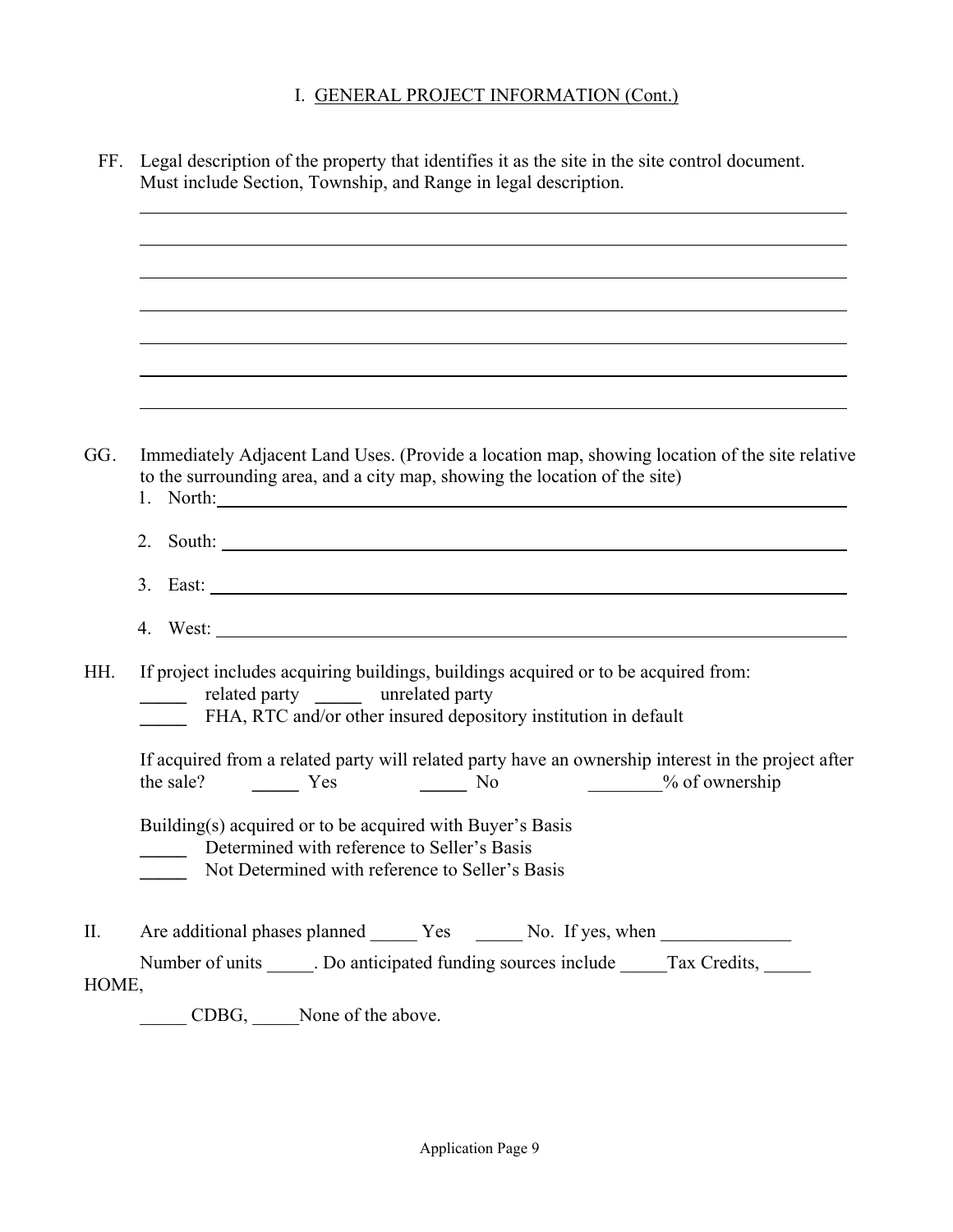JJ. List below, by building address, the date the building(s) was last placed in service, date the building was or will be acquired, and the number of years between the date the building was last placed in service and date of acquisition. If applicable, applicant must submit evidence of approved waiver of ten-year rule by a letter ruling from the IRS.

|                         |       | PIS-Date of                  | Proposed    | $\overline{\# \text{ of } }$ years |
|-------------------------|-------|------------------------------|-------------|------------------------------------|
|                         | Year  | Building by<br>Current Owner | Acquisition | between                            |
| <b>Building Address</b> | Built |                              | Date        | PIS & Acqu.                        |
|                         |       |                              |             |                                    |
|                         |       |                              |             |                                    |
|                         |       |                              |             |                                    |
|                         |       |                              |             |                                    |
|                         |       |                              |             |                                    |
|                         |       |                              |             |                                    |
|                         |       |                              |             |                                    |
|                         |       |                              |             |                                    |
|                         |       |                              |             |                                    |
|                         |       |                              |             |                                    |
|                         |       |                              |             |                                    |
|                         |       |                              |             |                                    |
|                         |       |                              |             |                                    |
|                         |       |                              |             |                                    |
|                         |       |                              |             |                                    |
|                         |       |                              |             |                                    |
|                         |       |                              |             |                                    |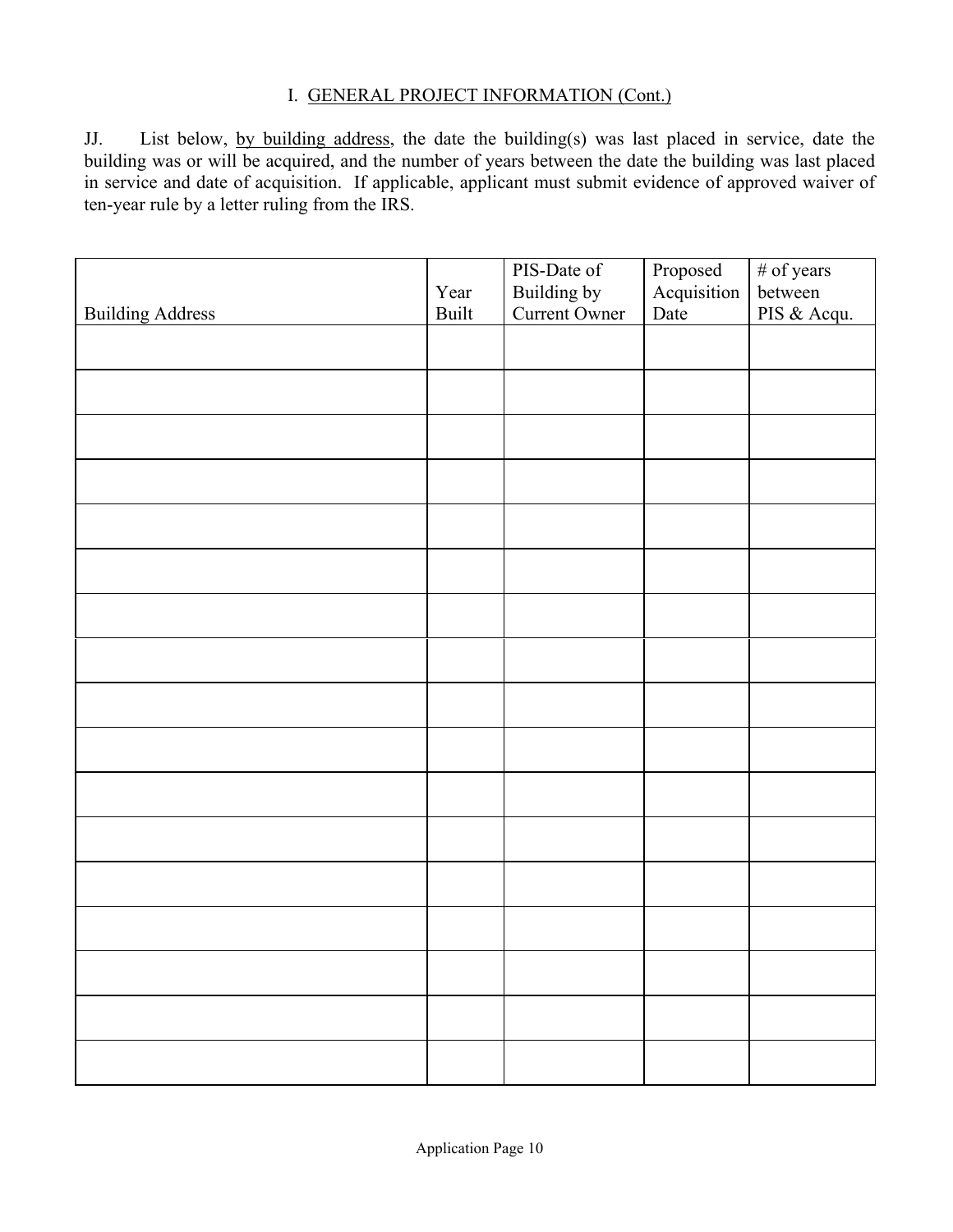#### II. SPONSOR INFORMATION

The Sponsor must be either a legal entity (e.g. partnership, corporation etc.) or individual who will be named on IRS Form 8609 as the project owner. WCDA reserves tax credits to the sponsor. **Reservations are not transferable, and name changes are not allowed. Under HOME, unless the project is presented by a CHDO, the Sponsor will be the project owner.** 

|                                                             |                                |                 | City County County State Zip Code                                                                                                                                                                                                                                                                       |
|-------------------------------------------------------------|--------------------------------|-----------------|---------------------------------------------------------------------------------------------------------------------------------------------------------------------------------------------------------------------------------------------------------------------------------------------------------|
|                                                             |                                |                 | Contact Person and the contract Person and the contract of the contract of the contract of the contract of the contract of the contract of the contract of the contract of the contract of the contract of the contract of the                                                                          |
|                                                             |                                |                 |                                                                                                                                                                                                                                                                                                         |
|                                                             |                                |                 |                                                                                                                                                                                                                                                                                                         |
| Type of Sponsor                                             |                                |                 |                                                                                                                                                                                                                                                                                                         |
| Individual                                                  |                                |                 | Local Government Housing Authority                                                                                                                                                                                                                                                                      |
|                                                             |                                |                 | General Partnership*________ Limited Partnership*________ Limited Liability Co*                                                                                                                                                                                                                         |
| Corporation*<br>relevant information regarding legal status |                                |                 | * Required materials: articles of incorporation, by-laws, partnership agreement and other                                                                                                                                                                                                               |
| Non-Profit Corporation**<br>management                      |                                |                 | ** Required materials: articles of incorporation, IRS letter of 501(c)3 or 501(c)4 status, non-<br>profit Certificate of Incorporation and Certificate of Good Standing (Secretary of State), non-<br>profit set-aside eligibility questionnaire description of material participation in ownership and |
|                                                             |                                | Other (specify) |                                                                                                                                                                                                                                                                                                         |
|                                                             | <b>Legal Status of Sponsor</b> |                 |                                                                                                                                                                                                                                                                                                         |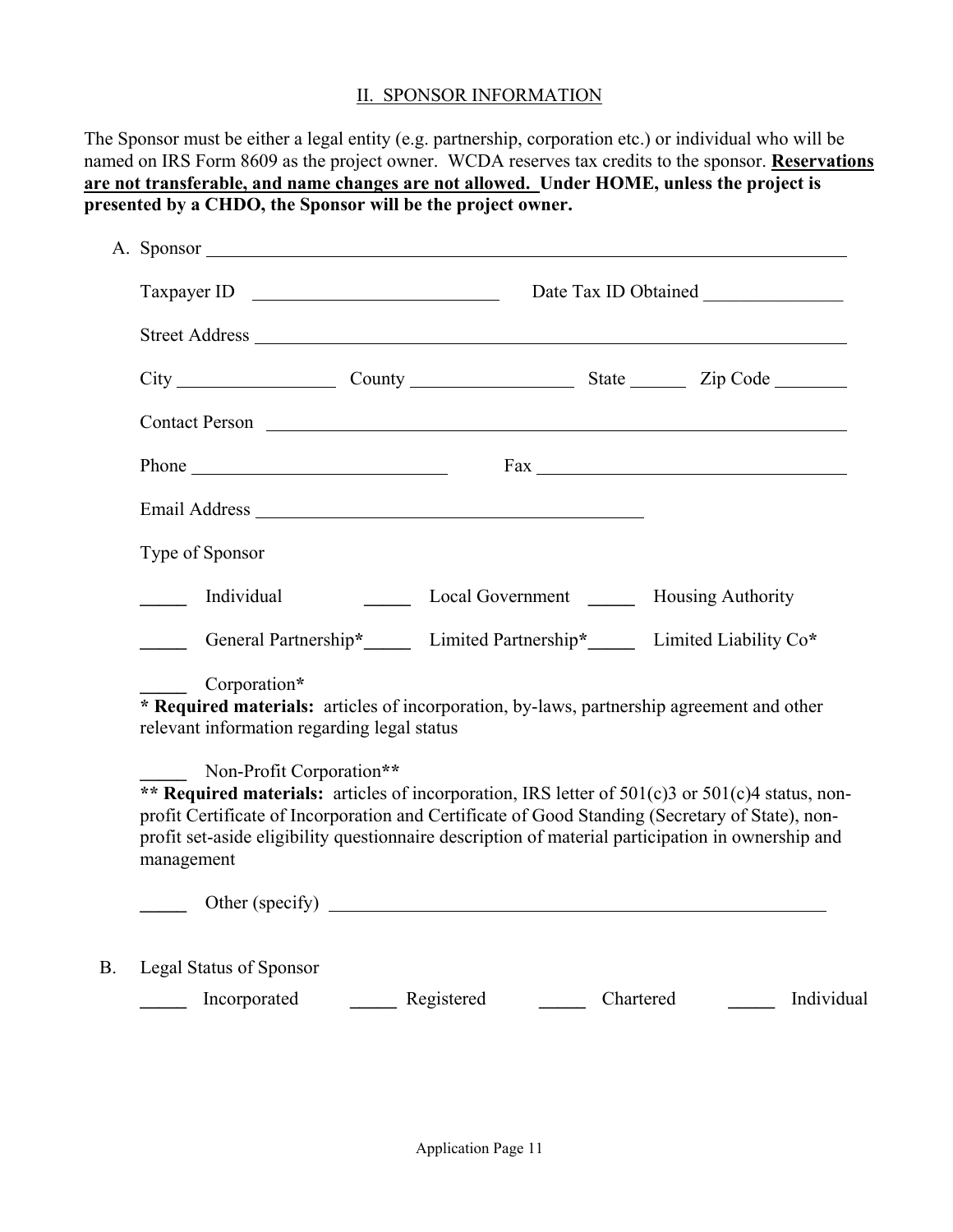#### II. SPONSOR INFORMATION (Cont.)

#### C. Partner information

| Partner's Name | Tax ID# | % of ownership |
|----------------|---------|----------------|
|                |         |                |
|                |         |                |
|                |         |                |
|                |         |                |
|                |         |                |
|                |         |                |
|                |         |                |
|                |         |                |
|                |         |                |
|                |         |                |
|                |         |                |
|                |         |                |
|                |         |                |
|                |         |                |

 D. Non-profit Status of Sponsor  $\frac{501(c)(3)}{2}$  501(c)(4)

E. Has the sponsor or other principals previously received tax credits and/or Home funding in Wyoming? No The Mes. The Mes. which year(s) If yes, which year(s)  $\qquad$ In other states? No No Yes If yes, which year(s) and where

**A PREVIOUS PARTICIPATION CERTIFICATION MUST BE SUBMITTED SEE APPLICATION EXHIBIT A-3**

| <b>Contact Person During Application Process:</b> |      |          |
|---------------------------------------------------|------|----------|
|                                                   | Name |          |
|                                                   |      |          |
|                                                   |      |          |
|                                                   |      | Zip Code |
|                                                   |      |          |
|                                                   |      |          |
|                                                   |      |          |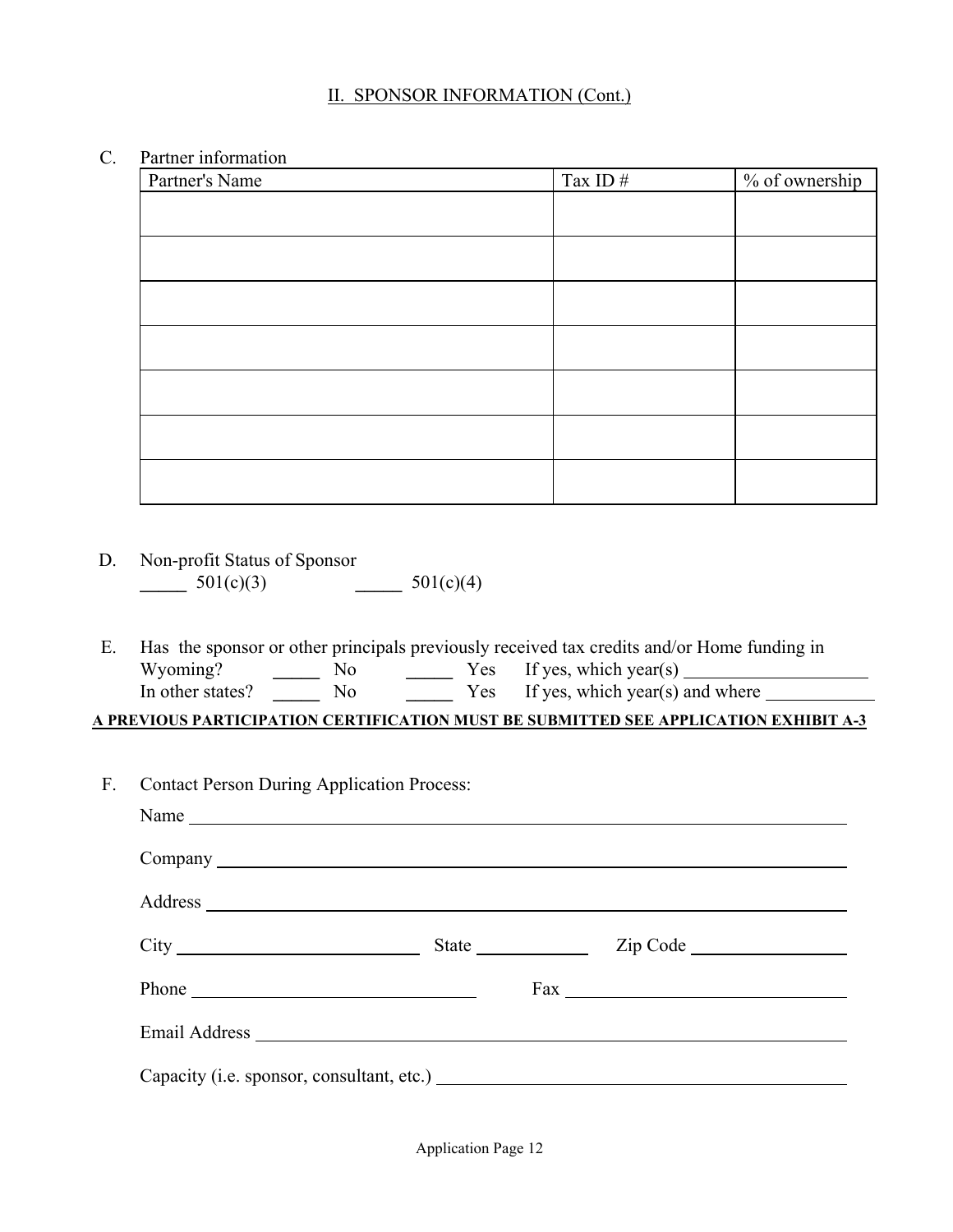#### III. DEVELOPMENT TEAM

The Developer is the entity or individual responsible for the project from the beginning through the construction period until the project is placed in service.

|                                  | Taxpayer ID                                                                                                                                                                                                                                                                                                                         |                                            |            |
|----------------------------------|-------------------------------------------------------------------------------------------------------------------------------------------------------------------------------------------------------------------------------------------------------------------------------------------------------------------------------------|--------------------------------------------|------------|
|                                  |                                                                                                                                                                                                                                                                                                                                     |                                            |            |
|                                  | City County County State Zip Code                                                                                                                                                                                                                                                                                                   |                                            |            |
|                                  | Contact Person New York Contact Person                                                                                                                                                                                                                                                                                              |                                            |            |
|                                  | Phone Fax Fax Fax Phone                                                                                                                                                                                                                                                                                                             |                                            |            |
|                                  |                                                                                                                                                                                                                                                                                                                                     |                                            |            |
| Type of Developer                |                                                                                                                                                                                                                                                                                                                                     |                                            |            |
| Individual                       |                                                                                                                                                                                                                                                                                                                                     | Local Government _______ Housing Authority |            |
|                                  | General Partnership* Limited Partnership* Limited Liability Co*                                                                                                                                                                                                                                                                     |                                            |            |
| Corporation*                     | * Required materials: articles of incorporation, by-laws, partnership agreement and other<br>relevant information regarding legal status                                                                                                                                                                                            |                                            |            |
| management                       | Non-Profit Corporation**<br>** Required materials: articles of incorporation, IRS letter of 501(c)3 or 501(c)4 status, non-<br>profit Certificate of Incorporation and Certificate of Good Standing (Secretary of State), non-<br>profit set-aside eligibility questionnaire description of material participation in ownership and |                                            |            |
|                                  | Other (specify)                                                                                                                                                                                                                                                                                                                     |                                            |            |
| <b>Legal Status of Developer</b> | Incorporated Registered                                                                                                                                                                                                                                                                                                             | Chartered                                  | Individual |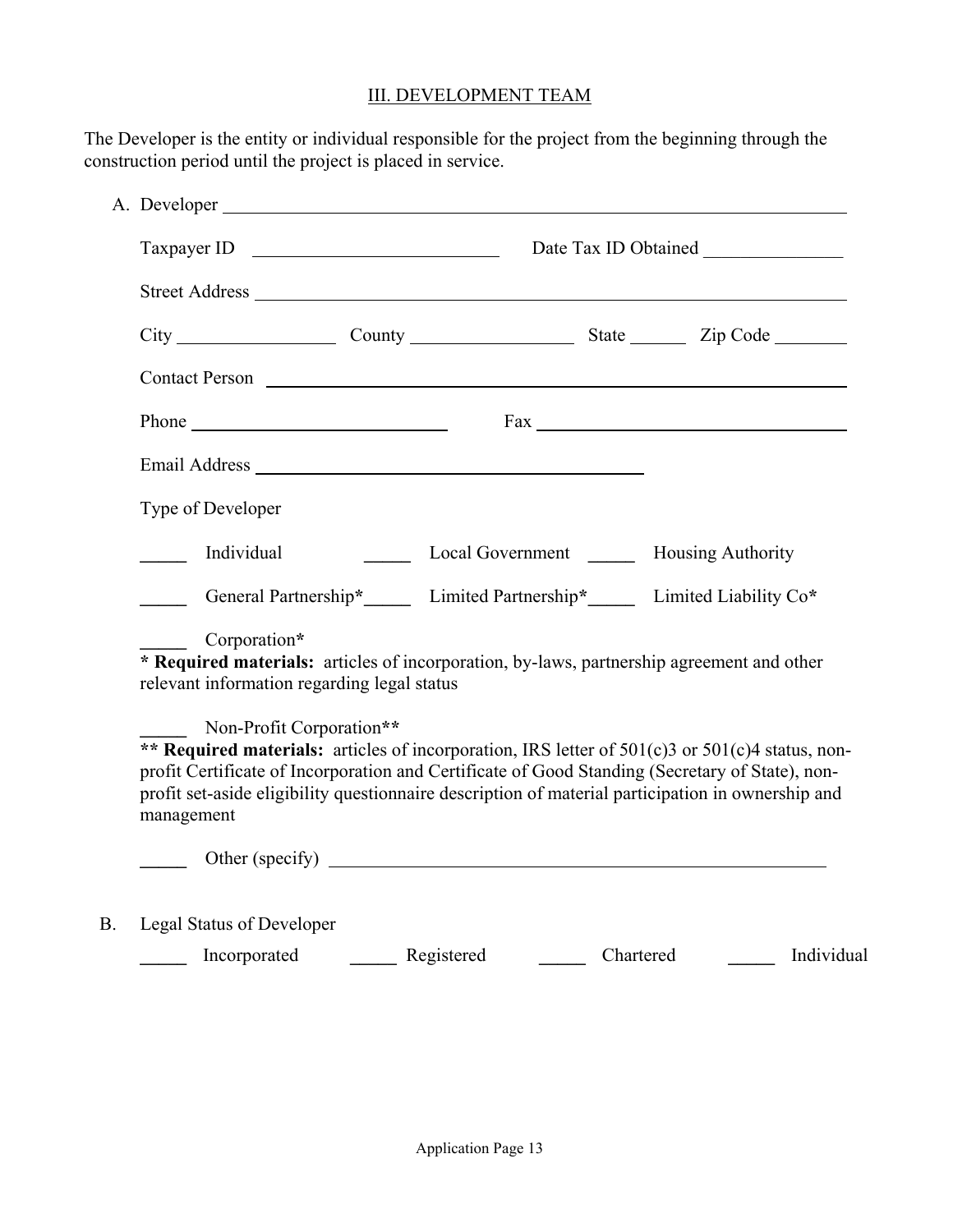#### III. DEVELOPMENT TEAM

 C. Detailed information (address, phone, contact person, qualifications) for each of the development team is to be included in Application Exhibit A-2.

|                         | Name | Tax ID Number |
|-------------------------|------|---------------|
|                         |      |               |
| Developer               |      |               |
|                         |      |               |
| General Partner         |      |               |
|                         |      |               |
| Contractor              |      |               |
|                         |      |               |
| Management Company      |      |               |
|                         |      |               |
| Sponsoring Organization |      |               |
|                         |      |               |
| Consultant              |      |               |
|                         |      |               |
| Tax Attorney            |      |               |
|                         |      |               |
| Tax Accountant          |      |               |

D. Identity of Interest among Development Team and/or Ownership Entity

Do any members of the development team or ownership entity have any direct or indirect, financial or other interest with any of the other project team members (including owners interest in the construction company or subcontractors used)? **\_\_\_\_\_** No **\_\_\_\_\_** Yes

If yes, provide a description of the relationship.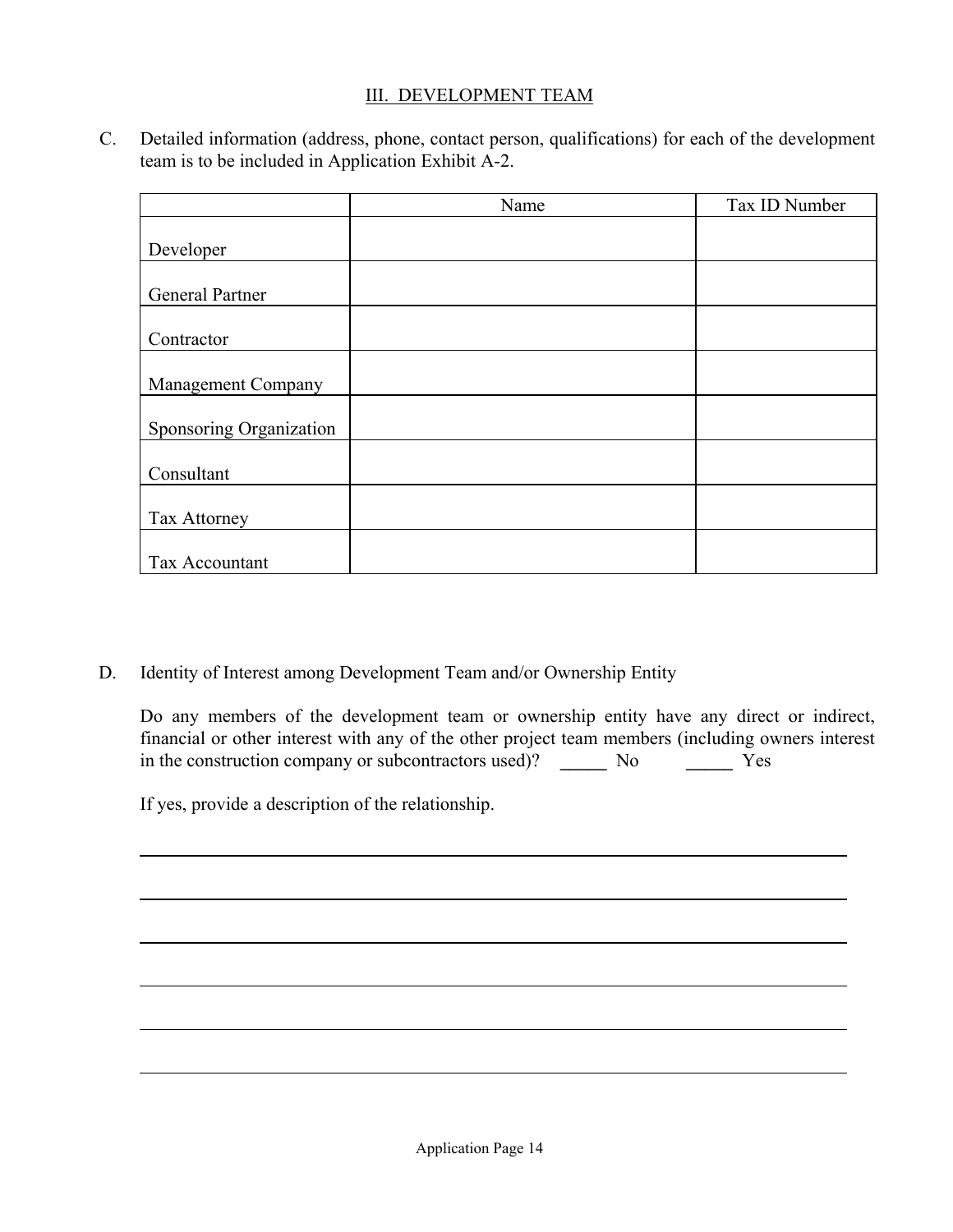# IV. APPLICABLE FRACTION DETERMINATION

|                                                                                                                                                              |                  |                     | Site Size       |
|--------------------------------------------------------------------------------------------------------------------------------------------------------------|------------------|---------------------|-----------------|
| A. Total Site / Land                                                                                                                                         |                  | (Number of acres) _ |                 |
| B. Restricted Number of Residential Units and Square Footage                                                                                                 |                  |                     |                 |
| <b>LIHTC Units</b><br><b>HOME Units</b><br>Project Based Assisted Units<br>(rents approved by HUD?) $\Box$ Yes<br>$\Box$ No<br><b>Other Restricted Units</b> | Number of Units* | $\frac{0}{0}$       | Square Footage* |
| <b>B. Total Low-Income / Rent Restricted Units</b>                                                                                                           |                  |                     |                 |
| C. Common Use Space Number of Units and Square Footage<br>Employee-Occupied (including Mgr. units)<br><b>Owner-Occupied Residential</b>                      |                  |                     |                 |
| Other - laundry, office etc.                                                                                                                                 | n/a              |                     |                 |
| C. Total Common Use Space                                                                                                                                    |                  |                     |                 |
| D. Market Rate Number of Units and Square Footage<br><b>Market Rate Units</b><br>Other Units                                                                 |                  |                     |                 |
| D. Total Market Use Space                                                                                                                                    |                  |                     |                 |
| E. Total Low-Income, Common Use, and Market Rate Number of Units and Square Footage                                                                          |                  |                     |                 |
| Total $(B+C+D)$                                                                                                                                              |                  |                     |                 |
| Total Commercial (not common) Use<br>F.                                                                                                                      |                  |                     |                 |
| G. Total All Buildings (E+F)                                                                                                                                 |                  | <b>100</b>          |                 |
| *This data must agree with the number of units and square footage on page 17 Section VI Item A                                                               |                  |                     |                 |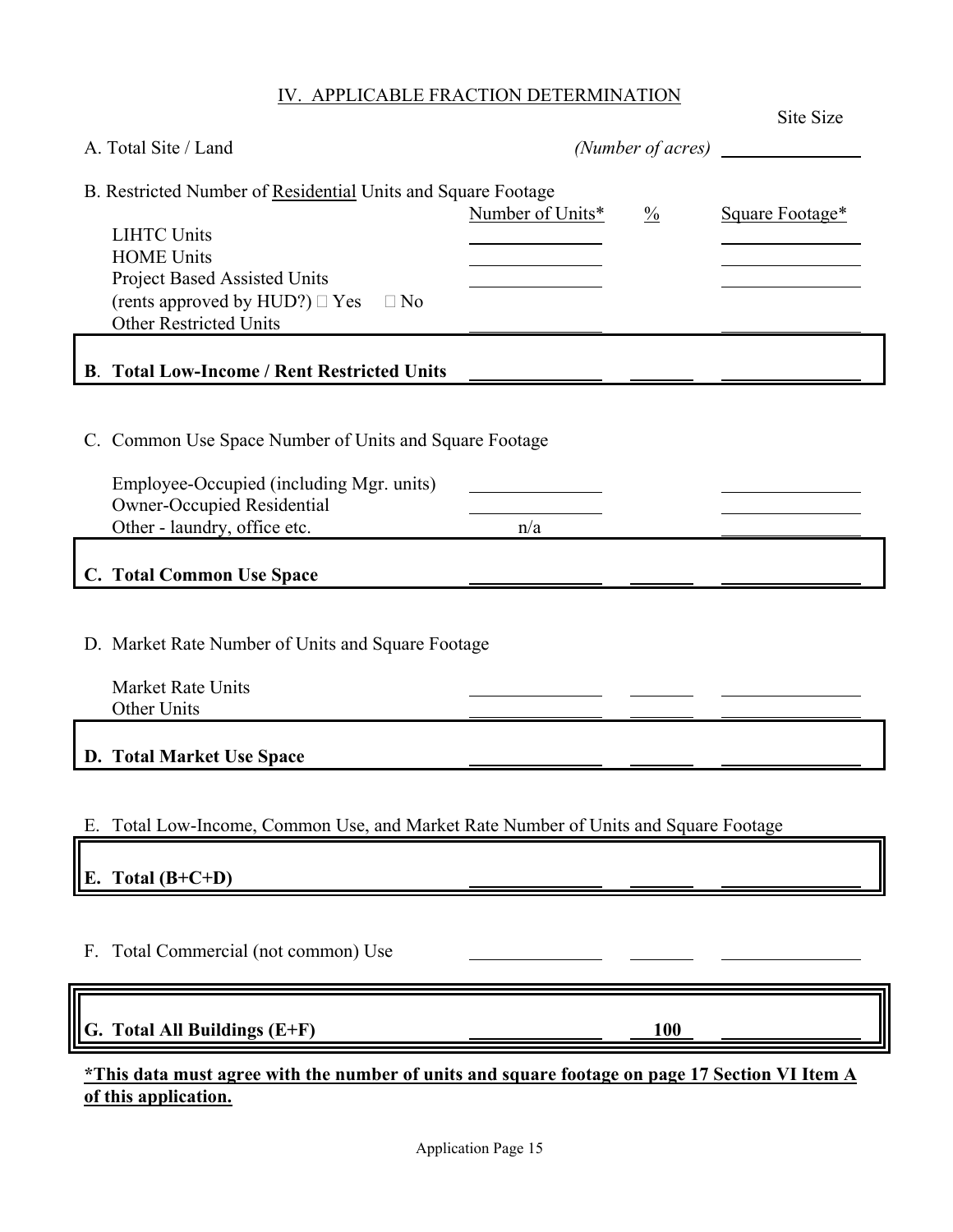#### V. TENANT UTILITY INFORMATION

A. Indicate which of the following costs are paid by the tenant or the owner, and type (e.g. gas, electric)

| Tenant | Owner |                  | Gas | Electric Propane |
|--------|-------|------------------|-----|------------------|
|        |       | Heating          |     |                  |
|        |       | Hot Water        |     |                  |
|        |       | Air Conditioning |     |                  |
|        |       | Cooking          |     |                  |
|        |       | Lighting         |     |                  |
|        |       | Water            |     |                  |
|        |       | Sewer            |     |                  |
|        |       | Trash            |     |                  |

B. Utility Allowance by bedroom size

|           | 0 BDRM \$ |
|-----------|-----------|
|           |           |
|           | 2 BDRM \$ |
|           |           |
|           | 4 BDRM \$ |
| 5 BDRM \$ |           |

Source of Utility Allowance Information (Check One) (Attach Copy)

|                                              | <b>Public Housing Authority</b>                                 |
|----------------------------------------------|-----------------------------------------------------------------|
|                                              | Utility Company <i>(Must be broken down by appliance used.)</i> |
|                                              | Other (Specify) $\qquad \qquad$                                 |
| <b>Effective Date of Source Information:</b> |                                                                 |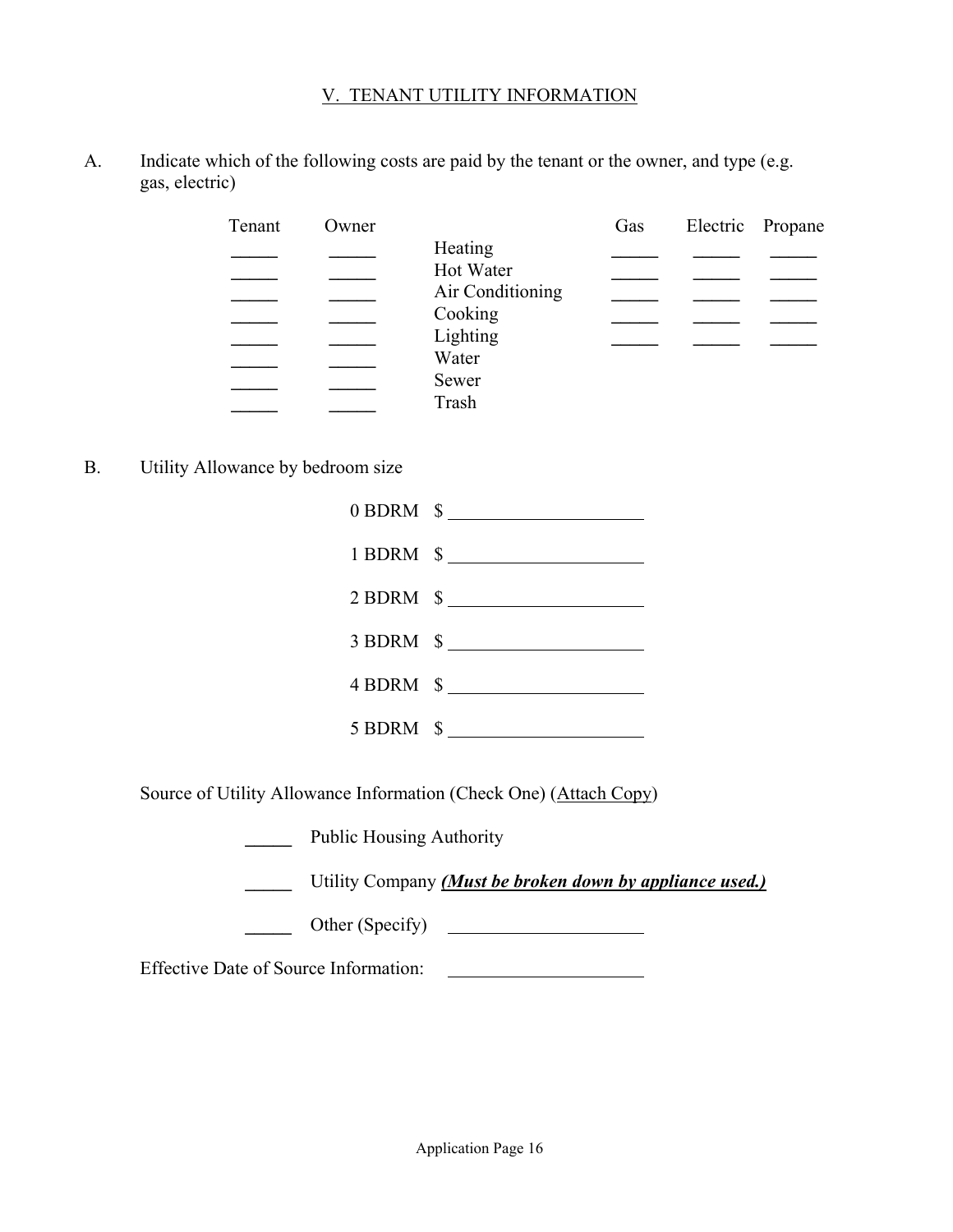#### VI. UNIT DISTRIBUTION AND RENTS

For a restricted unit, the combination of tenant-paid monthly rent and the utility allowance may not exceed the maximum allowable rents under the federal tax credit statute. When calculating these rents, you must round DOWN to the nearest dollar. Rents for HOME Assisted units may NOT exceed the Low HOME rent as shown in the Current Year Summary Attachment "C" Item "2".

A. Information on Units

#### **Restricted Units**

| Number<br>of<br>Bedrooms         | Number<br>$% \left( \left( \mathcal{A},\mathcal{A}\right) \right) =\left( \mathcal{A},\mathcal{A}\right)$ of<br>Units | Sq. Ft.<br>Per Unit | Total<br>Sq. Ft.<br>Per Size | Monthly<br>Tenant-Paid<br>Rent Per Unit | Total<br>Monthly<br>Rent                  | Rent<br>Restricted<br>to $? %$ of<br>Med. Inc. | Income<br>Restricted<br>to $? %$ of<br>Med. Inc. | Type of<br>Unit<br>LIHTC?<br>Home? |
|----------------------------------|-----------------------------------------------------------------------------------------------------------------------|---------------------|------------------------------|-----------------------------------------|-------------------------------------------|------------------------------------------------|--------------------------------------------------|------------------------------------|
|                                  |                                                                                                                       |                     |                              |                                         |                                           |                                                |                                                  |                                    |
|                                  |                                                                                                                       |                     |                              |                                         |                                           |                                                |                                                  |                                    |
|                                  |                                                                                                                       |                     |                              |                                         |                                           |                                                |                                                  |                                    |
|                                  |                                                                                                                       |                     |                              |                                         |                                           |                                                |                                                  |                                    |
| Totals:                          |                                                                                                                       |                     |                              |                                         |                                           | (Must Match page 15 Section IV Item B)         |                                                  |                                    |
| <b>Qualifying Managers Units</b> |                                                                                                                       |                     |                              |                                         |                                           |                                                |                                                  |                                    |
|                                  |                                                                                                                       |                     |                              |                                         |                                           |                                                |                                                  |                                    |
| Totals:                          |                                                                                                                       |                     |                              |                                         |                                           | (Must Match page 15 Section IV Item C)         |                                                  |                                    |
| <b>Non-Restricted Units</b>      |                                                                                                                       |                     |                              |                                         |                                           |                                                |                                                  |                                    |
| Number<br>of<br>Bedrooms         | Number<br>of<br>Units                                                                                                 | Sq. Ft.<br>Per Unit |                              | Total<br>Sq. Ft.<br>Per Size            | Monthly<br>Tenant-Paid<br>Rent Per Unit   |                                                | Total<br>Monthly<br>Rent                         |                                    |
|                                  |                                                                                                                       |                     |                              |                                         |                                           |                                                |                                                  |                                    |
|                                  |                                                                                                                       |                     |                              |                                         |                                           |                                                |                                                  |                                    |
| Totals:                          |                                                                                                                       |                     |                              |                                         | (Must Match Page 15<br>Section IV Item D) |                                                |                                                  |                                    |

Application Page 17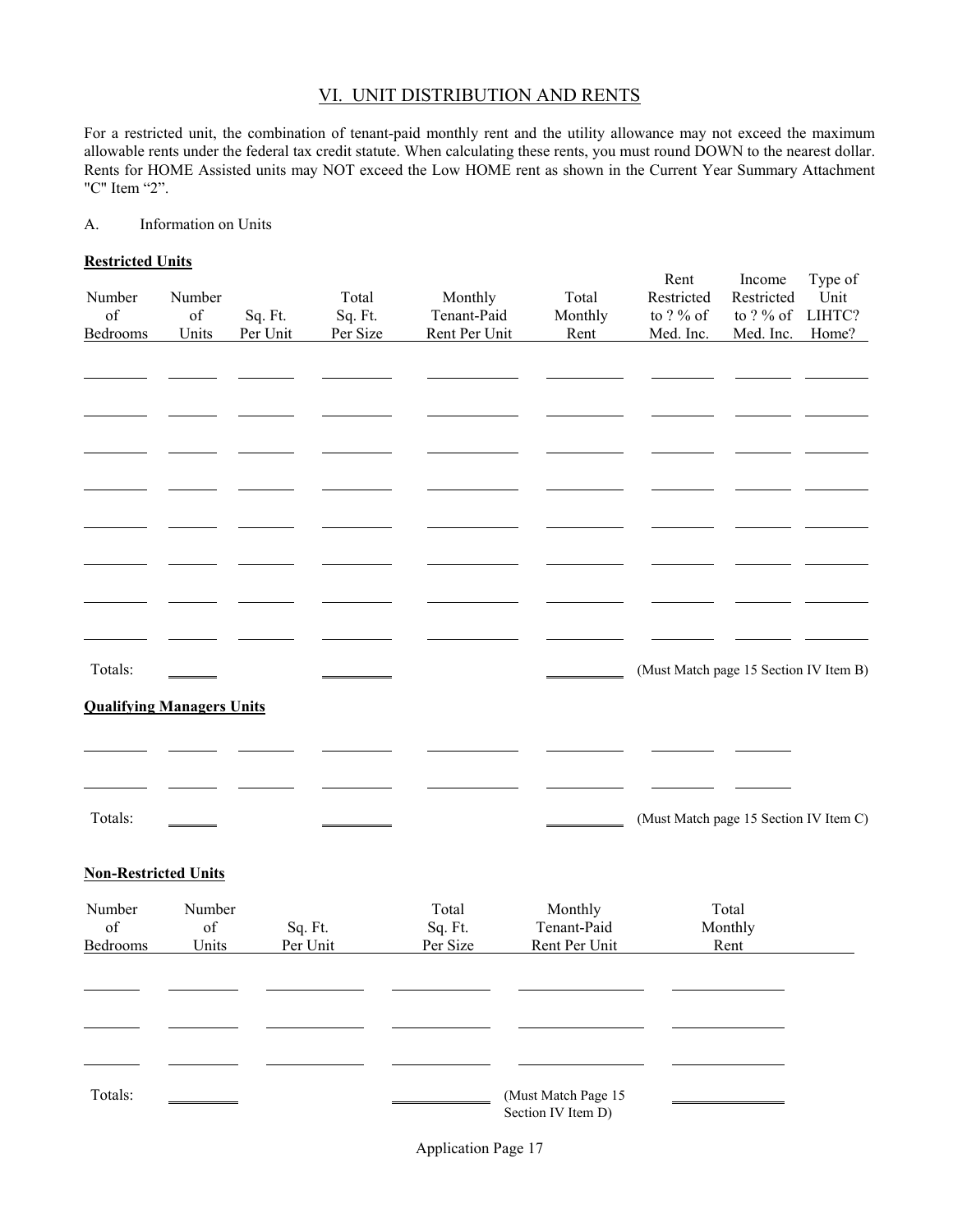# VI. UNIT DISTRIBUTION AND RENTS (Cont.)

| <b>B.</b> | Project Monthly Income                                                                                                               |             |
|-----------|--------------------------------------------------------------------------------------------------------------------------------------|-------------|
|           | TOTAL MONTHLY RENT FOR ALL UNITS                                                                                                     | \$          |
|           | Miscellaneous <b>MONTHLY</b> Income Related to Residential Use (specify)                                                             |             |
|           | $\sim$                                                                                                                               |             |
|           | $\frac{\text{S}}{\text{S}}$                                                                                                          |             |
|           | $\mathbb{S}$<br><u> 1980 - Johann Barn, mars ann an t-Amhain Aonaich an t-Aonaich an t-Aonaich ann an t-Aonaich ann an t-Aonaich</u> |             |
|           | TOTAL MONTHLY MISCELLANEOUS INCOME                                                                                                   | \$          |
|           | SUBTOTAL RESIDENTIAL RELATED INCOME                                                                                                  | \$          |
|           | LESS VACANCY RATE _______% (Max. 7%)                                                                                                 | \$          |
|           | <b>TOTAL MONTHLY RESIDENTIAL INCOME</b>                                                                                              | $\mathbf S$ |
|           |                                                                                                                                      |             |
| C.        | Project Annual Income                                                                                                                |             |
|           | $\sim$<br><b>Total Annual Rent For All Units</b>                                                                                     |             |
|           | Total Annual Miscellaneous Residential Income \$                                                                                     |             |
|           | Less Vacancy Rate<br>\$                                                                                                              |             |
|           | TOTAL ANNUAL POTENTIAL GROSS INCOME<br><b>FROM ALL RESIDENTIAL SOURCES</b>                                                           | <b>S</b>    |
|           |                                                                                                                                      |             |
|           | <b>TOTAL ANNUAL GROSS COMMERCIAL INCOME</b>                                                                                          | \$          |
|           | <b>TOTAL PROJECT INCOME FROM ALL SOURCES</b>                                                                                         |             |
|           |                                                                                                                                      |             |

Number of Parking Spaces in Project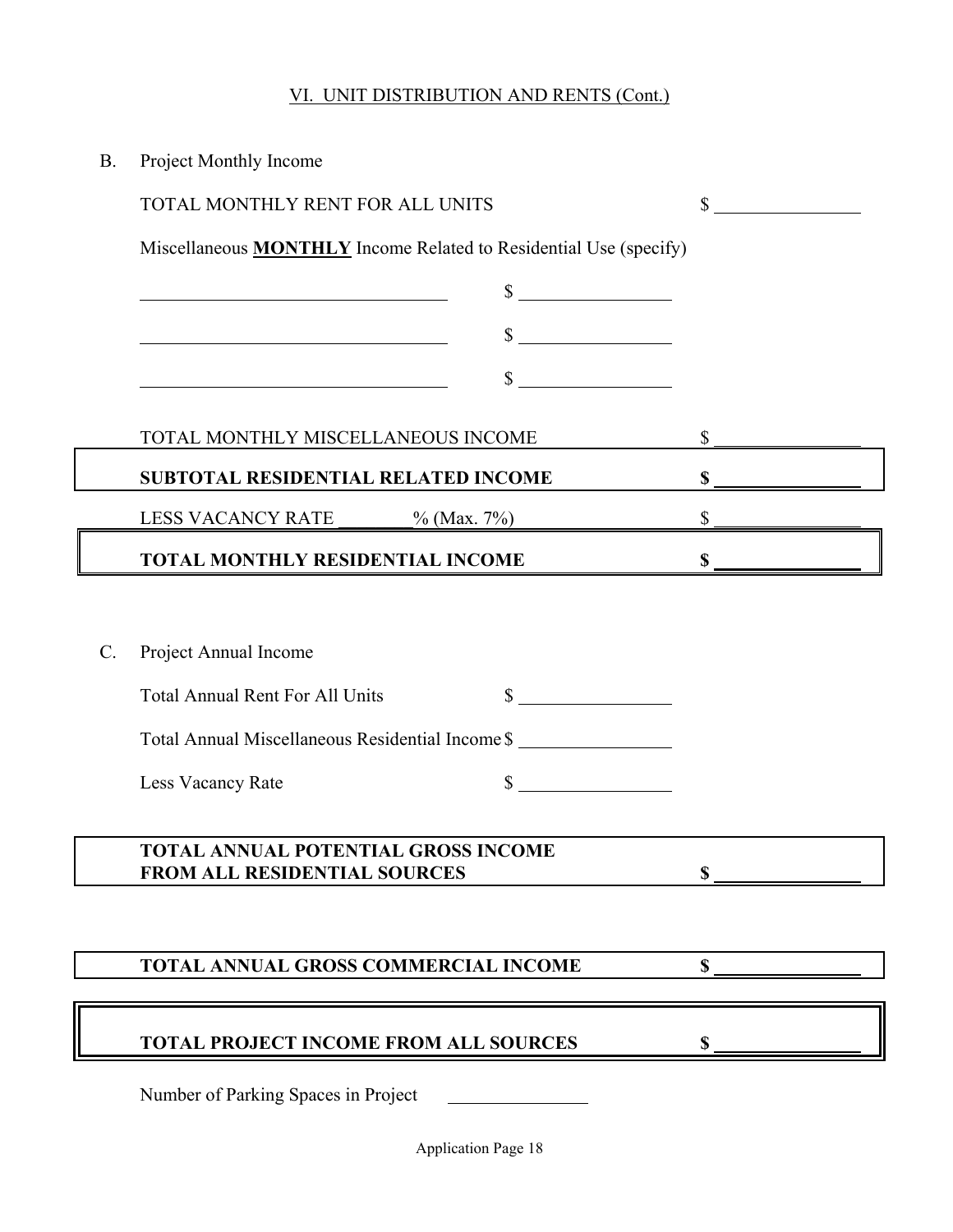#### VII. PROJECT FINANCING (SOURCES OF FUNDS)

#### A. Construction Financing

List all preliminary and enforceable (firm) financing commitments, including grants (tax credit syndication information to be listed in section XI) and provide copies of same. Any owner equity contributions or deferred fees should also be listed below if the funds will provide a source of financing. Indicate with an asterisk (\*) enforceable financing commitments.

| Name of Lender or Other Source                                                                                                                                                                                                 | Amount of<br>Funds | Interest<br>Rate       | Term | Commitment<br>Date                                                                                                                                                                                                                                                                                  |
|--------------------------------------------------------------------------------------------------------------------------------------------------------------------------------------------------------------------------------|--------------------|------------------------|------|-----------------------------------------------------------------------------------------------------------------------------------------------------------------------------------------------------------------------------------------------------------------------------------------------------|
| Provide Details Below                                                                                                                                                                                                          |                    |                        |      |                                                                                                                                                                                                                                                                                                     |
| 2.<br><u> 1989 - Johann Barbara, martin a</u><br>Provide Details Below                                                                                                                                                         |                    |                        |      |                                                                                                                                                                                                                                                                                                     |
| $\overline{3}$ .<br>Provide Details Below                                                                                                                                                                                      |                    |                        |      |                                                                                                                                                                                                                                                                                                     |
| Total Residential Construction Funds:<br>(Please include commercial space on a separate sheet.)                                                                                                                                | $\mathbb{S}$       |                        |      |                                                                                                                                                                                                                                                                                                     |
|                                                                                                                                                                                                                                |                    |                        |      |                                                                                                                                                                                                                                                                                                     |
|                                                                                                                                                                                                                                |                    |                        |      |                                                                                                                                                                                                                                                                                                     |
|                                                                                                                                                                                                                                |                    |                        |      |                                                                                                                                                                                                                                                                                                     |
| Source: Tax Exempt Bond Taxable Bond CDBG Conventional HOME Owner Equity<br>Federal _________ Local Govt. __________ State Govt. _________ Private _______ Other (Specify)___________                                          |                    |                        |      |                                                                                                                                                                                                                                                                                                     |
| Type: ______ Amortizing Loan ______ Grant ______ Deferred Loan ______ Forgivable Loan ______ Credit Enhancement ______ Balloon<br>Owner Equity BMIR <sup>*</sup> Loan                                                          |                    | Other (Specify)_______ |      |                                                                                                                                                                                                                                                                                                     |
| 2. Name of Lender/Contact 2008 and 2008 and 2008 and 2008 and 2008 and 2008 and 2008 and 2008 and 2008 and 2008 and 2008 and 2008 and 2008 and 2008 and 2008 and 2008 and 2008 and 2008 and 2008 and 2008 and 2008 and 2008 an |                    |                        |      |                                                                                                                                                                                                                                                                                                     |
|                                                                                                                                                                                                                                |                    |                        |      | State <u>Cip</u> Code Phone Cipes Code                                                                                                                                                                                                                                                              |
| Source: Tax Exempt Bond Taxable Bond CDBG Conventional MOME Owner Equity                                                                                                                                                       |                    |                        |      |                                                                                                                                                                                                                                                                                                     |
| Type: ______ Amortizing Loan _______ Grant ______ Deferred Loan ______ Forgivable Loan ______ Credit Enhancement ______ Balloon<br>Owner Equity BMIR <sup>**</sup> Loan                                                        |                    |                        |      |                                                                                                                                                                                                                                                                                                     |
| 3. Name of Lender/Contact                                                                                                                                                                                                      |                    |                        |      |                                                                                                                                                                                                                                                                                                     |
|                                                                                                                                                                                                                                |                    |                        |      |                                                                                                                                                                                                                                                                                                     |
|                                                                                                                                                                                                                                |                    |                        |      | State <u>Cip</u> Code <b>Cip Code</b> Phone <b>Cip</b> Phone <b>Cip</b> 2.1 Phone <b>Cip</b> 2.1 Phone <b>Cip</b> 2.1 Phone <b>Cip</b> 2.1 Phone <b>Cip</b> 2.1 Phone <b>Cip</b> 2.1 Phone <b>Cip</b> 2.1 Phone <b>Cip</b> 2.1 Phone <b>Cip</b> 2.1 Phone <b>Cip</b> 2.1 Phone <b>Cip</b> 2.1 Phone |
| Source: Tax Exempt Bond Taxable Bond CDBG Conventional MOME Owner Equity<br>Federal ________ Local Govt. __________ State Govt. __________ Private ________ Other (Specify)___________                                         |                    |                        |      |                                                                                                                                                                                                                                                                                                     |
| Type: _______ Amortizing Loan ________ Grant _________ Deferred Loan ________ Forgivable Loan _______ Credit Enhancement ______<br>BMIR**Loan<br>Owner Equity                                                                  |                    | Other (Specify)        |      | Balloon                                                                                                                                                                                                                                                                                             |

Please copy this page for additional Residential Construction Lenders/Sources.

\*\*Below Market Interest Rate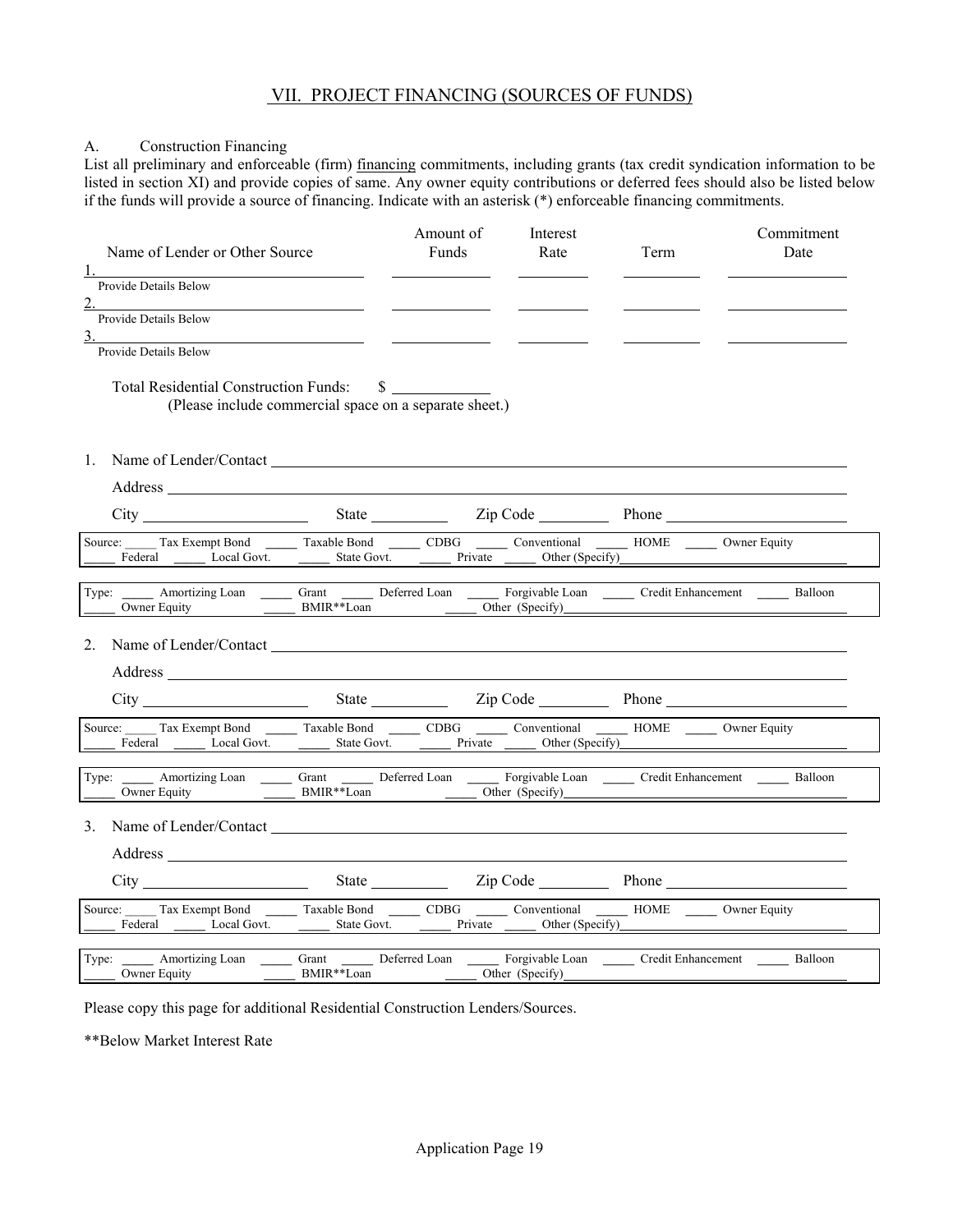#### VII. PROJECT FINANCING (SOURCES OF FUNDS)(Cont.)

#### B. Permanent Financing

List all preliminary and enforceable (firm) financing commitments, including grants (tax credit syndication information to be listed in section XI) and provide copies of same. Any owner equity contributions or deferred fees should also be listed below if the funds will provide a source of financing. Indicate with an asterisk (\*) enforceable financing commitments.

| Name of Lender or Other Source                                                                                                                                                                                                 | Amount of<br>Funds                      | Interest Term/<br>Rate               | Amort | Annual<br>Debt<br>Service | Commitment<br>Date                                                                                                                                                                                                                                                                                  |
|--------------------------------------------------------------------------------------------------------------------------------------------------------------------------------------------------------------------------------|-----------------------------------------|--------------------------------------|-------|---------------------------|-----------------------------------------------------------------------------------------------------------------------------------------------------------------------------------------------------------------------------------------------------------------------------------------------------|
| Provide Details Below                                                                                                                                                                                                          |                                         |                                      |       |                           |                                                                                                                                                                                                                                                                                                     |
| 2.<br>Provide Details Below                                                                                                                                                                                                    |                                         |                                      |       |                           |                                                                                                                                                                                                                                                                                                     |
| $\overline{3}$ .<br>the control of the control of the control of the control of the control of<br>Provide Details Below                                                                                                        |                                         |                                      |       |                           |                                                                                                                                                                                                                                                                                                     |
| Rural Development required equity contribution                                                                                                                                                                                 |                                         |                                      |       |                           |                                                                                                                                                                                                                                                                                                     |
| Net Proceeds Historic Tax Credit                                                                                                                                                                                               |                                         |                                      |       |                           | Please include<br>commercial                                                                                                                                                                                                                                                                        |
| Permanent Financing Subtotal                                                                                                                                                                                                   | (See Page 34)                           |                                      |       |                           | space on a                                                                                                                                                                                                                                                                                          |
| Net Proceeds Low-income Tax Credit                                                                                                                                                                                             | (See Page 37)                           |                                      |       |                           | separate sheet.                                                                                                                                                                                                                                                                                     |
| Total Residential Permanent Financing Funds:                                                                                                                                                                                   |                                         |                                      |       |                           |                                                                                                                                                                                                                                                                                                     |
| 1. Name of Lender/Contact                                                                                                                                                                                                      | (Must equal total Actual Costs Page 27) |                                      |       |                           |                                                                                                                                                                                                                                                                                                     |
| Address and the state of the state of the state of the state of the state of the state of the state of the state of the state of the state of the state of the state of the state of the state of the state of the state of th |                                         |                                      |       |                           |                                                                                                                                                                                                                                                                                                     |
|                                                                                                                                                                                                                                |                                         |                                      |       |                           | State <u>Cip</u> Code <b>Cip Code</b> Phone <b>Cip</b> Phone <b>Cip</b> 2.1 Phone <b>Cip</b> 2.1 Phone <b>Cip</b> 2.1 Phone <b>Cip</b> 2.1 Phone <b>Cip</b> 2.1 Phone <b>Cip</b> 2.1 Phone <b>Cip</b> 2.1 Phone <b>Cip</b> 2.1 Phone <b>Cip</b> 2.1 Phone <b>Cip</b> 2.1 Phone <b>Cip</b> 2.1 Phone |
| Source: Tax Exempt Bond Taxable Bond CDBG Conventional HOME Owner Equity<br>Federal ________ Local Govt. __________ State Govt. ________                                                                                       |                                         | Private ________ Other (Specify)____ |       |                           |                                                                                                                                                                                                                                                                                                     |
| Type: ______ Amortizing Loan ______ Grant ______ Deferred Loan ______ Forgivable Loan ______ Credit Enhancement ______ Balloon<br>$B MIR**$ Loan<br>Owner Equity                                                               |                                         | Other (Specify)                      |       |                           |                                                                                                                                                                                                                                                                                                     |
| 2. Name of Lender/Contact                                                                                                                                                                                                      |                                         |                                      |       |                           |                                                                                                                                                                                                                                                                                                     |
|                                                                                                                                                                                                                                |                                         |                                      |       |                           | State <u>Cip</u> Code <b>Cip Code</b> Phone <b>Cip</b> 2.1 Phone <b>City</b>                                                                                                                                                                                                                        |
| Source: Tax Exempt Bond Taxable Bond CDBG Conventional MOME Owner Equity<br>Federal ________ Local Govt. _______<br>State Govt.                                                                                                |                                         | Private ________ Other (Specify)____ |       |                           |                                                                                                                                                                                                                                                                                                     |
| Type: ______ Amortizing Loan ______ Grant ______ Deferred Loan ______ Forgivable Loan ______ Credit Enhancement ______ Balloon<br>BMIR**Loan<br>Owner Equity <b>COMPACT</b>                                                    |                                         |                                      |       |                           |                                                                                                                                                                                                                                                                                                     |
| 3. Name of Lender/Contact                                                                                                                                                                                                      |                                         |                                      |       |                           |                                                                                                                                                                                                                                                                                                     |
| Address                                                                                                                                                                                                                        |                                         |                                      |       |                           |                                                                                                                                                                                                                                                                                                     |
| State<br>City                                                                                                                                                                                                                  |                                         | Zip Code Phone                       |       |                           |                                                                                                                                                                                                                                                                                                     |
| Source: Tax Exempt Bond<br>Taxable Bond<br>Federal Local Govt.<br>State Govt.                                                                                                                                                  | CDBG<br>Private                         | Conventional<br>Other (Specify)      |       | HOME Owner Equity         |                                                                                                                                                                                                                                                                                                     |
| Grant _______ Deferred Loan _______ Forgivable Loan _______ Credit Enhancement _______ Balloon<br>Type: <b>Amortizing Loan</b><br>BMIR**Loan<br>Owner Equity<br>$\overline{a}$ $\overline{a}$<br>$\mathbf{A}$                  | $\overline{a}$                          | Other (Specify)                      |       |                           |                                                                                                                                                                                                                                                                                                     |

Please copy this page for additional Residential Permanent Lenders/Sources.

\*\*Below Market Interest Rate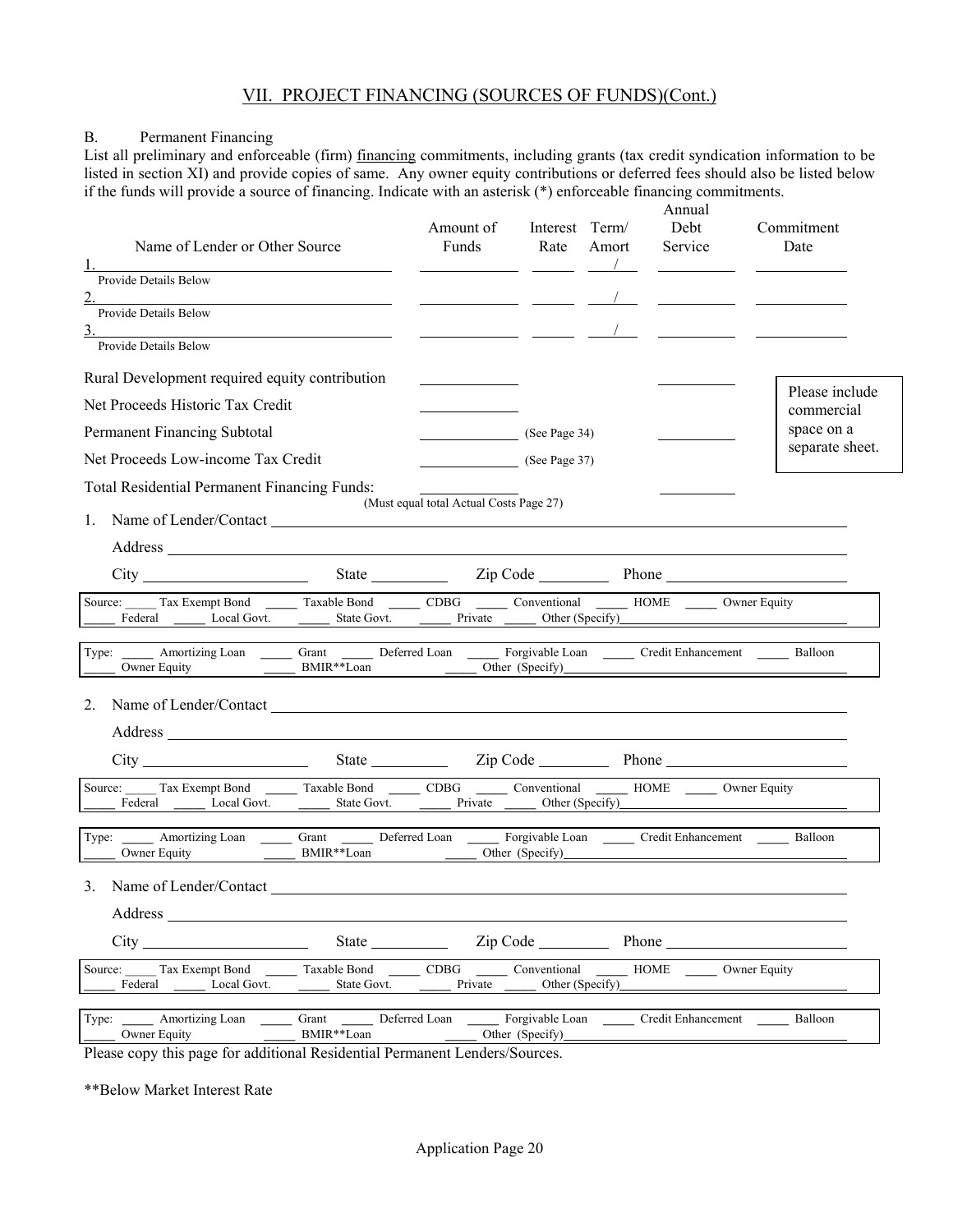#### VIII. SUBSIDIES

A. Loan and Grant Subsidies If one or more of the following are to be used, indicate with an "X" in the appropriate column.

|                                                                                                                                                           | Included in Tax- | Credit Eligible Basis?                                              | Loan                                                                                                                                                                                                                                 | Grant               |
|-----------------------------------------------------------------------------------------------------------------------------------------------------------|------------------|---------------------------------------------------------------------|--------------------------------------------------------------------------------------------------------------------------------------------------------------------------------------------------------------------------------------|---------------------|
| <b>Federal Financing</b>                                                                                                                                  | Yes              | N <sub>0</sub>                                                      |                                                                                                                                                                                                                                      |                     |
| <b>Tax Exempt Financing</b>                                                                                                                               |                  | $\overline{\phantom{a}}$ . The contract of $\overline{\phantom{a}}$ | <u> The Common School and School and School and School and School and School and School and School and School and School and School and School and School and School and School and School and School and School and School and </u> |                     |
| <b>HOME</b> Investment Partnerships Program (HOME)                                                                                                        |                  |                                                                     |                                                                                                                                                                                                                                      |                     |
| Rural Development 515 (RD)                                                                                                                                |                  |                                                                     |                                                                                                                                                                                                                                      |                     |
| Flexible Subsidy Loan (Flex Sub)                                                                                                                          |                  |                                                                     |                                                                                                                                                                                                                                      |                     |
|                                                                                                                                                           |                  |                                                                     |                                                                                                                                                                                                                                      |                     |
| Does the use of any of the above categorize this project as "federally subsidized" and, therefore, eligible<br>only for the 30% present value tax credit? |                  | $\frac{\text{YES}}{\text{YES}}$ NO                                  |                                                                                                                                                                                                                                      |                     |
|                                                                                                                                                           |                  |                                                                     |                                                                                                                                                                                                                                      |                     |
| <b>Community Development Block Grant (CDBG)</b>                                                                                                           |                  |                                                                     |                                                                                                                                                                                                                                      |                     |
|                                                                                                                                                           |                  |                                                                     |                                                                                                                                                                                                                                      |                     |
|                                                                                                                                                           |                  |                                                                     | <u> Albanya (Albanya Albanya)</u>                                                                                                                                                                                                    |                     |
|                                                                                                                                                           |                  |                                                                     |                                                                                                                                                                                                                                      |                     |
|                                                                                                                                                           |                  |                                                                     |                                                                                                                                                                                                                                      |                     |
| Is taxable bond financing expected to be used?                                                                                                            |                  |                                                                     | N <sub>O</sub>                                                                                                                                                                                                                       |                     |
| What, if any, Credit Enhancements are expected to be used?                                                                                                |                  |                                                                     |                                                                                                                                                                                                                                      |                     |
| FHA Insurance                                                                                                                                             |                  |                                                                     |                                                                                                                                                                                                                                      |                     |
| Private Mortgage Insurance                                                                                                                                |                  |                                                                     |                                                                                                                                                                                                                                      |                     |
| Letter $(s)$ of Credit                                                                                                                                    |                  |                                                                     |                                                                                                                                                                                                                                      |                     |
| Other (specify)                                                                                                                                           |                  |                                                                     |                                                                                                                                                                                                                                      |                     |
| Will the use of any of the above "Federal Financing, CDBG or Credit Enhancements in conjunction with<br>Tax Credits, trigger HUD Subsidy Layering?<br>Yes |                  | N <sub>0</sub>                                                      |                                                                                                                                                                                                                                      | If yes, which ones? |

Note: WCDA does not perform subsidy layering reviews. When needed HUD must perform the review.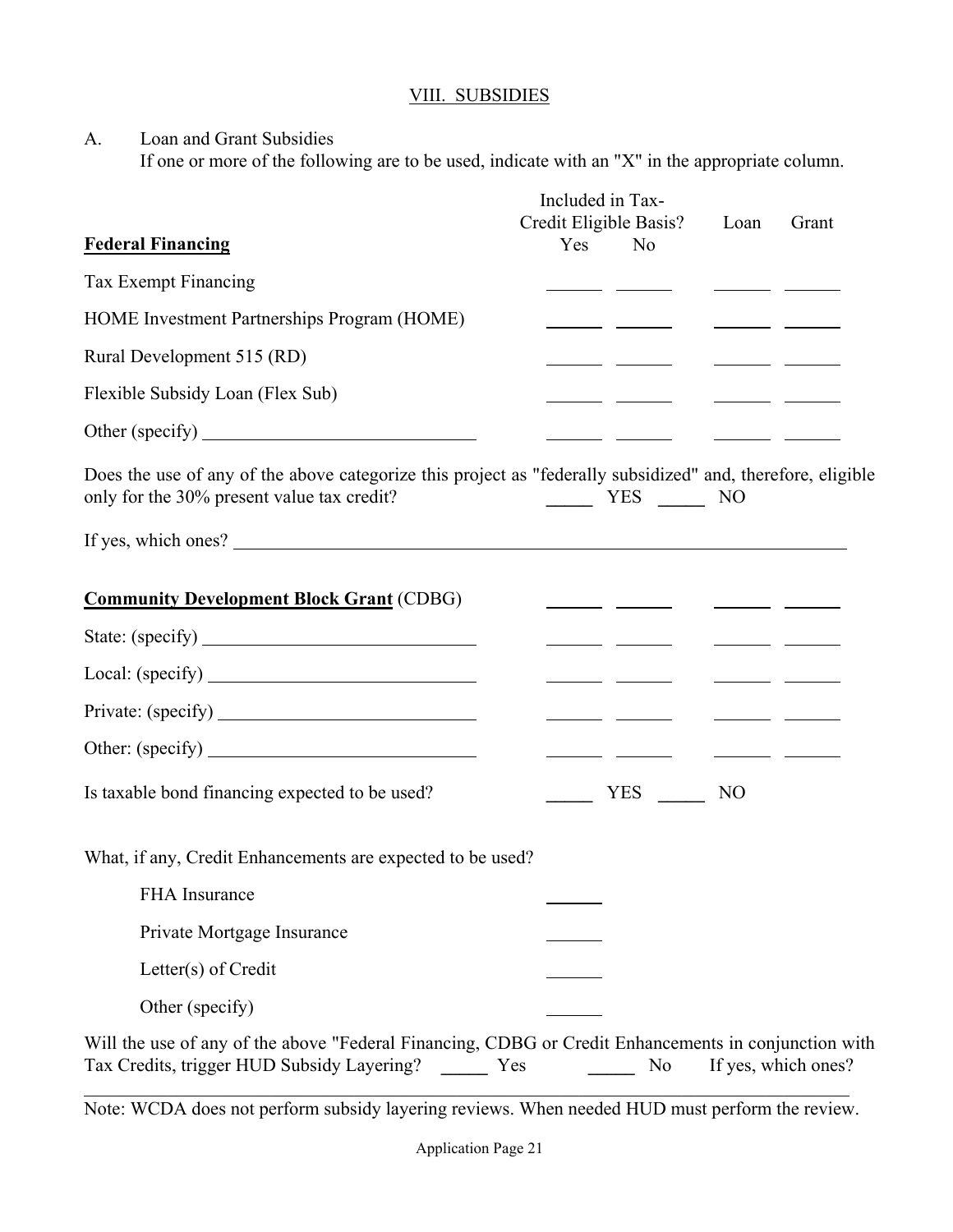#### VIII. SUBSIDIES (Cont.)

| Β. | <b>Rent Subsidy Anticipated</b>                                     |               | <b>Approval Date</b> |
|----|---------------------------------------------------------------------|---------------|----------------------|
|    | Rural Development (RD)                                              | $\frac{0}{0}$ |                      |
|    | <b>HUD Project-Based Section 8 Certificates</b><br>or HAP Contracts | $\frac{0}{0}$ |                      |
|    | Section 8 Mod Rehab                                                 | $\frac{0}{0}$ |                      |
|    | <b>HUD Vouchers</b>                                                 | $\frac{0}{0}$ |                      |
|    | <b>HUD Tenant-Based Certificates</b>                                | $\frac{0}{0}$ |                      |
|    | Other HUD (specify)                                                 | $\frac{0}{0}$ |                      |
|    | <b>State</b>                                                        | $\frac{0}{0}$ |                      |
|    | Local                                                               | $\frac{0}{0}$ |                      |
|    | Owner                                                               | $\frac{0}{0}$ |                      |
|    | Other (specify)                                                     | $\frac{0}{0}$ |                      |

C. Pre-Existing Subsidies (Rehab and Rehab/Acquisition projects only)

Indicate with an "X" any of the following that are currently utilized by the project.

| HUD Sec $221(d)(3)$            |  |
|--------------------------------|--|
| HUD Sec 236                    |  |
| HUD Sec 236 and Tax Exempts    |  |
| HUD Sec 8 New Constr/Sub Rehab |  |
| <b>HUD Rent Sup/RAP</b>        |  |
| <b>RD 515</b>                  |  |
| RD 521 (rent subsidy)          |  |
| <b>Tax Exempt Bonds</b>        |  |
| State/Local                    |  |

Will the mortgage insurance or financing subsidy continue?

**\_\_\_\_\_** Yes (specify term)

**\_\_\_\_\_** No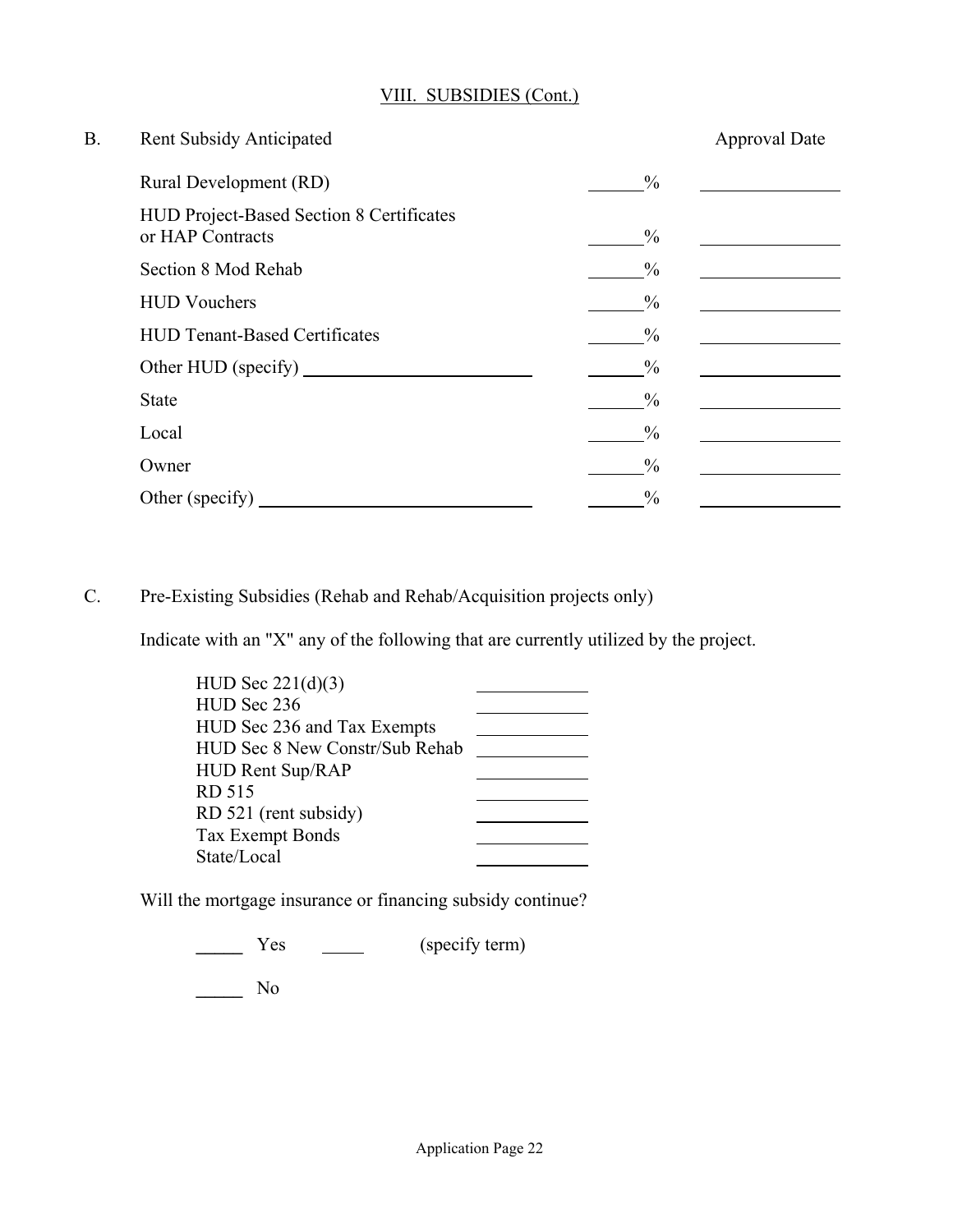#### IX. PROJECT COSTS AND USES

List all residential project costs (including non-LIHTC units) and the appropriate eligible basis amount in the appropriate eligible basis column. **(Specify what ALL "other" costs are.) HOME only Projects, use "Actual Costs" column only.** 

| <b>Itemized Costs</b>       |                     | 30% PV Eligible Basis<br>$(4%$ Credit) | 70% PV Eligible Basis<br>(9% Credit) |  |  |  |  |  |
|-----------------------------|---------------------|----------------------------------------|--------------------------------------|--|--|--|--|--|
|                             | <b>Actual Costs</b> |                                        |                                      |  |  |  |  |  |
|                             |                     | <b>LAND AND BUILDINGS</b>              |                                      |  |  |  |  |  |
|                             |                     | XXXXXXXXXXXXX                          | XXXXXXXXXXXXXXX                      |  |  |  |  |  |
| Land                        |                     | XXXXXXXXXXXXX                          | XXXXXXXXXXXXXXX                      |  |  |  |  |  |
| Existing                    |                     | XXXXXXXXXXXXXXX                        |                                      |  |  |  |  |  |
| <b>Structures</b>           |                     | XXXXXXXXXXXXXXX                        |                                      |  |  |  |  |  |
|                             |                     | XXXXXXXXXXXXX                          | XXXXXXXXXXXXXXX                      |  |  |  |  |  |
| Demolition                  |                     | XXXXXXXXXXXXX                          | XXXXXXXXXXXXXXX                      |  |  |  |  |  |
|                             |                     |                                        | XXXXXXXXXXXXXXX<br>XXXXXXXXXXXXXXX   |  |  |  |  |  |
| 1. SUBTOTAL                 |                     |                                        |                                      |  |  |  |  |  |
|                             |                     |                                        |                                      |  |  |  |  |  |
|                             |                     | <b>SITE WORK</b>                       |                                      |  |  |  |  |  |
| On site                     |                     |                                        |                                      |  |  |  |  |  |
| Work<br>(A)                 |                     |                                        |                                      |  |  |  |  |  |
| Off Site                    |                     | XXXXXXXXXXXXX                          | XXXXXXXXXXXXXXX                      |  |  |  |  |  |
| Work                        |                     | XXXXXXXXXXXXX                          | XXXXXXXXXXXXXXX                      |  |  |  |  |  |
| Environmental               |                     |                                        |                                      |  |  |  |  |  |
|                             |                     |                                        |                                      |  |  |  |  |  |
| 2. SUBTOTAL                 |                     |                                        |                                      |  |  |  |  |  |
|                             |                     |                                        |                                      |  |  |  |  |  |
|                             |                     | REHABILITATION AND NEW CONSTRUCTION    |                                      |  |  |  |  |  |
| New Structures<br>(B)       |                     |                                        |                                      |  |  |  |  |  |
|                             |                     |                                        |                                      |  |  |  |  |  |
| Rehabilitation<br>(B)       |                     |                                        |                                      |  |  |  |  |  |
| Accessory                   |                     |                                        |                                      |  |  |  |  |  |
| Structures<br>(B)           |                     |                                        |                                      |  |  |  |  |  |
| <b>General Requirements</b> |                     |                                        |                                      |  |  |  |  |  |
| (Max $6\%$ of $(A+B)$       |                     |                                        |                                      |  |  |  |  |  |
| <b>Contractor Overhead</b>  |                     |                                        |                                      |  |  |  |  |  |
| (Max $2\%$ of $(A+B)$       |                     |                                        |                                      |  |  |  |  |  |
| Contractor Profit           |                     |                                        |                                      |  |  |  |  |  |
| (Max $6\%$ of $(A+B)$       |                     |                                        |                                      |  |  |  |  |  |
| Construction                |                     |                                        |                                      |  |  |  |  |  |
| Contingency                 |                     |                                        |                                      |  |  |  |  |  |
| <b>Building Permit/Fees</b> |                     |                                        |                                      |  |  |  |  |  |
| Other                       |                     |                                        |                                      |  |  |  |  |  |
| (Specify)                   |                     |                                        |                                      |  |  |  |  |  |
|                             |                     |                                        |                                      |  |  |  |  |  |
| 3. SUBTOTAL                 |                     |                                        |                                      |  |  |  |  |  |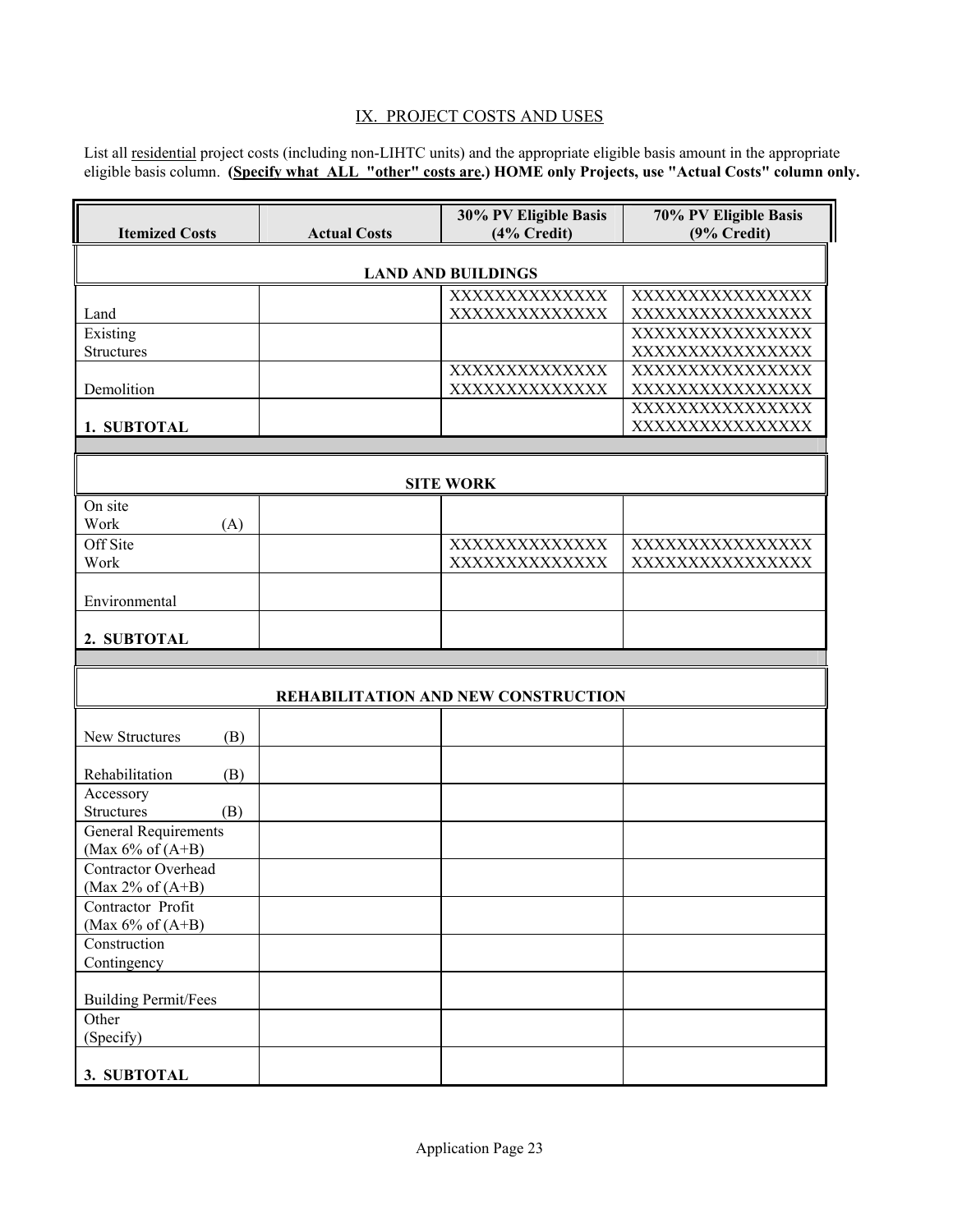| <b>Itemized Costs</b>       | <b>Actual Costs</b> | 30% PV Eligible Basis<br>$(4%$ Credit) | 70% PV Eligible Basis<br>(9% Credit) |
|-----------------------------|---------------------|----------------------------------------|--------------------------------------|
|                             |                     | PROFESSIONAL FEES                      |                                      |
| Architect,                  |                     |                                        |                                      |
| Design                      |                     |                                        |                                      |
| Architect,                  |                     |                                        |                                      |
| Supervision                 |                     |                                        |                                      |
| Attorney,                   |                     |                                        |                                      |
| Real Estate<br>Consultant / |                     |                                        |                                      |
| Agent                       |                     |                                        |                                      |
| Engineer /                  |                     |                                        |                                      |
| Surveyor                    |                     |                                        |                                      |
| Other                       |                     |                                        |                                      |
| (Specify)                   |                     |                                        |                                      |
| 4. SUBTOTAL                 |                     |                                        |                                      |
|                             |                     | <b>CONSTRUCTION INTERIM COSTS</b>      |                                      |
| Hazard & Liability          |                     |                                        |                                      |
| Insurance                   |                     |                                        |                                      |
| Payment                     |                     |                                        |                                      |
| Bond                        |                     |                                        |                                      |
| Performance                 |                     |                                        |                                      |
| Bond                        |                     |                                        |                                      |
| Credit                      |                     |                                        |                                      |
| Report<br>Construction      |                     | * Interest accrued after PIS date      | is not allowed in Eligible Basis.    |
| Interest*                   |                     |                                        |                                      |
| Origination                 |                     |                                        |                                      |
| Points                      |                     |                                        |                                      |
| Discount                    |                     |                                        |                                      |
| Points                      |                     |                                        |                                      |
| Credit                      |                     |                                        |                                      |
| Enhancement                 |                     |                                        |                                      |
| Inspection                  |                     |                                        |                                      |
| Fees                        |                     |                                        |                                      |
| Title and<br>Recording      |                     |                                        |                                      |
| Legal                       |                     |                                        |                                      |
| Fees                        |                     |                                        |                                      |
| Taxes                       |                     |                                        |                                      |
|                             |                     | XXXXXXXXXXXXX                          | XXXXXXXXXXXXXXXX                     |
| Appraisal                   |                     | XXXXXXXXXXXXX                          | XXXXXXXXXXXXXXXX                     |
| Other                       |                     |                                        |                                      |
| (Specify)                   |                     |                                        |                                      |
| 5 SUBTOTAL                  |                     |                                        |                                      |

# IX. Project Costs and Uses (cot)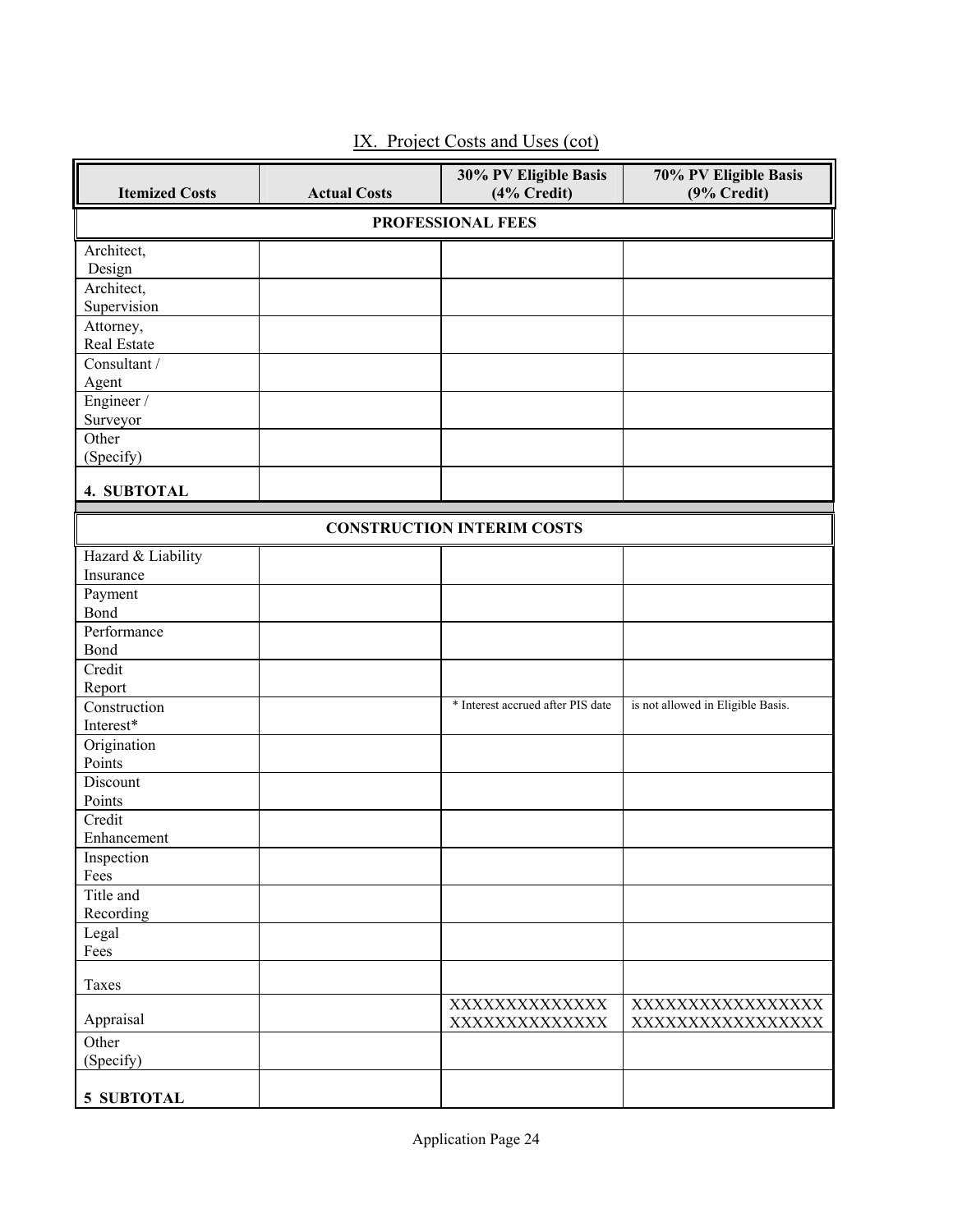# IX. PROJECT COSTS AND USES (Cont.)

|                       | 70% PV Eligible Basis<br>30% PV Eligible Basis |                     |                  |  |  |  |  |
|-----------------------|------------------------------------------------|---------------------|------------------|--|--|--|--|
| <b>Itemized Costs</b> | <b>Actual Costs</b>                            | $(4%$ Credit)       | $(9%$ Credit)    |  |  |  |  |
|                       |                                                |                     |                  |  |  |  |  |
|                       |                                                | PERMANENT FINANCING |                  |  |  |  |  |
|                       |                                                | XXXXXXXXXXXXX       | XXXXXXXXXXXXXXXX |  |  |  |  |
| Appraisal             |                                                | XXXXXXXXXXXXX       | XXXXXXXXXXXXXXXX |  |  |  |  |
| Bond                  |                                                | XXXXXXXXXXXXX       | XXXXXXXXXXXXXXXX |  |  |  |  |
| Premium               |                                                | XXXXXXXXXXXXX       | XXXXXXXXXXXXXXXX |  |  |  |  |
| Credit                |                                                | XXXXXXXXXXXXX       | XXXXXXXXXXXXXXXX |  |  |  |  |
| Report                |                                                | XXXXXXXXXXXXX       | XXXXXXXXXXXXXXXX |  |  |  |  |
| Discount              |                                                | XXXXXXXXXXXXX       | XXXXXXXXXXXXXXXX |  |  |  |  |
| Points                |                                                | XXXXXXXXXXXXX       | XXXXXXXXXXXXXXXX |  |  |  |  |
| Origination           |                                                | XXXXXXXXXXXXX       | XXXXXXXXXXXXXXXX |  |  |  |  |
| Fees                  |                                                | XXXXXXXXXXXXX       | XXXXXXXXXXXXXXXX |  |  |  |  |
| Credit                |                                                | XXXXXXXXXXXXX       | XXXXXXXXXXXXXXXX |  |  |  |  |
| Enhancement           |                                                | XXXXXXXXXXXXX       | XXXXXXXXXXXXXXXX |  |  |  |  |
| Title and             |                                                | XXXXXXXXXXXXX       | XXXXXXXXXXXXXXXX |  |  |  |  |
| Recording             |                                                | XXXXXXXXXXXXX       | XXXXXXXXXXXXXXXX |  |  |  |  |
| Legal                 |                                                | XXXXXXXXXXXXX       | XXXXXXXXXXXXXXXX |  |  |  |  |
| Fees                  |                                                | XXXXXXXXXXXXX       | XXXXXXXXXXXXXXXX |  |  |  |  |
| Prepaid               |                                                | XXXXXXXXXXXXX       | XXXXXXXXXXXXXXXX |  |  |  |  |
| <b>MIP</b>            |                                                | XXXXXXXXXXXXX       | XXXXXXXXXXXXXXXX |  |  |  |  |
| Other                 |                                                | XXXXXXXXXXXXX       | XXXXXXXXXXXXXXXX |  |  |  |  |
| (specify)             |                                                | XXXXXXXXXXXXX       | XXXXXXXXXXXXXXXX |  |  |  |  |
|                       |                                                | XXXXXXXXXXXXX       | XXXXXXXXXXXXXXXX |  |  |  |  |
| 6. SUBTOTAL           |                                                | XXXXXXXXXXXXX       | XXXXXXXXXXXXXXXX |  |  |  |  |
|                       |                                                |                     |                  |  |  |  |  |
|                       |                                                |                     |                  |  |  |  |  |
|                       |                                                | <b>SOFT COSTS</b>   |                  |  |  |  |  |
| Feasibility           |                                                |                     |                  |  |  |  |  |
| Study                 |                                                |                     |                  |  |  |  |  |
| Market                |                                                |                     |                  |  |  |  |  |
| Study                 |                                                |                     |                  |  |  |  |  |
| Environmental         |                                                |                     |                  |  |  |  |  |
| Study                 |                                                |                     |                  |  |  |  |  |
| <b>Tax Credit</b>     |                                                | XXXXXXXXXXXXX       | XXXXXXXXXXXXXXXX |  |  |  |  |
| Fees                  |                                                | XXXXXXXXXXXXX       | XXXXXXXXXXXXXXXX |  |  |  |  |
| Consultant            |                                                | XXXXXXXXXXXXX       | XXXXXXXXXXXXXXXX |  |  |  |  |
| Fees                  |                                                | XXXXXXXXXXXXX       | XXXXXXXXXXXXXXXX |  |  |  |  |
| Cost                  |                                                | XXXXXXXXXXXXX       | XXXXXXXXXXXXXXXX |  |  |  |  |
| Certification         |                                                | XXXXXXXXXXXXX       | XXXXXXXXXXXXXXXX |  |  |  |  |
| Other                 |                                                | XXXXXXXXXXXXX       | XXXXXXXXXXXXXXXX |  |  |  |  |
| (Specify)             |                                                | XXXXXXXXXXXXX       | XXXXXXXXXXXXXXXX |  |  |  |  |
| 7. SUBTOTAL           |                                                |                     |                  |  |  |  |  |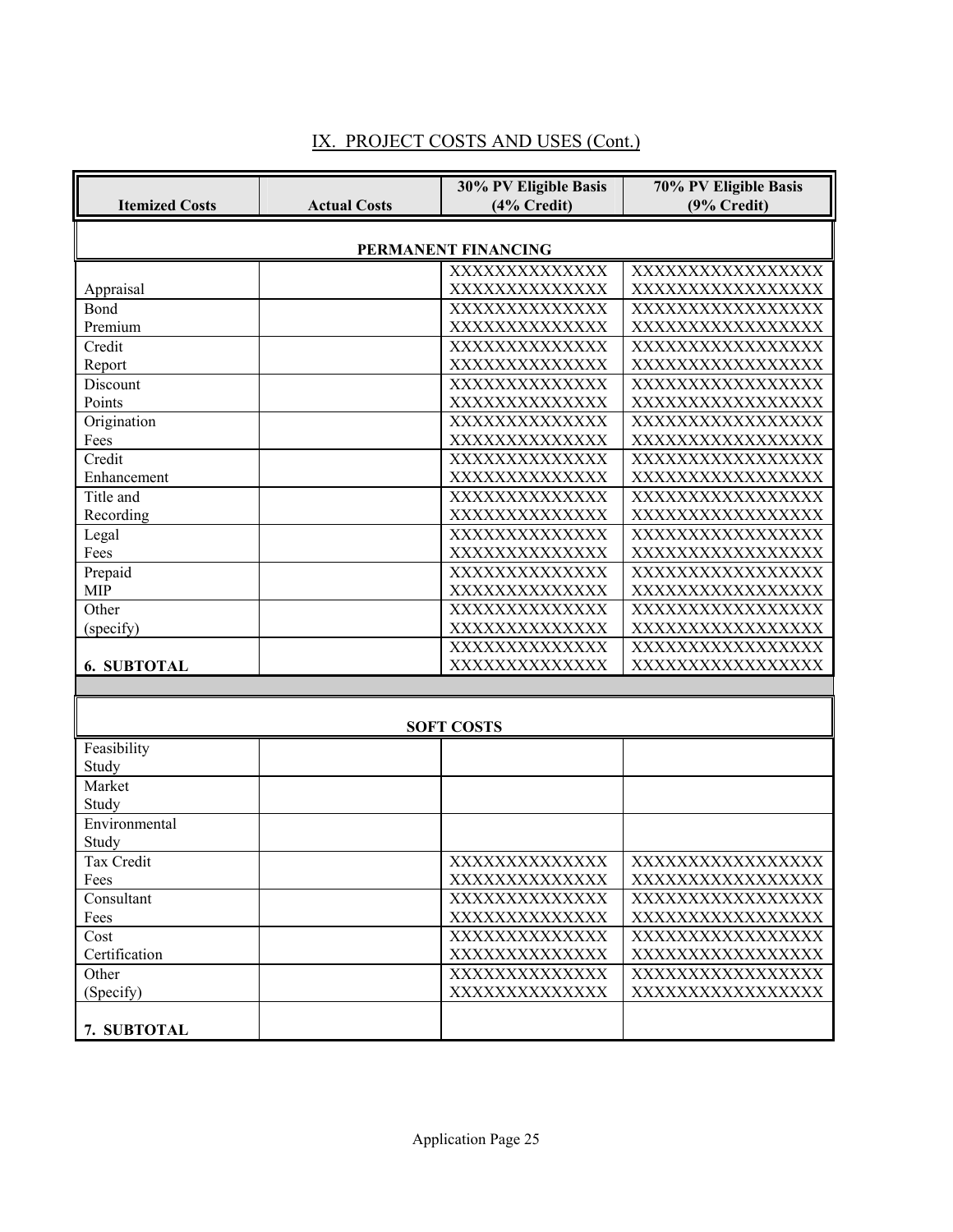# IX. PROJECT COSTS AND USES (Cont.)

| <b>Itemized Costs</b> | <b>Actual Costs</b> | 30% PV Eligible Basis<br>$(4%$ Credit) | 70% PV Eligible Basis<br>$(9%$ Credit) |  |  |
|-----------------------|---------------------|----------------------------------------|----------------------------------------|--|--|
|                       |                     | <b>SYNDICATION COSTS</b>               |                                        |  |  |
| Organization          |                     | XXXXXXXXXXXXX                          | XXXXXXXXXXXXXXXX                       |  |  |
| Costs                 |                     | XXXXXXXXXXXXX                          | XXXXXXXXXXXXXXXX                       |  |  |
| <b>Bridge</b>         |                     | XXXXXXXXXXXXX                          | XXXXXXXXXXXXXXXX                       |  |  |
| Loan                  |                     | XXXXXXXXXXXXX                          | XXXXXXXXXXXXXXXX                       |  |  |
| Tax                   |                     | XXXXXXXXXXXXX                          | XXXXXXXXXXXXXXXX                       |  |  |
| Opinion               |                     | XXXXXXXXXXXXX                          | XXXXXXXXXXXXXXXX                       |  |  |
| Other                 |                     | XXXXXXXXXXXXX                          | XXXXXXXXXXXXXXXX                       |  |  |
| (Specify)             |                     | XXXXXXXXXXXXX                          | XXXXXXXXXXXXXXXX                       |  |  |
|                       |                     | XXXXXXXXXXXXX                          | XXXXXXXXXXXXXXXX                       |  |  |
| <b>8. SUBTOTAL</b>    |                     | XXXXXXXXXXXXX                          | XXXXXXXXXXXXXXXX                       |  |  |

| <b>DEVELOPER FEES</b> |  |  |  |  |  |
|-----------------------|--|--|--|--|--|
| Developer<br>Overhead |  |  |  |  |  |
| Developer<br>Profit   |  |  |  |  |  |
| Other<br>(Specify)    |  |  |  |  |  |
| 9. SUBTOTAL           |  |  |  |  |  |
|                       |  |  |  |  |  |

r.

r.

|              | <b>PROJECT RESERVES</b> |                  |  |  |  |  |  |
|--------------|-------------------------|------------------|--|--|--|--|--|
| Rent-Up      | XXXXXXXXXXXXX           | XXXXXXXXXXXXXXXX |  |  |  |  |  |
| Reserves     | XXXXXXXXXXXXX           | XXXXXXXXXXXXXXXX |  |  |  |  |  |
| Operating    | XXXXXXXXXXXXX           | XXXXXXXXXXXXXXXX |  |  |  |  |  |
| Reserves     | XXXXXXXXXXXXX           | XXXXXXXXXXXXXXXX |  |  |  |  |  |
| Replacement  | XXXXXXXXXXXXX           | XXXXXXXXXXXXXXXX |  |  |  |  |  |
| Reserves     | XXXXXXXXXXXXX           | XXXXXXXXXXXXXXXX |  |  |  |  |  |
|              | XXXXXXXXXXXXX           | XXXXXXXXXXXXXXXX |  |  |  |  |  |
| Escrows      | XXXXXXXXXXXXX           | XXXXXXXXXXXXXXXX |  |  |  |  |  |
|              | XXXXXXXXXXXXX           | XXXXXXXXXXXXXXXX |  |  |  |  |  |
| Marketing    | XXXXXXXXXXXXX           | XXXXXXXXXXXXXXXX |  |  |  |  |  |
| Other        | XXXXXXXXXXXXX           | XXXXXXXXXXXXXXXX |  |  |  |  |  |
| (Specify)    | XXXXXXXXXXXXX           | XXXXXXXXXXXXXXXX |  |  |  |  |  |
|              | XXXXXXXXXXXXX           | XXXXXXXXXXXXXXXX |  |  |  |  |  |
| 10. SUBTOTAL | XXXXXXXXXXXXX           | XXXXXXXXXXXXXXXX |  |  |  |  |  |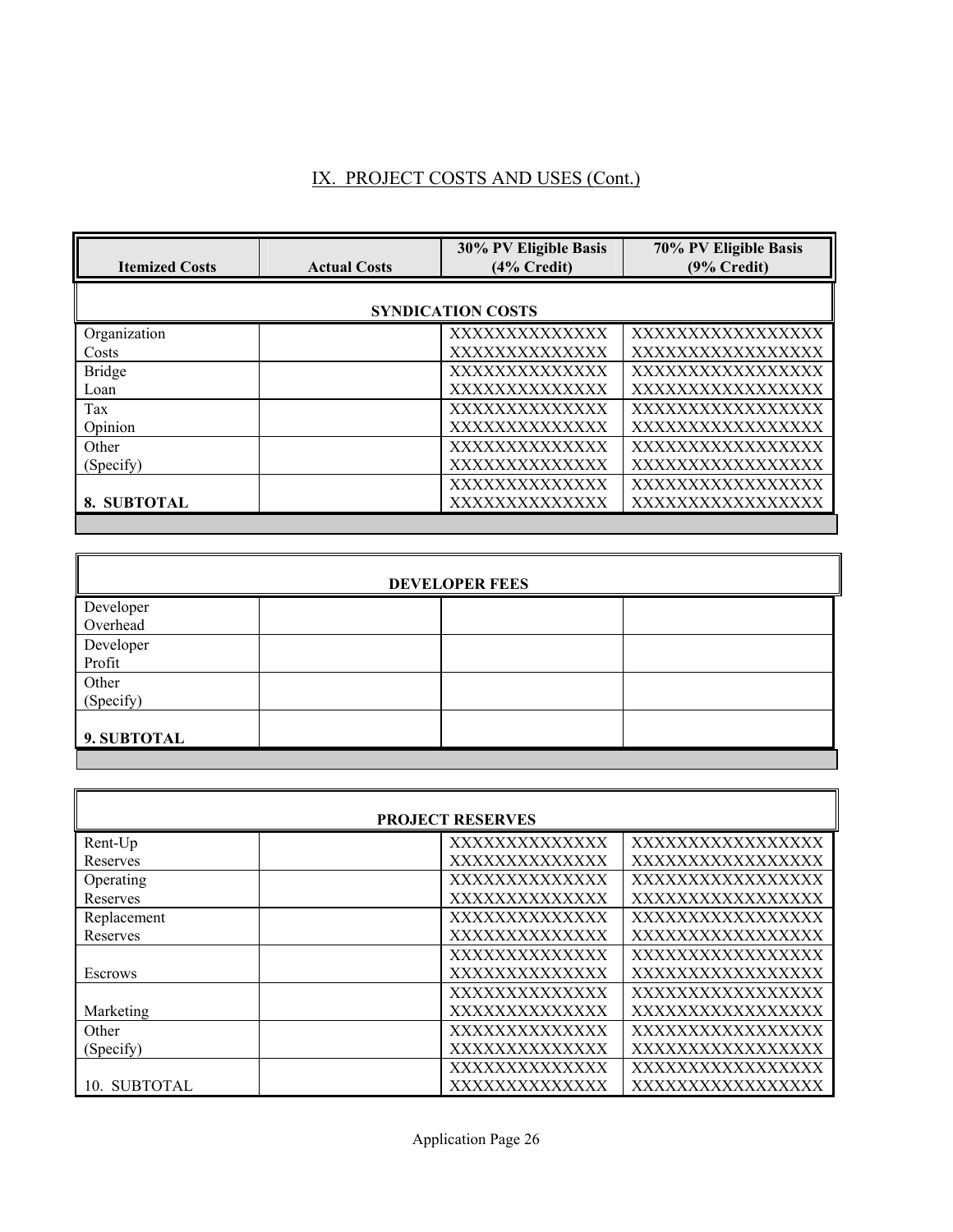## IX. PROJECT COSTS AND USES (Cont.)

| <b>Itemized Costs</b>                             | <b>Actual Costs</b>                           | 30% PV Eligible Basis<br>$(4%$ Credit) | 70% PV Eligible Basis<br>$(9%$ Credit) |
|---------------------------------------------------|-----------------------------------------------|----------------------------------------|----------------------------------------|
|                                                   |                                               | <b>TOTAL RESIDENTIAL COST</b>          |                                        |
| <b>TOTAL</b>                                      |                                               |                                        |                                        |
|                                                   | Less portion of federal grant used to finance |                                        |                                        |
| qualifying development costs                      |                                               |                                        |                                        |
| Less Historic Credits (provide basis calculation) |                                               |                                        |                                        |
| Less amt. of non-qualified non-recourse financing |                                               |                                        |                                        |
| Less non-qualified units of higher quality        |                                               |                                        |                                        |
| <b>TOTAL ELIGIBLE BASIS</b>                       |                                               |                                        |                                        |

#### **IF PROJECT CONTAINS COMMERCIAL USE SPACE, PLEASE PROVIDE BREAKDOWN OF COMMERCIAL COSTS ON SEPARATE SHEET.**

| Expected Basis in the project at the end of the $2^{nd}$ year after the $\vert$ |  |
|---------------------------------------------------------------------------------|--|
| year for which the carryover allocation would be made                           |  |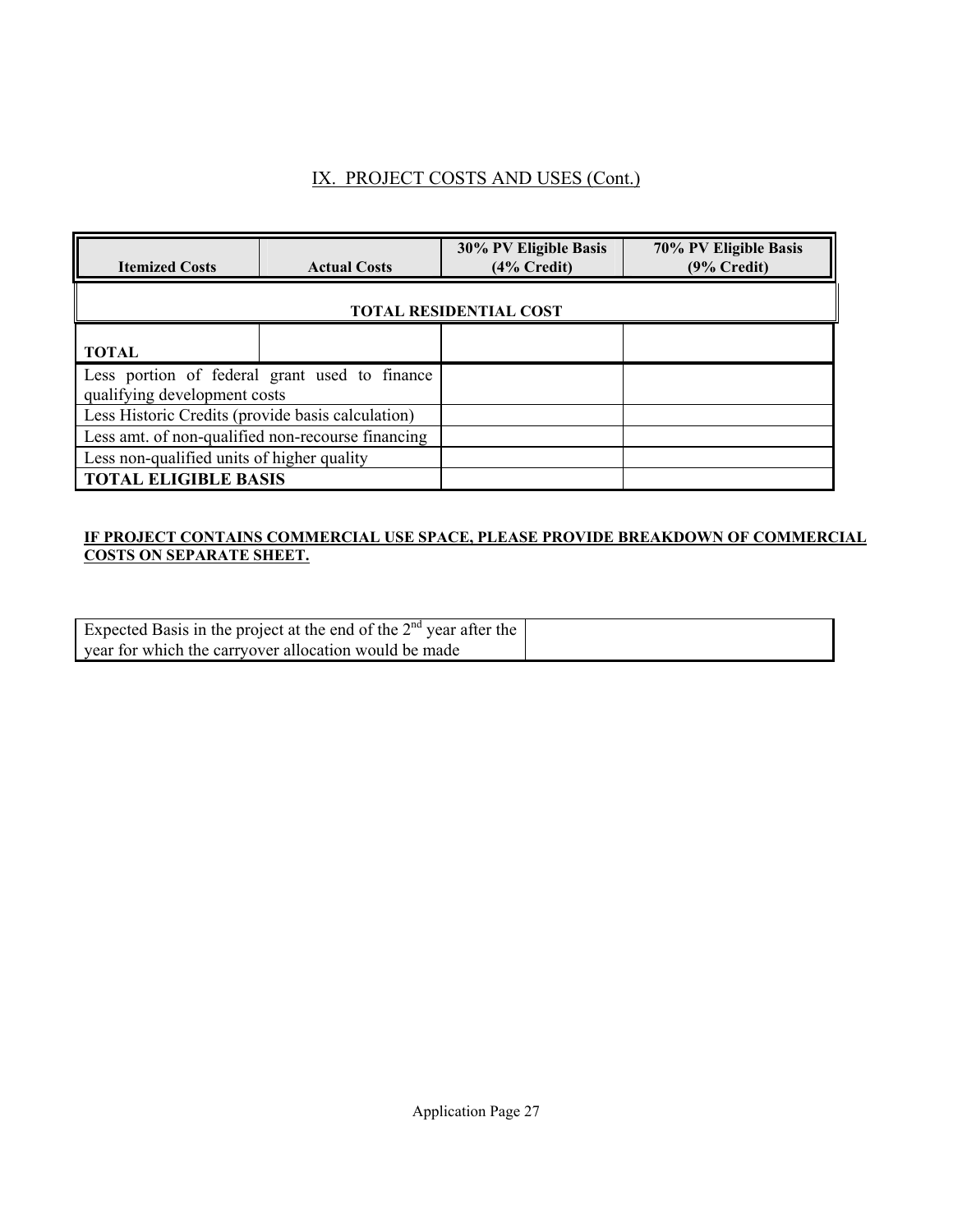# X. DEVELOPMENT BUDGET

| DEVELOPMENT BUDGET:                    | Month 1 | Month 2 | Month 3 | Month 4 | Month 5 | Month 6 |
|----------------------------------------|---------|---------|---------|---------|---------|---------|
| PROJECT USES                           |         |         |         |         |         |         |
| A. Acquisition Costs                   |         |         |         |         |         |         |
| 1. Land                                |         |         |         |         |         |         |
| 2. Existing Structures                 |         |         |         |         |         |         |
| 3. Demolition                          |         |         |         |         |         |         |
| <b>B.</b> Site Work                    |         |         |         |         |         |         |
| On-site Work                           |         |         |         |         |         |         |
| Off-Site Work<br>2.                    |         |         |         |         |         |         |
| 3. Environmental                       |         |         |         |         |         |         |
| C. Rehabilitation and New Construction |         |         |         |         |         |         |
| New Structures                         |         |         |         |         |         |         |
| Rehabilitation<br>2.                   |         |         |         |         |         |         |
| 3. Accessory Structures                |         |         |         |         |         |         |
| 4. General Requirements                |         |         |         |         |         |         |
| <b>Contractor Overhead</b><br>5.       |         |         |         |         |         |         |
| <b>Contractor Profit</b><br>6.         |         |         |         |         |         |         |
| 7. Construction Contingency            |         |         |         |         |         |         |
| 8. Building Permits/Fees               |         |         |         |         |         |         |
| D. Professional Fees                   |         |         |         |         |         |         |
| 1. Architect Design                    |         |         |         |         |         |         |
| 2. Architect Supervision               |         |         |         |         |         |         |
| Attorney, Real Estate<br>3.            |         |         |         |         |         |         |
| 4. Consultant                          |         |         |         |         |         |         |
| 5. Engineer/Surveyor                   |         |         |         |         |         |         |
| E. Construction Interim Costs          |         |         |         |         |         |         |
| <b>Construction Insurance</b>          |         |         |         |         |         |         |
| 2. Payment Bond                        |         |         |         |         |         |         |
| 3. Performance Bond                    |         |         |         |         |         |         |
| 4. Credit Report                       |         |         |         |         |         |         |
| <b>Construction Interest</b><br>5.     |         |         |         |         |         |         |
| 6. Origination Points                  |         |         |         |         |         |         |
| 7. Discount Points                     |         |         |         |         |         |         |
| Credit Enhancement<br>8.               |         |         |         |         |         |         |
| 9. Inspection Fees                     |         |         |         |         |         |         |
| 10. Title and Recording                |         |         |         |         |         |         |
| 11. Legal Fees                         |         |         |         |         |         |         |
| 12. Taxes                              |         |         |         |         |         |         |
| 13. Appraisal                          |         |         |         |         |         |         |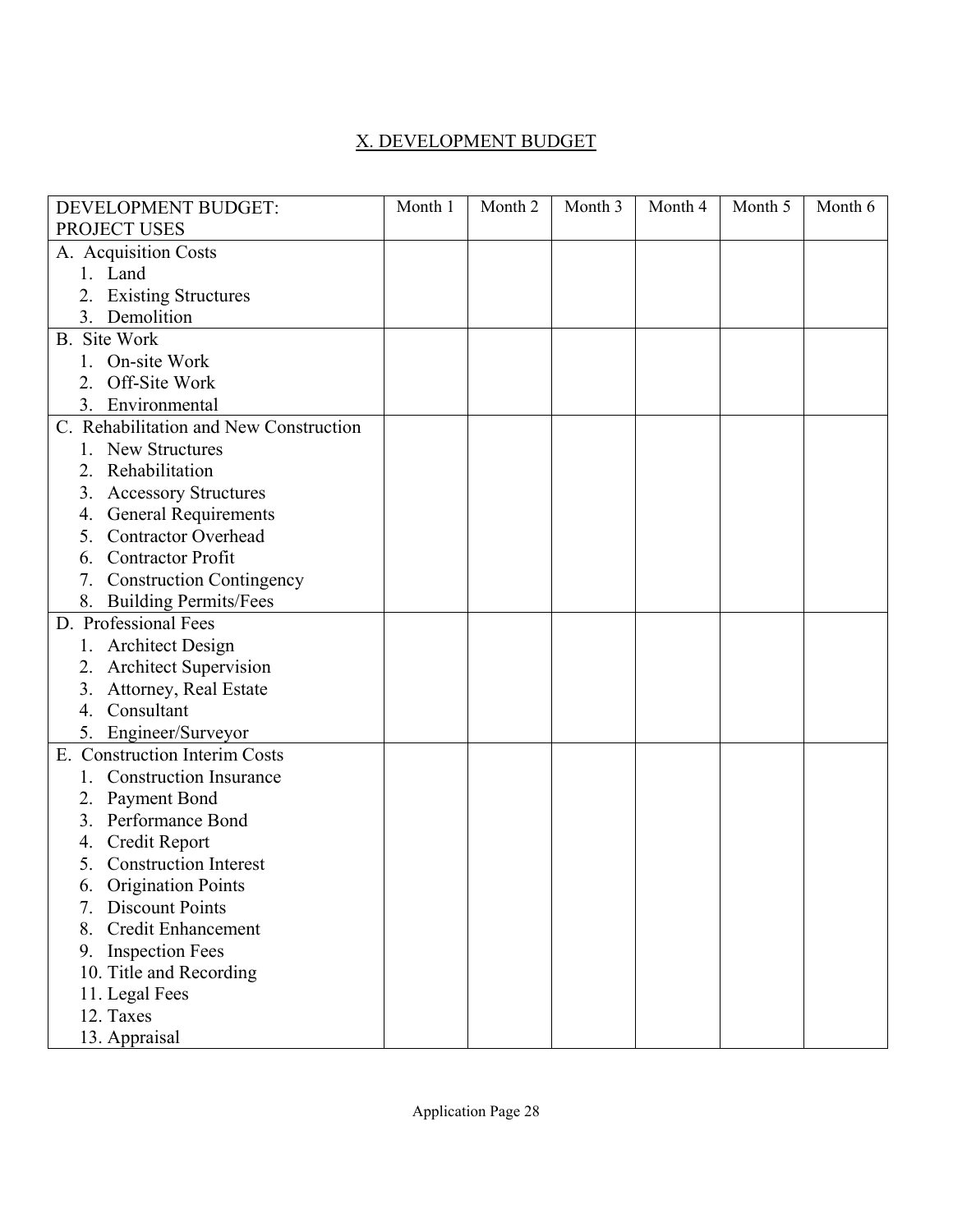| DEVELOPMENT BUDGET:              | Month 1 | Month 2 | Month 3 | Month 4 | Month 5 | Month 6 |
|----------------------------------|---------|---------|---------|---------|---------|---------|
| PROJECT USES                     |         |         |         |         |         |         |
| F. Permanent Financing           |         |         |         |         |         |         |
| 1. Appraisal                     |         |         |         |         |         |         |
| 2. Bond Premium                  |         |         |         |         |         |         |
| 3. Credit Report                 |         |         |         |         |         |         |
| <b>Discount Points</b><br>4.     |         |         |         |         |         |         |
| Origination Fee<br>5.            |         |         |         |         |         |         |
| 6. Credit Enhancement            |         |         |         |         |         |         |
| Title and Recording<br>7.        |         |         |         |         |         |         |
| 8. Legal Fees                    |         |         |         |         |         |         |
| 9. Prepaid MIP                   |         |         |         |         |         |         |
| G. Soft Costs                    |         |         |         |         |         |         |
| 1. Feasibility Study             |         |         |         |         |         |         |
| 2. Market Study                  |         |         |         |         |         |         |
| <b>Environmental Study</b><br>3. |         |         |         |         |         |         |
| Tax Credit Fees<br>4.            |         |         |         |         |         |         |
| 5. Cost Certification            |         |         |         |         |         |         |
| H. Syndication Costs             |         |         |         |         |         |         |
| 1. Organization Costs            |         |         |         |         |         |         |
| 2. Bridge Loan                   |         |         |         |         |         |         |
| 3. Tax Opinion                   |         |         |         |         |         |         |
| I. Developer Fees                |         |         |         |         |         |         |
| 1. Developer Overhead            |         |         |         |         |         |         |
| 2. Developer Profit              |         |         |         |         |         |         |
| J. Project Reserves              |         |         |         |         |         |         |
| 1. Rent-Up Reserves              |         |         |         |         |         |         |
| 2. Operating Reserves            |         |         |         |         |         |         |
| 3. Replacement Reserves          |         |         |         |         |         |         |
| 4. Escrows                       |         |         |         |         |         |         |
| 5.<br>Marketing                  |         |         |         |         |         |         |
|                                  |         |         |         |         |         |         |
| K. TOTAL USES                    |         |         |         |         |         |         |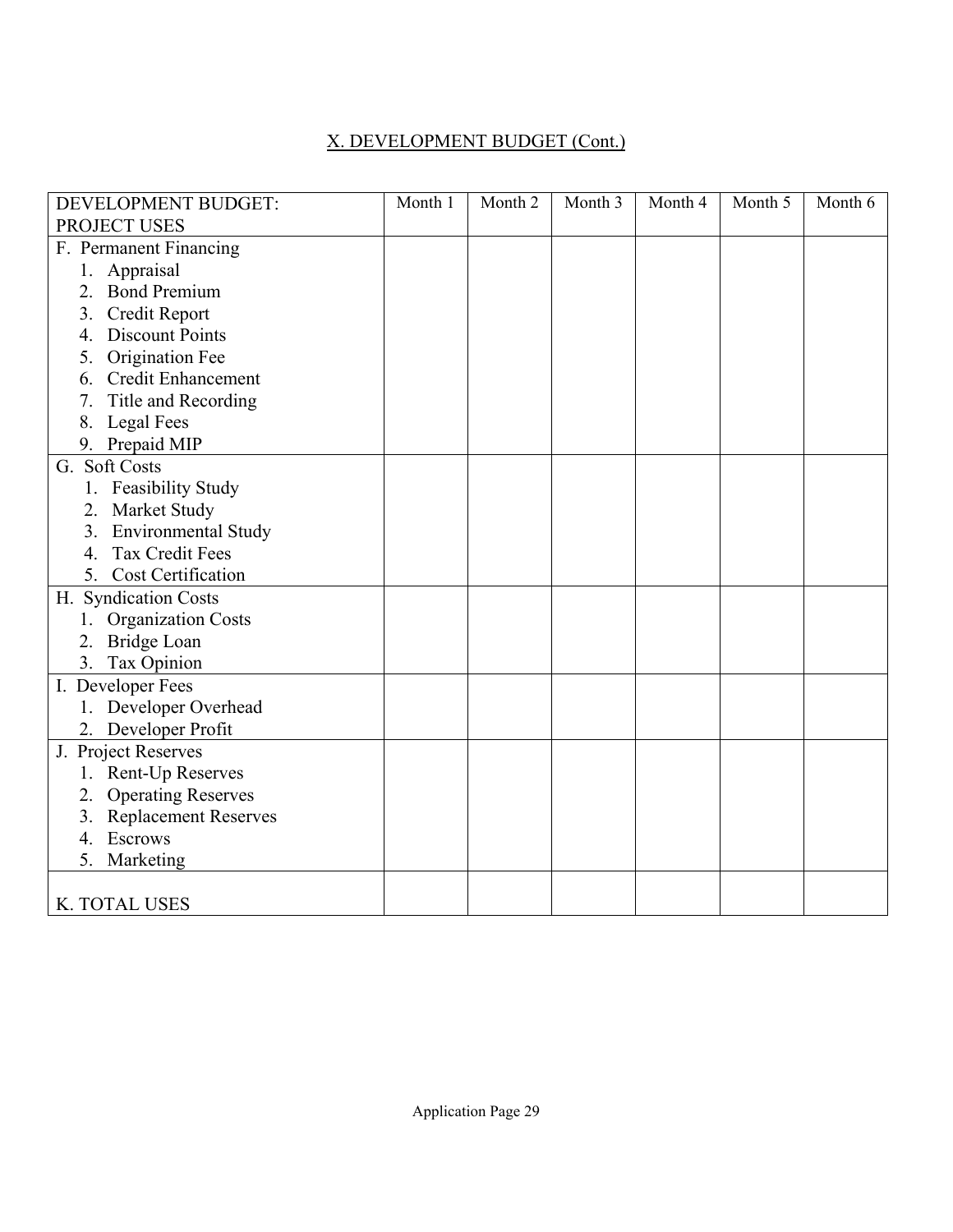| DEVELOPMENT BUDGET:                   | Month 1 | Month 2 | Month 3 | Month 4 | Month 5 | Month 6 |
|---------------------------------------|---------|---------|---------|---------|---------|---------|
| <b>SOURCES</b>                        |         |         |         |         |         |         |
| L. Interim Funding Sources            |         |         |         |         |         |         |
| 1. Predevelopment Loan                |         |         |         |         |         |         |
| Acquisition/Construction Loan 1<br>2. |         |         |         |         |         |         |
| Acquisition/Construction Loan 2<br>3. |         |         |         |         |         |         |
| Bridge Loan<br>4.                     |         |         |         |         |         |         |
| Grant<br>5.                           |         |         |         |         |         |         |
|                                       |         |         |         |         |         |         |
| M. TOTAL INTERIM SOURCES              |         |         |         |         |         |         |
| N. Permanent Funding Sources          |         |         |         |         |         |         |
| 1. Equity Pay-in                      |         |         |         |         |         |         |
| 2. LIHTC Proceeds                     |         |         |         |         |         |         |
| <b>Other Proceeds</b><br>$3_{-}$      |         |         |         |         |         |         |
| Permanent Loan 1<br>4                 |         |         |         |         |         |         |
| Permanent Loan 2                      |         |         |         |         |         |         |
| Grants<br>6.                          |         |         |         |         |         |         |
|                                       |         |         |         |         |         |         |
| O. TOTAL PERMANENT SOURCES            |         |         |         |         |         |         |
|                                       |         |         |         |         |         |         |
| P. Cumulative Difference -            |         |         |         |         |         |         |
| $(Cash Position) (K-M-O)$             |         |         |         |         |         |         |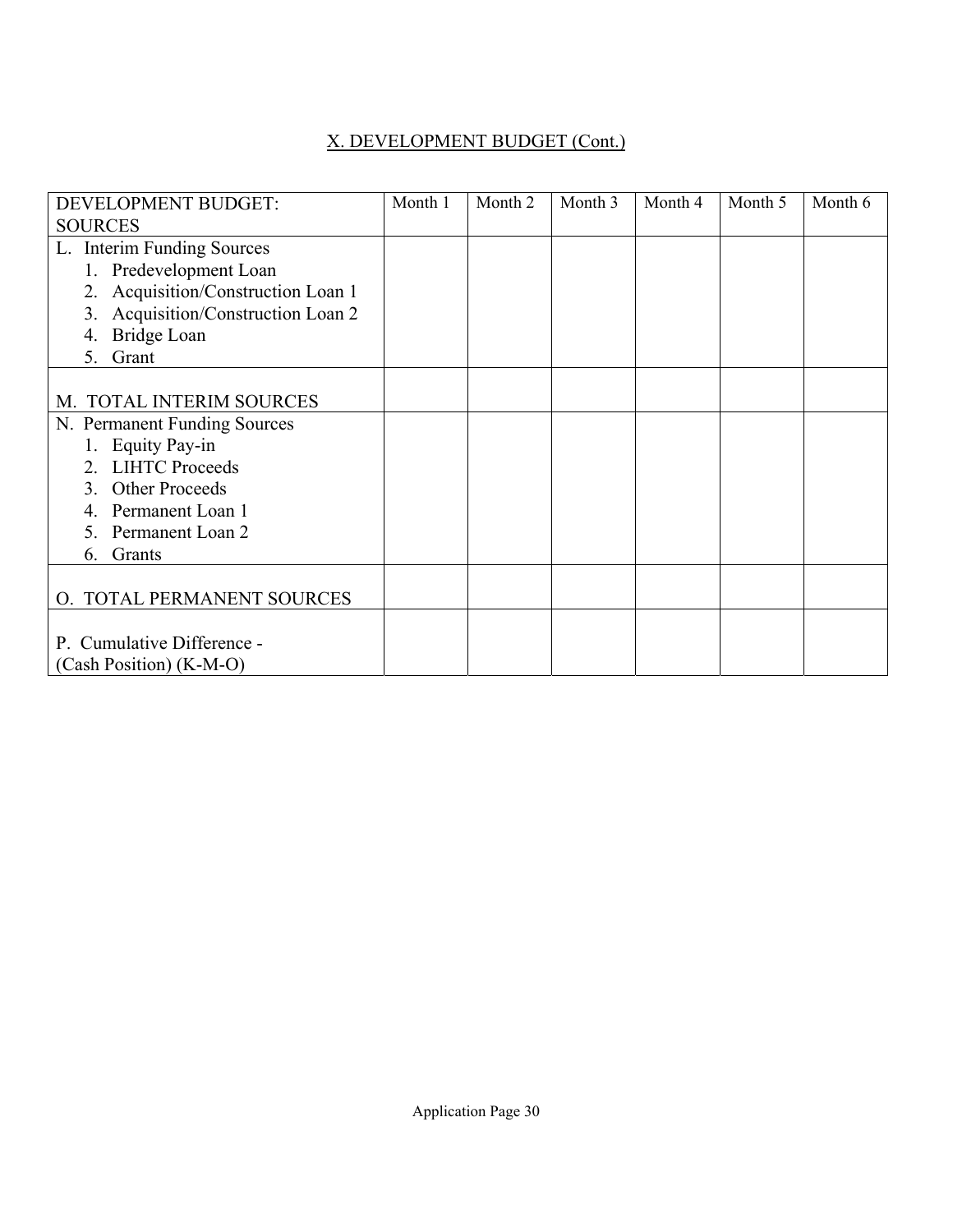| DEVELOPMENT BUDGET:                    | Month 7 | Month 8 | Month 9 | Month 10 | Month 11 | Month 12 |
|----------------------------------------|---------|---------|---------|----------|----------|----------|
| PROJECT USES                           |         |         |         |          |          |          |
| A. Acquisition Costs                   |         |         |         |          |          |          |
| 1. Land                                |         |         |         |          |          |          |
| 2. Existing Structures                 |         |         |         |          |          |          |
| 3. Demolition                          |         |         |         |          |          |          |
| <b>B.</b> Site Work                    |         |         |         |          |          |          |
| On-site Work                           |         |         |         |          |          |          |
| Off-Site Work<br>2.                    |         |         |         |          |          |          |
| 3. Environmental                       |         |         |         |          |          |          |
| C. Rehabilitation and New Construction |         |         |         |          |          |          |
| New Structures                         |         |         |         |          |          |          |
| Rehabilitation<br>2.                   |         |         |         |          |          |          |
| <b>Accessory Structures</b><br>3.      |         |         |         |          |          |          |
| <b>General Requirements</b><br>4.      |         |         |         |          |          |          |
| <b>Contractor Overhead</b><br>5.       |         |         |         |          |          |          |
| <b>Contractor Profit</b><br>6.         |         |         |         |          |          |          |
| <b>Construction Contingency</b><br>7.  |         |         |         |          |          |          |
| 8. Building Permits/Fees               |         |         |         |          |          |          |
| D. Professional Fees                   |         |         |         |          |          |          |
| 1. Architect Design                    |         |         |         |          |          |          |
| 2. Architect Supervision               |         |         |         |          |          |          |
| Attorney, Real Estate<br>3.            |         |         |         |          |          |          |
| Consultant<br>4.                       |         |         |         |          |          |          |
| 5. Engineer/Surveyor                   |         |         |         |          |          |          |
| E. Construction Interim Costs          |         |         |         |          |          |          |
| <b>Construction Insurance</b>          |         |         |         |          |          |          |
| Payment Bond<br>2.                     |         |         |         |          |          |          |
| 3. Performance Bond                    |         |         |         |          |          |          |
| Credit Report<br>4.                    |         |         |         |          |          |          |
| <b>Construction Interest</b><br>5.     |         |         |         |          |          |          |
| 6. Origination Points                  |         |         |         |          |          |          |
| 7. Discount Points                     |         |         |         |          |          |          |
| <b>Credit Enhancement</b><br>8.        |         |         |         |          |          |          |
| 9. Inspection Fees                     |         |         |         |          |          |          |
| 10. Title and Recording                |         |         |         |          |          |          |
| 11. Legal Fees                         |         |         |         |          |          |          |
| 12. Taxes                              |         |         |         |          |          |          |
| 13. Appraisal                          |         |         |         |          |          |          |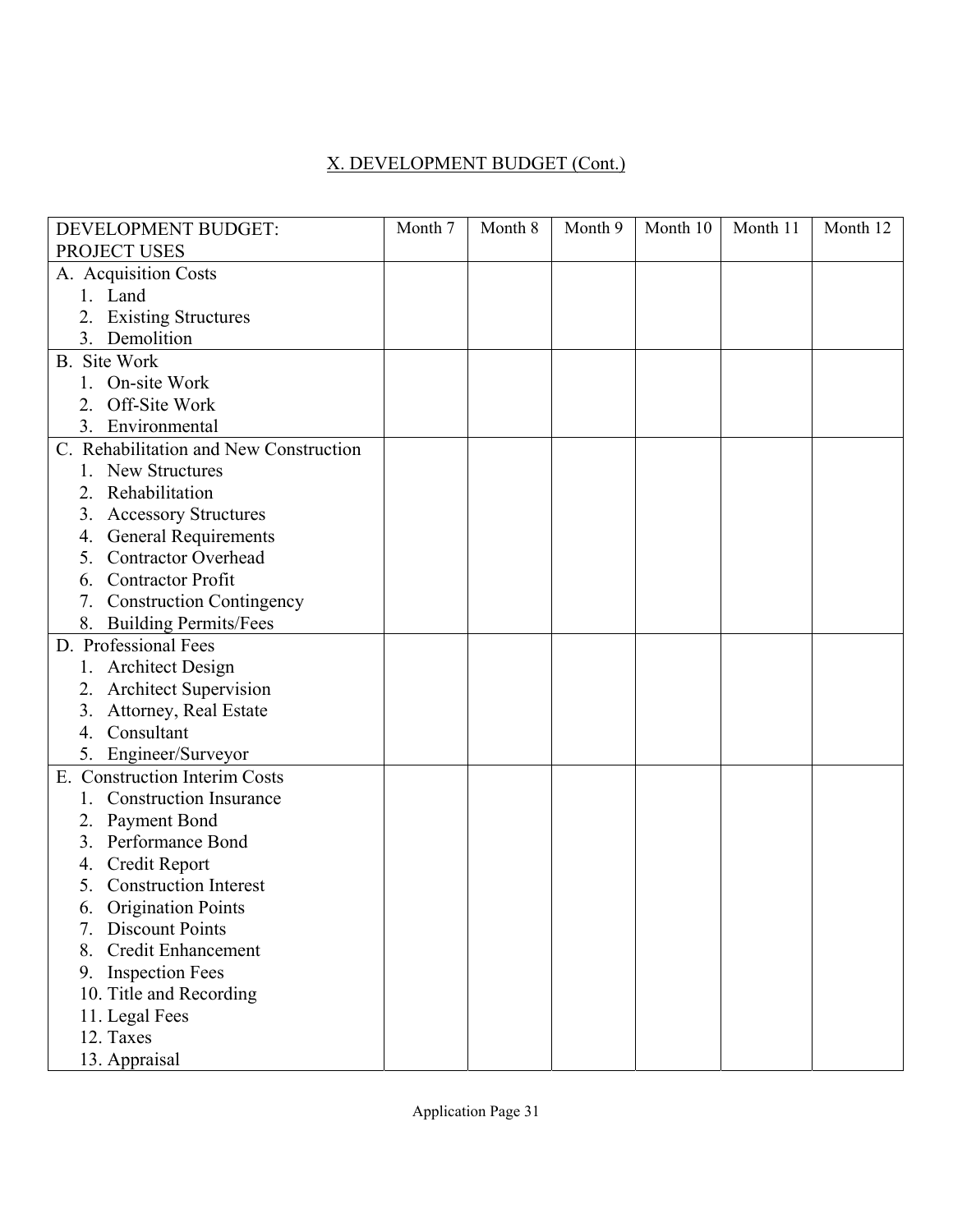| DEVELOPMENT BUDGET: PROJECT | Month 7 | Month 8 | Month 9 | Month 10 | Month 11 | Month 12 |
|-----------------------------|---------|---------|---------|----------|----------|----------|
| <b>USES</b>                 |         |         |         |          |          |          |
| F. Permanent Financing      |         |         |         |          |          |          |
| Appraisal                   |         |         |         |          |          |          |
| 2. Bond Premium             |         |         |         |          |          |          |
| 3. Credit Report            |         |         |         |          |          |          |
| 4. Discount Points          |         |         |         |          |          |          |
| Origination Fee<br>5.       |         |         |         |          |          |          |
| 6. Credit Enhancement       |         |         |         |          |          |          |
| 7. Title and Recording      |         |         |         |          |          |          |
| 8. Legal Fees               |         |         |         |          |          |          |
| 9. Prepaid MIP              |         |         |         |          |          |          |
| G. Soft Costs               |         |         |         |          |          |          |
| 1. Feasibility Study        |         |         |         |          |          |          |
| 2. Market Study             |         |         |         |          |          |          |
| 3. Environmental Study      |         |         |         |          |          |          |
| 4. Tax Credit Fees          |         |         |         |          |          |          |
| 5. Cost Certification       |         |         |         |          |          |          |
| H. Syndication Costs        |         |         |         |          |          |          |
| 1. Organization Costs       |         |         |         |          |          |          |
| 2. Bridge Loan              |         |         |         |          |          |          |
| 3. Tax Opinion              |         |         |         |          |          |          |
| I. Developer Fees           |         |         |         |          |          |          |
| 1. Developer Overhead       |         |         |         |          |          |          |
| 2. Developer Profit         |         |         |         |          |          |          |
| J. Project Reserves         |         |         |         |          |          |          |
| 1. Rent-Up Reserves         |         |         |         |          |          |          |
| 2. Operating Reserves       |         |         |         |          |          |          |
| 3. Replacement Reserves     |         |         |         |          |          |          |
| 4. Escrows                  |         |         |         |          |          |          |
| 5. Marketing                |         |         |         |          |          |          |
|                             |         |         |         |          |          |          |
| K. TOTAL USES               |         |         |         |          |          |          |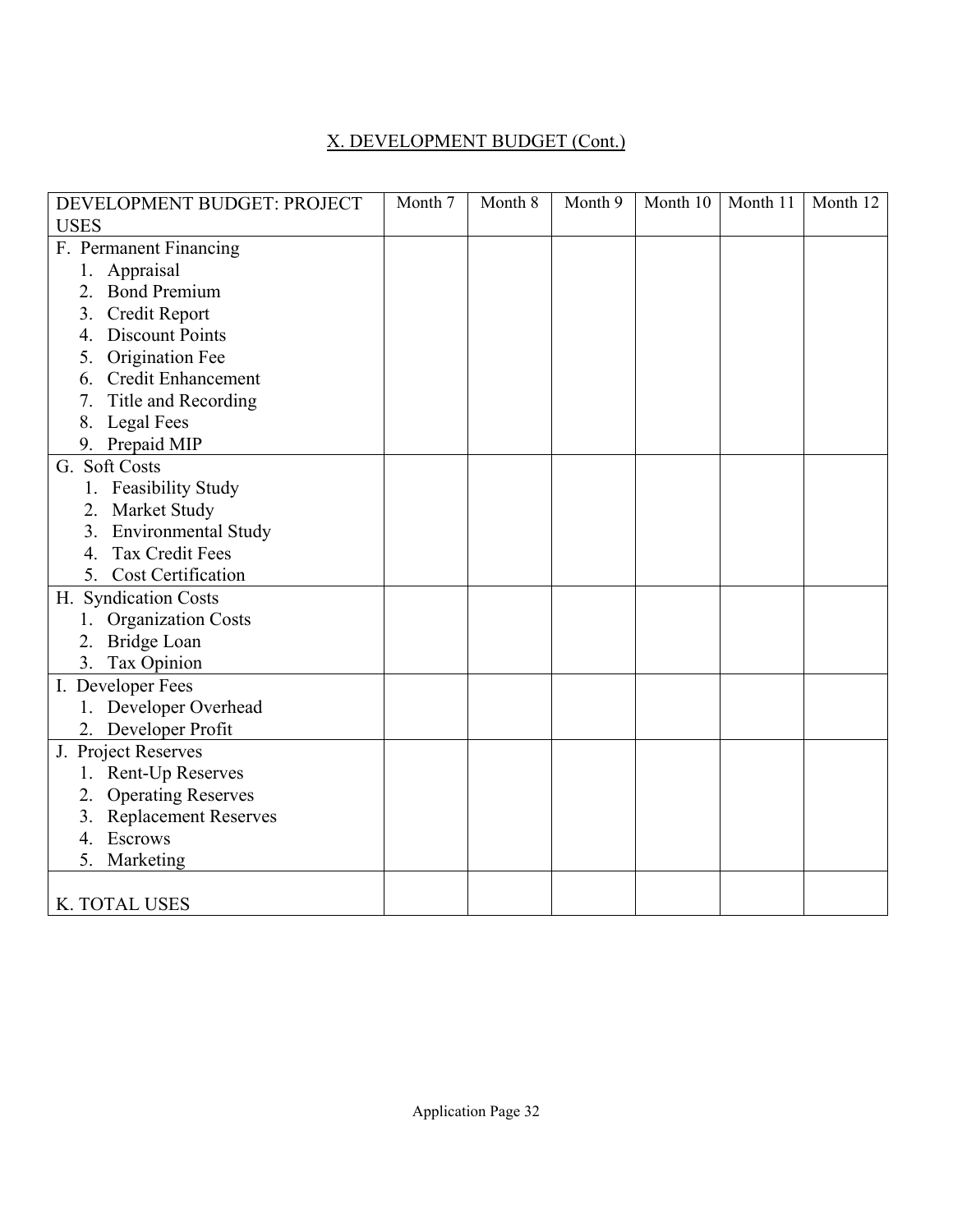| DEVELOPMENT BUDGET: SOURCES           | Month 7 | Month 8 | Month 9 | Month 10 | Month 11 | Month 12 |
|---------------------------------------|---------|---------|---------|----------|----------|----------|
| L. Interim Funding Sources            |         |         |         |          |          |          |
| 1. Predevelopment Loan                |         |         |         |          |          |          |
| 2. Acquisition/Construction Loan 1    |         |         |         |          |          |          |
| Acquisition/Construction Loan 2<br>3. |         |         |         |          |          |          |
| Bridge Loan<br>4.                     |         |         |         |          |          |          |
| Grant<br>5.                           |         |         |         |          |          |          |
|                                       |         |         |         |          |          |          |
| M. TOTAL INTERIM SOURCES              |         |         |         |          |          |          |
| N. Permanent Funding Sources          |         |         |         |          |          |          |
| 1. Equity Pay-in                      |         |         |         |          |          |          |
| 2. LIHTC Proceeds                     |         |         |         |          |          |          |
| <b>Other Proceeds</b><br>3            |         |         |         |          |          |          |
| Permanent Loan 1                      |         |         |         |          |          |          |
| Permanent Loan 2<br>5.                |         |         |         |          |          |          |
| Grants<br>6.                          |         |         |         |          |          |          |
|                                       |         |         |         |          |          |          |
| <b>O. TOTAL PERMANENT SOURCES</b>     |         |         |         |          |          |          |
|                                       |         |         |         |          |          |          |
| P. Cumulative Difference -            |         |         |         |          |          |          |
| (Cash Position) (K-M-O)               |         |         |         |          |          |          |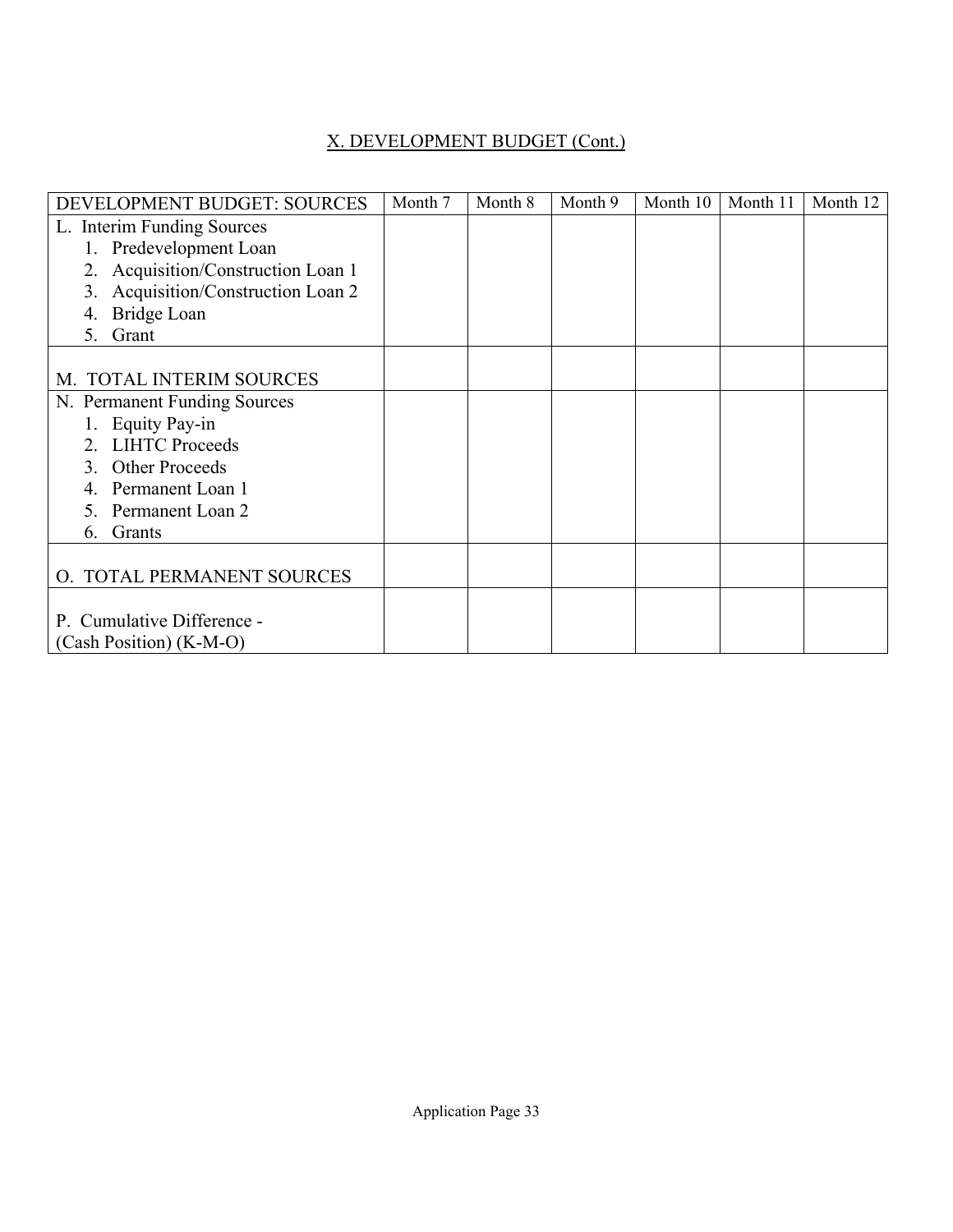# XI. ESTIMATION OF TAX CREDIT AMOUNT (Tax Credit Only)

#### A. Eligible Basis Maximum

| <b>Eligible Basis</b><br>30% PV    | $\%$ low-<br>income units | <b>Qualified Basis</b><br>(Eligible basis x<br>% of low-income<br>units) | High Cost Credit<br>Area            | IRS Applicable<br>Percentage<br>$\star$        | <b>Total Annual</b><br>Credit<br>30% PV        |
|------------------------------------|---------------------------|--------------------------------------------------------------------------|-------------------------------------|------------------------------------------------|------------------------------------------------|
| \$325,000<br>(Example)             | $x\ 100\%$                | $=$ \$325,000                                                            | $X$ yes (x 130%)<br>no (x $100\%$ ) | x 4%                                           | \$16,900                                       |
|                                    |                           |                                                                          | yes (x $130\%$ )<br>no (x $100\%$ ) |                                                |                                                |
|                                    |                           |                                                                          |                                     |                                                |                                                |
| <b>Eligible Basis</b><br>$70\%$ PV | $\%$ low-<br>income units | <b>Qualified Basis</b><br>(Eligible basis x<br>% of low-income<br>units) | High Cost Credit<br>Area            | <b>IRS</b> Applicable<br>Percentage<br>$\star$ | <b>Total Annual</b><br>Credit<br><b>70% PV</b> |
| \$700,000<br>(Example)             | $x\,90\%$                 | $=$ \$630,000                                                            | $X$ yes (x 130%)<br>no (x $100\%$ ) | x 9%                                           | \$73,710                                       |
|                                    |                           |                                                                          | yes (x $130\%$ )<br>no (x $100\%$ ) |                                                |                                                |

#### B. Gap Method Maximum

| <b>USES</b>                                   |              | <b>EQUITY GAP</b>                                |               |
|-----------------------------------------------|--------------|--------------------------------------------------|---------------|
| Total Project Costs (Page 27)                 |              | <b>USES</b>                                      |               |
| Less Adjustments for overages above limits as |              | <b>Less SOURCES</b><br>- \$<br>(2)               |               |
| outlined in Allocation Plan                   |              | <b>FUNDING SHORTFALL</b>                         |               |
| Developers Fees (Above Limit)                 |              | OR EQUITY GAP<br>$=$ \$                          | (3)           |
| General Requirement (Above Limit) -           |              |                                                  |               |
| Contractor Overhead (Above Limit) -           |              | ANNUAL TAX CREDIT REQUIRED                       |               |
| Contractor Profit (Above Limit)               |              | FUNDING SHORTFALL                                |               |
| <b>TOTAL USES</b>                             | [1]          | OR EQUITY GAP<br><b>S</b><br>(3)                 |               |
|                                               |              | Divided by 10 year credit Period<br>10<br>$\div$ |               |
| <b>SOURCES</b>                                |              | Tax Credit "Equity" Required<br>$=$              |               |
| Permanent financing (Page 20)                 |              | Divided by Tax Credit Equity Factor              |               |
|                                               |              | (See page 37)(The Proposed dollar yield of net   |               |
|                                               |              | syndication proceeds (or equity contribution)    |               |
|                                               |              | per dollar of tax credits allocated.)<br>÷       | $\frac{0}{0}$ |
| <b>TOTAL SOURCES</b>                          | $\mathbf{2}$ | GAP METHOD MAXIMUM<br>$=$ \$                     |               |

#### C. Total Annual Credit Amount Requested

| TOTAL ANNUAL CREDIT AMOUNT REQUESTED FOR THE PROJECT                                    |  |
|-----------------------------------------------------------------------------------------|--|
| (Lesser of Eligible Basis Maximum and Gap Method Maximum) (See Page 5 Section I Item B) |  |

**\*** Due to the monthly fluctuations, WCDA will use 4% or 9% in determining the amount of annual credit awarded in a preliminary reservation, thus the final allocation may be less.

PLEASE NOTE: THE ACTUAL AMOUNT OF CREDIT FOR THE PROJECT IS DETERMINED BY THE HOUSING CREDIT AGENCY. IF THE PROJECT IS ELIGIBLE FOR A HISTORIC TAX CREDIT, INCLUDE A COMPLETE BREAKDOWN OF THE DETERMINATION OF ELIGIBLE BASIS FOR THE HISTORIC CREDIT WITH THE APPLICATION.

Application Page 34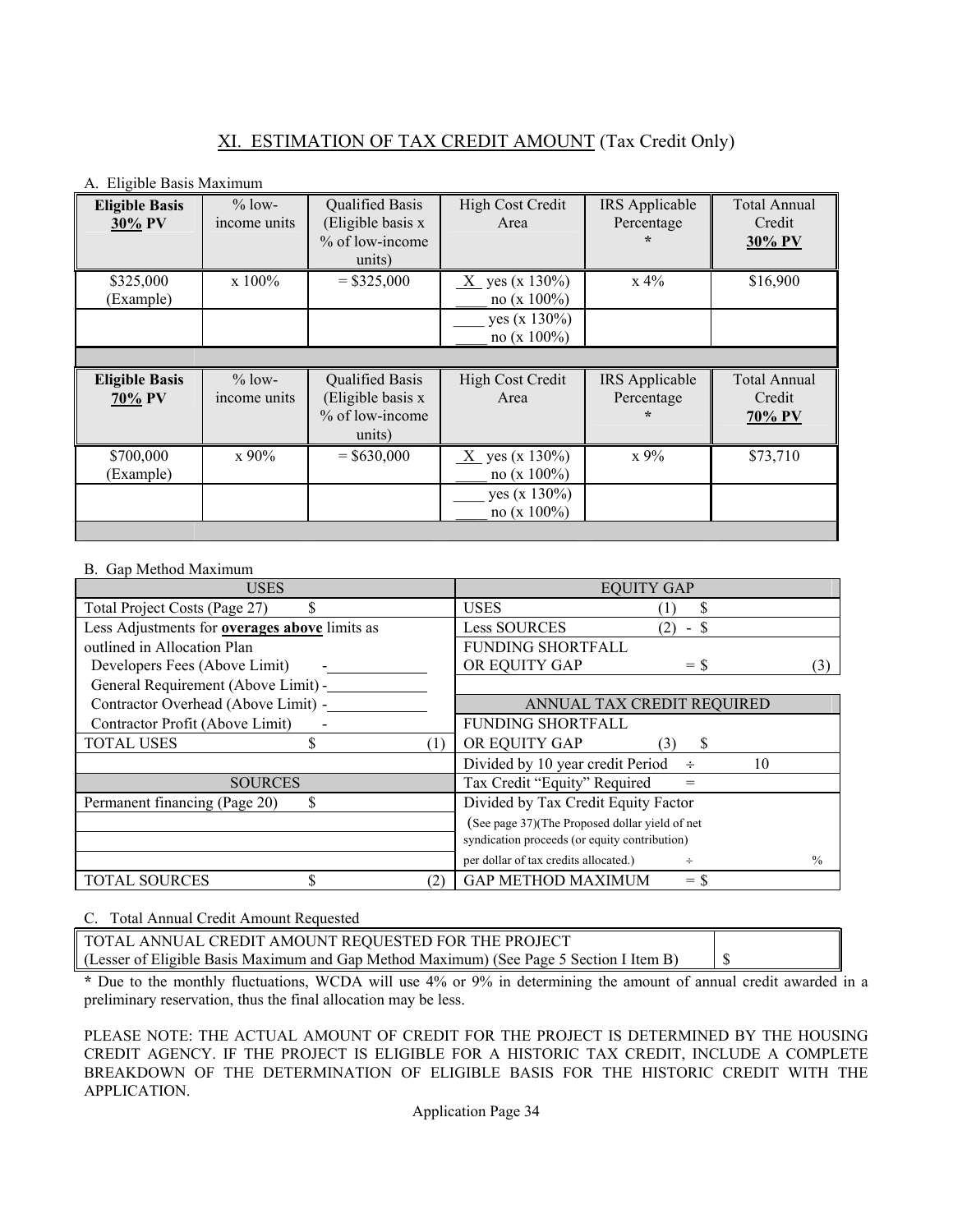#### XII. PROJECT ANNUAL EXPENSES (Rental Project Only)

A. Annual Operating Expenses (Estimated as of the **end** of the first full year of operation). **All** residential expenses must be broken out by line item. Category totals only **will not** be accepted.

| <b>ADMINISTRATION</b>             |                                                                                                                                                                                                                                                                                                                                                                              | <b>OPERATING EXPENSES</b> |              |     |
|-----------------------------------|------------------------------------------------------------------------------------------------------------------------------------------------------------------------------------------------------------------------------------------------------------------------------------------------------------------------------------------------------------------------------|---------------------------|--------------|-----|
| Accounting                        | $\frac{\sqrt{2}}{2}$                                                                                                                                                                                                                                                                                                                                                         | Fuel (Heat/Water)         |              |     |
| Advertising                       |                                                                                                                                                                                                                                                                                                                                                                              | Electrical                |              |     |
| Legal                             |                                                                                                                                                                                                                                                                                                                                                                              | Water & Sewer             |              |     |
| Leased Equip                      |                                                                                                                                                                                                                                                                                                                                                                              | Gas                       |              |     |
| <b>Management Fees</b>            |                                                                                                                                                                                                                                                                                                                                                                              | Trash/Garbage             |              |     |
| <b>Mgmt Salaries</b>              |                                                                                                                                                                                                                                                                                                                                                                              | Security                  |              |     |
| Model Apartment                   |                                                                                                                                                                                                                                                                                                                                                                              | Cable                     |              |     |
| Office Supply/Postage             | $\overline{\phantom{a}}$                                                                                                                                                                                                                                                                                                                                                     | Other                     |              |     |
| Telephone                         |                                                                                                                                                                                                                                                                                                                                                                              | TOTAL OPERATING COSTS     |              |     |
| Annual Compliance Fees            |                                                                                                                                                                                                                                                                                                                                                                              |                           |              |     |
| Other                             |                                                                                                                                                                                                                                                                                                                                                                              |                           |              |     |
| TOTAL ADMINISTRATION COST\$       |                                                                                                                                                                                                                                                                                                                                                                              |                           |              |     |
| MAINTENANCE EXPENSES              |                                                                                                                                                                                                                                                                                                                                                                              | <b>FIXED EXPENSES</b>     |              |     |
| Elevator                          | $\frac{\S_{\frac{1}{2}}}{\S_{\frac{1}{2}}}{\S_{\frac{1}{2}}}{\S_{\frac{1}{2}}}{\S_{\frac{1}{2}}}{\S_{\frac{1}{2}}}{\S_{\frac{1}{2}}}{\S_{\frac{1}{2}}}{\S_{\frac{1}{2}}}{\S_{\frac{1}{2}}}{\S_{\frac{1}{2}}}{\S_{\frac{1}{2}}}{\S_{\frac{1}{2}}}{\S_{\frac{1}{2}}}{\S_{\frac{1}{2}}}{\S_{\frac{1}{2}}}{\S_{\frac{1}{2}}}{\S_{\frac{1}{2}}}{\S_{\frac{1}{2}}}{\S_{\frac{1}{2$ | <b>Real Estate Taxes</b>  |              |     |
| Exterminating                     |                                                                                                                                                                                                                                                                                                                                                                              | In Lieu of Taxes          |              |     |
| Grounds                           |                                                                                                                                                                                                                                                                                                                                                                              | Other Tax Assessment      |              |     |
| Repairs                           |                                                                                                                                                                                                                                                                                                                                                                              | Insurance                 |              |     |
| Maintenance Salaries              | <u> 1990 - Jan Jawa</u>                                                                                                                                                                                                                                                                                                                                                      | Other                     |              |     |
| Maintenance Supplies              |                                                                                                                                                                                                                                                                                                                                                                              | <b>TOTAL FIXED COSTS</b>  |              | \$  |
| <b>Snow Removal</b>               |                                                                                                                                                                                                                                                                                                                                                                              |                           |              |     |
| Other (specify)                   |                                                                                                                                                                                                                                                                                                                                                                              |                           |              |     |
| TOTAL MAINTENANCE COST            | $\mathbb{S}$                                                                                                                                                                                                                                                                                                                                                                 |                           |              |     |
|                                   |                                                                                                                                                                                                                                                                                                                                                                              |                           |              |     |
|                                   | TOTAL ANNUAL RESIDENTIAL OPERATING EXPENSE                                                                                                                                                                                                                                                                                                                                   |                           | $\mathbb{S}$ | (1) |
| ANNUAL REPLACEMENT RESERVES       |                                                                                                                                                                                                                                                                                                                                                                              | \$                        |              |     |
| ANNUAL OPERATING EXPENSE PER UNIT | \$                                                                                                                                                                                                                                                                                                                                                                           |                           |              |     |
|                                   | TOTAL ANNUAL COMMERCIAL OPERATING EXPENSES                                                                                                                                                                                                                                                                                                                                   | \$                        |              |     |
| (Maximum PUM* is \$225.00)        |                                                                                                                                                                                                                                                                                                                                                                              |                           |              |     |
|                                   | *PUM=[Total Annual Operating Expenses $\div$ number of rental units] $\div$ 12                                                                                                                                                                                                                                                                                               |                           |              |     |
|                                   | (1 above) ÷ number of <u>rental</u> units (not including managers or maintenance units) ÷ 12 =                                                                                                                                                                                                                                                                               |                           |              |     |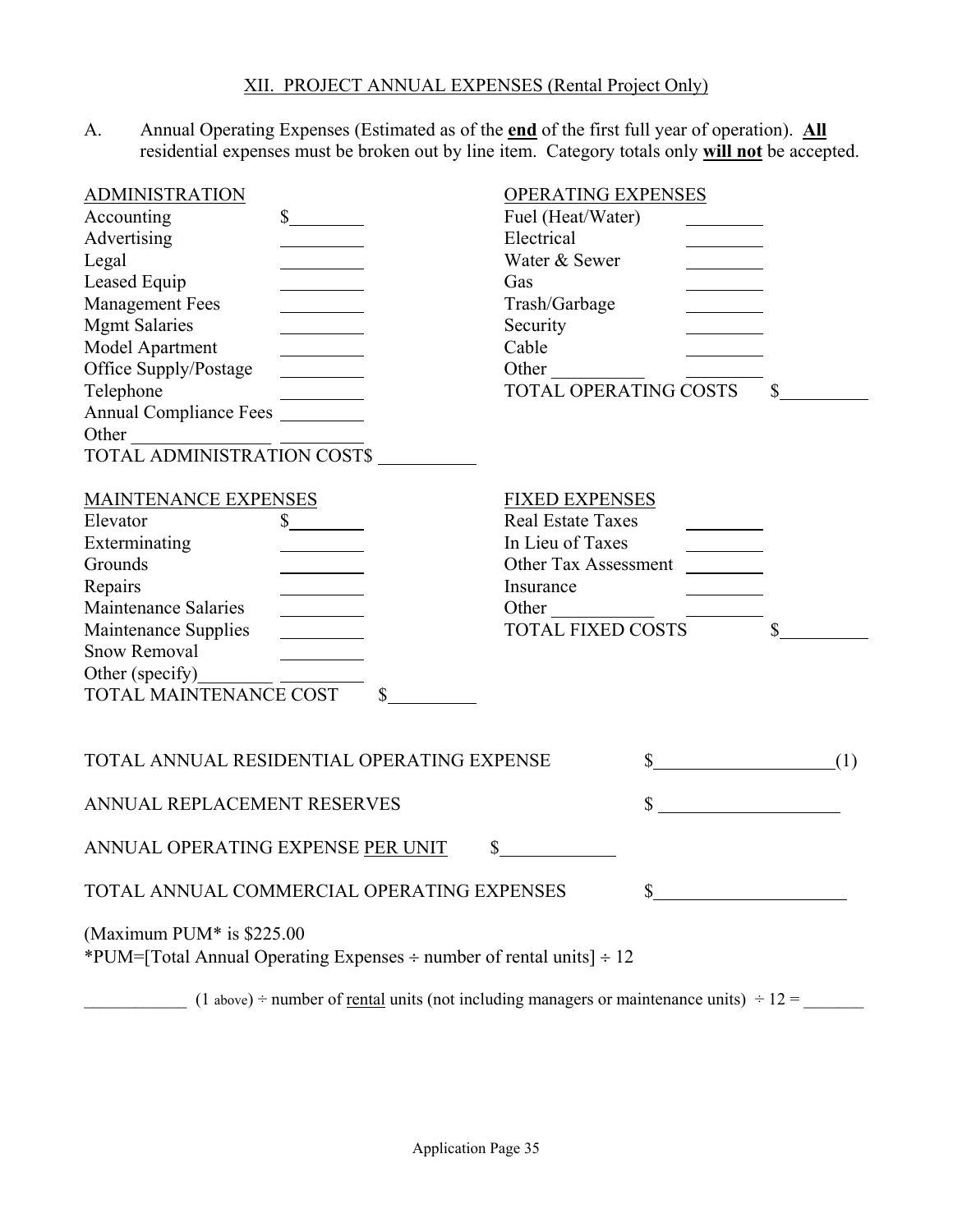#### XII. PROJECT ANNUAL EXPENSES (Cont.)

#### B. Projections for Financial Feasibility and Long-Term Viability

Provide a 15-year projection of cash flow using the income and expense figures stated in A. Use the following or a similar format:

| <b>Potential Residential Gross Income</b>                                    |        |               |
|------------------------------------------------------------------------------|--------|---------------|
| Less Vacancy and Collection Loss (                                           | $\%$ ) |               |
| Effective Gross Income (EGI)                                                 |        |               |
| <b>Less Annual Operating Expenses</b>                                        |        |               |
| Net Annual Operating Income (NOI)                                            |        |               |
| Less Annual Debt Service                                                     |        |               |
| <b>Annual Cash Flow</b>                                                      |        |               |
| What projected annual percentage increase in income will be used?            |        | $\frac{0}{0}$ |
| What projected annual percentage increase in expenses will be used?          |        | $\frac{0}{0}$ |
| What projected annual percentage increase in replacement costs will be used? |        | $\frac{0}{0}$ |

PROVIDE SAME CASH FLOW INFORMATION SEPARATELY FOR ANY COMMERCIAL SPACE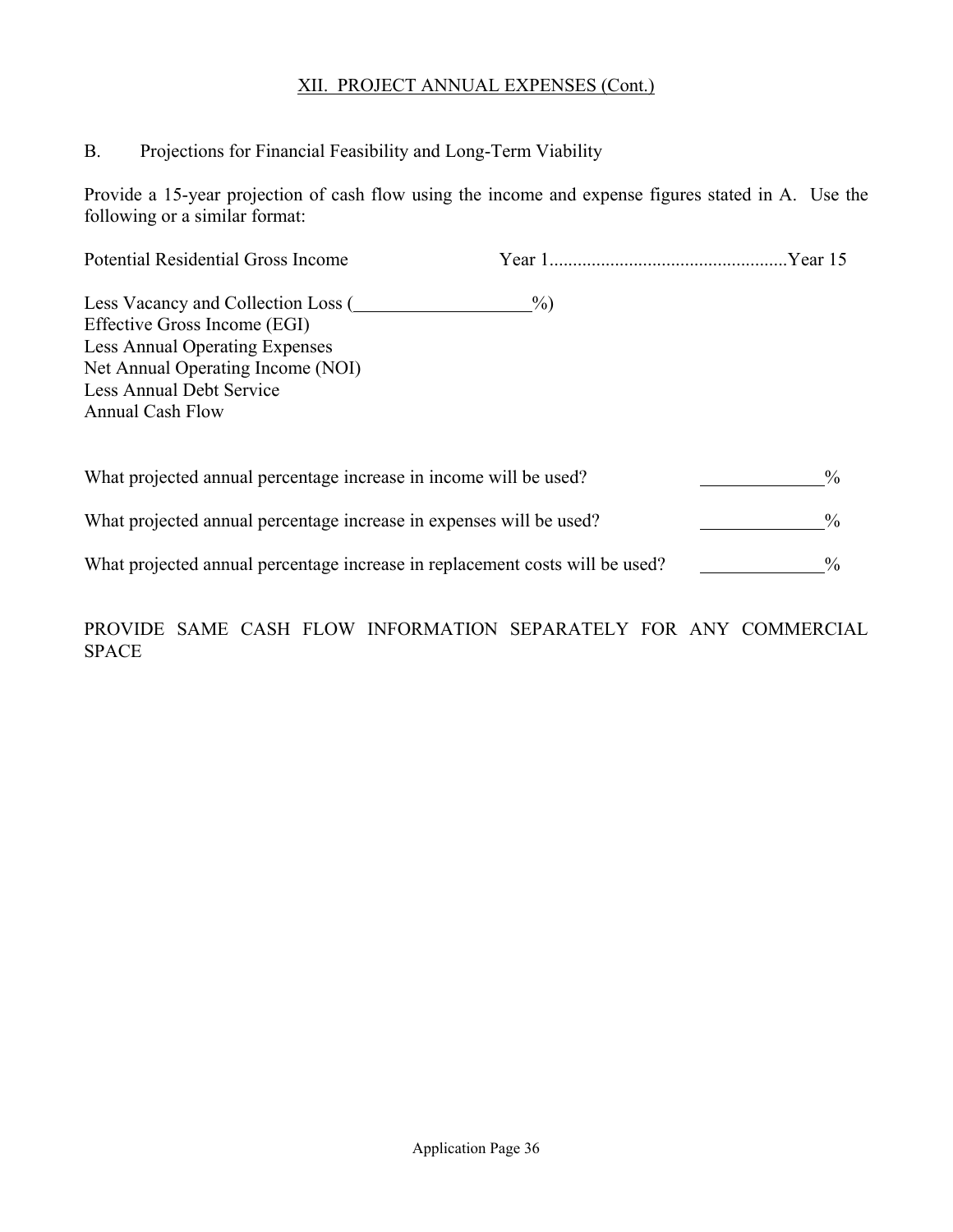# XIII. TAX CREDIT SYNDICATION (Tax Credit Only)

Tax Credit Syndication (Provide as much information as is available at time of application.)

| A.             | Does this project qualify for Historic Rehabilitation Credits?                                                                                                                                                                                                                                 |                                                       |          | Yes<br>If yes, what is the credit amount? $\quad \mathbb{S}$ Estimated Proceeds: $\mathbb{S}$                                        | N <sub>0</sub> |
|----------------|------------------------------------------------------------------------------------------------------------------------------------------------------------------------------------------------------------------------------------------------------------------------------------------------|-------------------------------------------------------|----------|--------------------------------------------------------------------------------------------------------------------------------------|----------------|
| <b>B.</b>      | Will the LIHTC Tax Credits be offered to investors?<br>1.<br>benefit the project.<br>2.<br>Type of Investor: 11 [10] Individuals                                                                                                                                                               | If yes, answer each of the following:                 |          | Yes<br>If no, attach a description explaining how the tax benefits will be used and how that will<br>Private<br>Corporations         | N <sub>o</sub> |
| $\mathbf{C}$ . | estimated or actual cost of syndication associated with the project.<br>Amount per year times 10 years<br><b>Total Amount of Tax Credits</b><br>Less:<br>Attorney<br>Accountant<br>Consultant(s)<br>Broker(s)<br>Bridge Loan & Interest<br>Syndicator<br>Other (specify)<br><b>Total Costs</b> |                                                       | \$<br>\$ | LIHTC Syndication costs will be evaluated along with other project costs. Please list all<br>$\mathbb{S}$                            | (1)            |
|                | <b>Net LIHTC Proceeds</b>                                                                                                                                                                                                                                                                      |                                                       |          | (Must Match Amount on Page 20)                                                                                                       |                |
|                | Net Proceeds $[\# (2)$ above]<br>Total Tax Credits $[\# (1)$ above]<br>Tax Credit Equity Factor                                                                                                                                                                                                | $\div$<br>$=$                                         |          | $\%$ (See page 34)                                                                                                                   |                |
| 1.             | Syndicators or Equity Sources which have been contacted:<br>Contact<br>Address                                                                                                                                                                                                                 |                                                       |          | Name Source<br><u> 1989 - Andrea State Barbara, amerikan bahasa di sebagai perangan perangan perangan perangan perangan perangan</u> |                |
| 2.             | Contact                                                                                                                                                                                                                                                                                        |                                                       |          | <u> 1989 - Johann Amerikaanse kommunister († 1958)</u>                                                                               |                |
|                | Address                                                                                                                                                                                                                                                                                        | <u> 1989 - Johann Stein, fransk politik (d. 1989)</u> |          |                                                                                                                                      |                |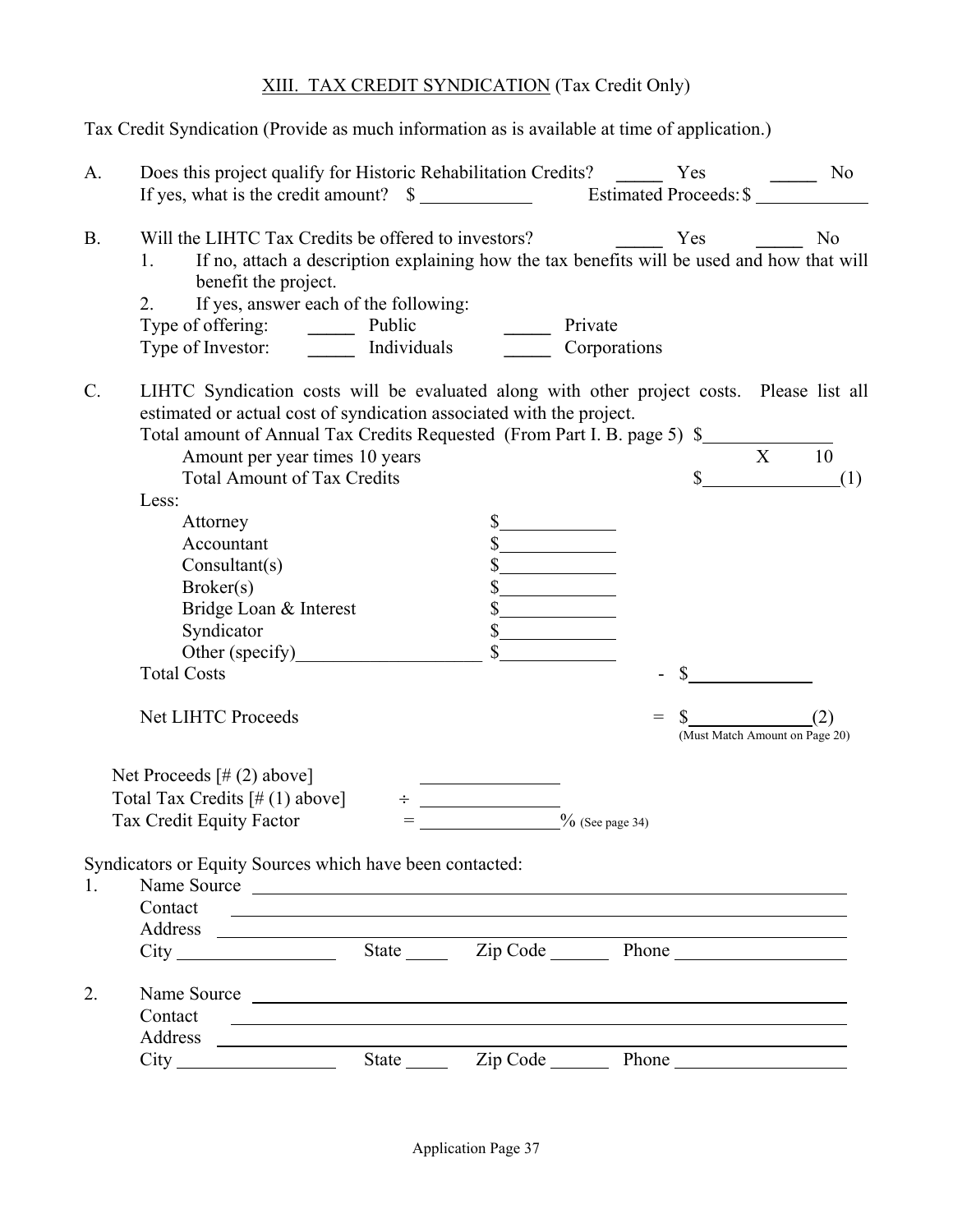# XIV. DEVELOPMENT TIMETABLE

Indicate the actual or expected date by which the following activities will have been completed.

| Actual or Scheduled<br>Month/Year | Activity                              |
|-----------------------------------|---------------------------------------|
|                                   | <b>Site</b>                           |
|                                   | Acquisition<br>Zoning Approval        |
|                                   | Tax Abatement                         |
|                                   | <b>Environmental Review Completed</b> |
|                                   |                                       |
|                                   | <b>Construction Financing</b>         |
|                                   | Loan Application                      |
|                                   | <b>Conditional Commitment</b>         |
|                                   | Firm Commitment                       |
|                                   | Closing and Disbursement              |
|                                   | <b>Permanent Financing</b>            |
|                                   | Loan Application                      |
|                                   | <b>Conditional Commitment</b>         |
|                                   | Firm Commitment                       |
|                                   | Closing and Disbursement              |
|                                   | <b>Local Permits</b>                  |
|                                   | <b>Conditional Use Permit</b>         |
|                                   | Variance                              |
|                                   | Site Plan Review                      |
|                                   | <b>Building Permit</b>                |
|                                   | Other (specify)                       |
|                                   | Other Loans and Grants                |
|                                   | Type & Source:                        |
|                                   | Application                           |
|                                   | Closing or Award                      |
|                                   | <b>Equity Syndication</b>             |
|                                   | Letter of Commitment                  |
|                                   | Partnership Closing                   |
|                                   | Other                                 |
|                                   | 10% of Project Costs Incurred         |
|                                   | Tax Credit Carryover Allocation       |
|                                   | Final Plans/Specs                     |
|                                   | <b>Construction Start</b>             |
|                                   | <b>Construction Completion</b>        |
|                                   | Placed in Service                     |
|                                   | Occupancy of All Low-Income Units     |
|                                   |                                       |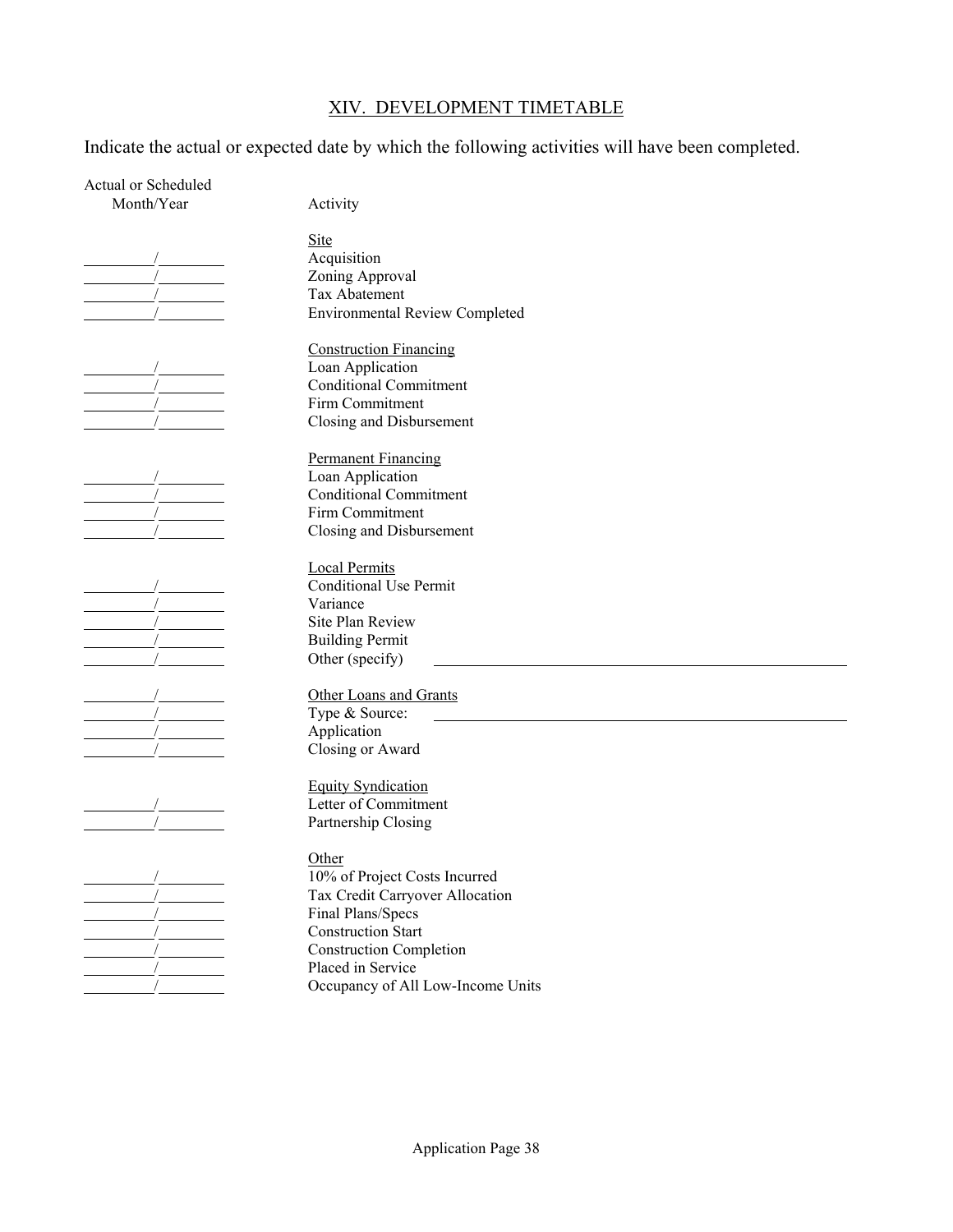## XV. NOTIFICATION OF LOCAL OFFICIAL

Provide the name of the local political jurisdiction (town or city, if incorporated, otherwise, county) in which the project will be located and include the name and address of the chief executive officer of the political jurisdiction. WCDA is required to notify this individual of the proposed development and allow a reasonable time for comments. (Attach a copy of the Letter of Consistency or Letter of Support as required.)

|       | Name of Chief Executive Officer |
|-------|---------------------------------|
|       |                                 |
| City  | Zip Code                        |
| Phone |                                 |

A letter of consistency with the Consolidated Plan from the appropriate jurisdiction must be submitted with the application. Projects located in non-entitlement cities (everywhere except Cheyenne and Casper) must have a signed letter of support from the Chief Executive Office of the appropriate jurisdiction.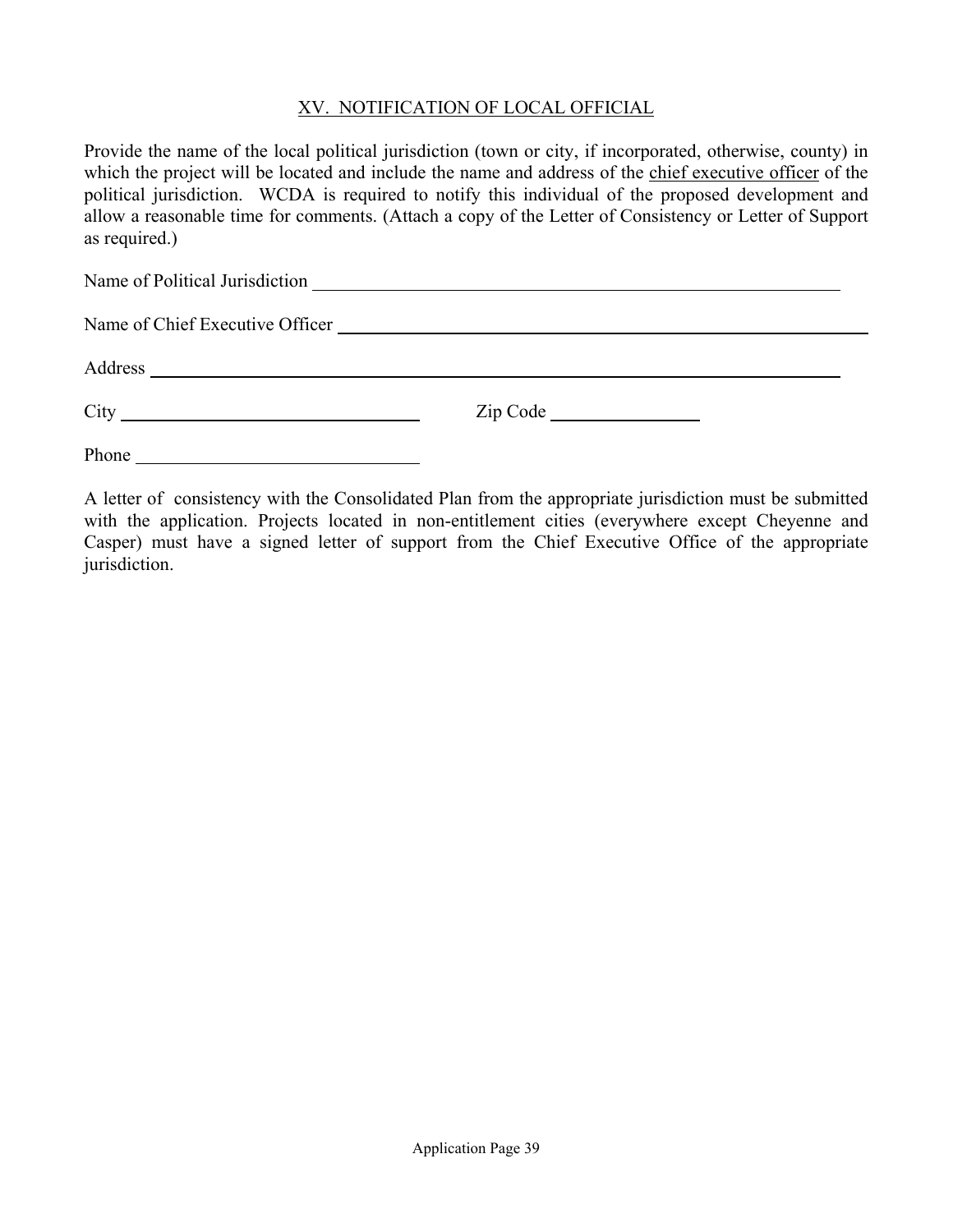# XVI. APPLICATION FEE (Tax Credit Projects)

| Total number of units in the project |          |
|--------------------------------------|----------|
| 20 or less units, application fee    | \$150.00 |
| More than 20 units application fee   | \$500.00 |

Amount of application fee submitted:  $\qquad \qquad$  \$ (Make check payable to Wyoming Community Development Authority.)

THERE IS NO FEE FOR PROJECTS WHICH ARE ONLY APPLYING FOR HOME FUNDS.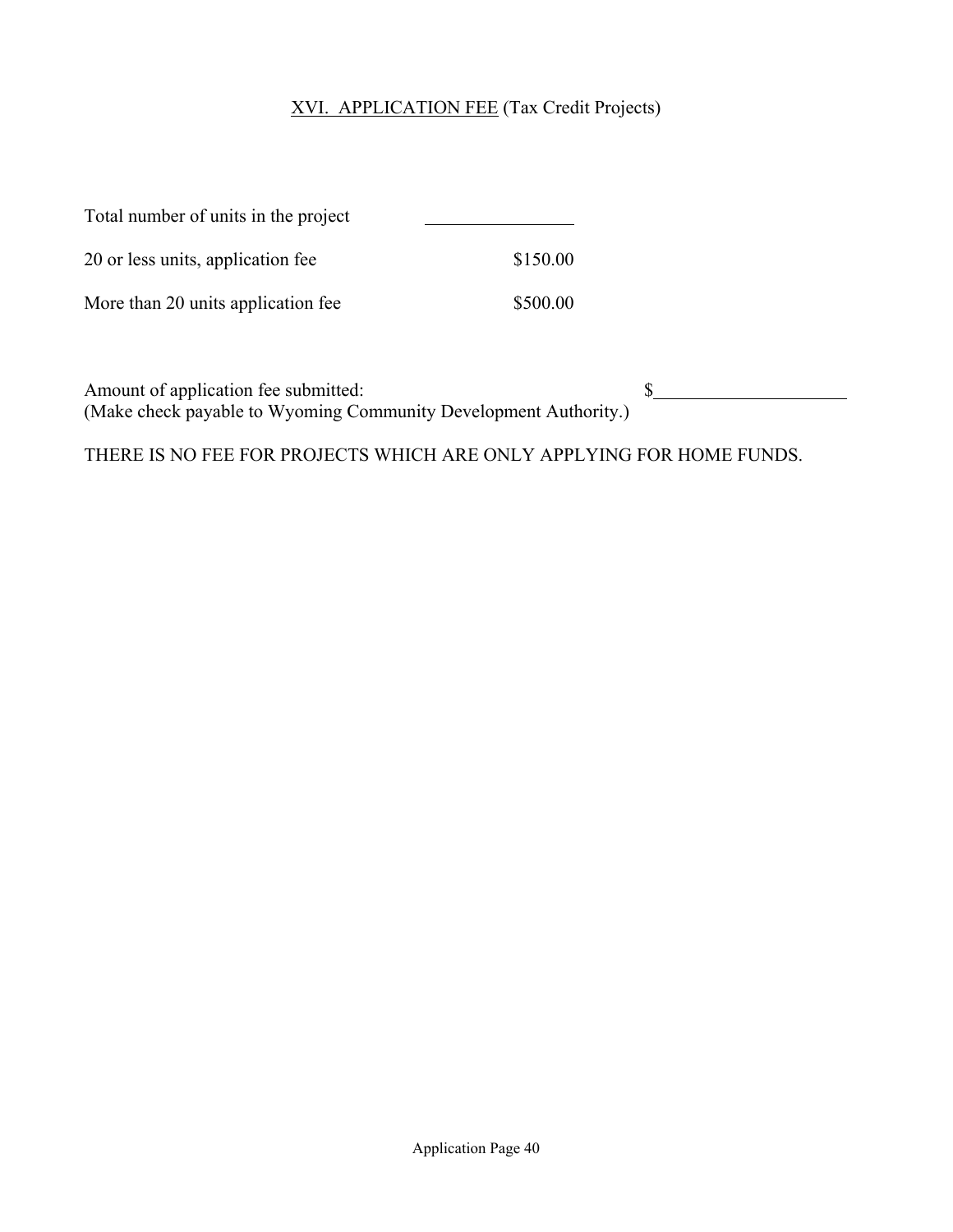## XVII. APPLICANT CERTIFICATION--**TAX CREDITS**

It is understood by the applicant that full Treasury regulations for the Low-Income Housing Tax Credit, have not been promulgated; therefore, all program materials for the Wyoming Community Development Authority's Low-Income Housing Tax Credit Program are subject to change.

The undersigned is responsible for ensuring that the project consists or will consist of a qualified lowincome building or buildings as defined in the Internal Revenue Code, Section 42, and will satisfy all applicable requirements of federal tax law in the acquisition, rehabilitation, or construction and operation of the project to receive the low-income housing credit.

The undersigned is responsible for all calculations and figures relating to the determination of the eligible basis for the building and understands and agrees that the amount of the credit is calculated by reference to the figures submitted with this application, as to the eligible basis and qualified basis of the project and individual buildings.

The undersigned certifies he/she is authorized to sign on behalf of the Project Owner, and hereby commits the Project Owner to complying with the terms and conditions of the Compliance Monitoring Procedure Plan, the Application, and any other governing documents and any changes thereto.

The undersigned hereby makes application for Reservation, Carryover allocation, or allocation of housing credit dollar amounts, to the State of Wyoming as listed in the application. The undersigned agrees that the Wyoming community Development Authority will at all times be indemnified and held harmless against all losses, costs, damages, expenses and liabilities whatsoever nature or kind (including, but no limited to attorneys fees, litigation and court costs, amounts paid in settlement, and amounts paid to discharge judgment, any loss from judgment from Internal Revenue Service) directly or indirectly resulting from, arising out of, or related to acceptance, consideration and approval or disapproval of such allocation request.

The undersigned, being duly authorized, hereby represents and certifies under the penalty of perjury that the foregoing information, to the best of his/her knowledge, is true, complete and accurately describes the proposed project. Misrepresentations of any kind will be grounds for denial or loss of the tax credits and may affect future participation in the tax credit program in Wyoming.

IN WITNESS WHEREOF, the owner has caused this document to be duly executed in its name on this  $\frac{day}{dx}$  of  $\frac{1}{20}$ 

Legal Name of Applicant

By:

Name Name

**Title** 

Application Page 41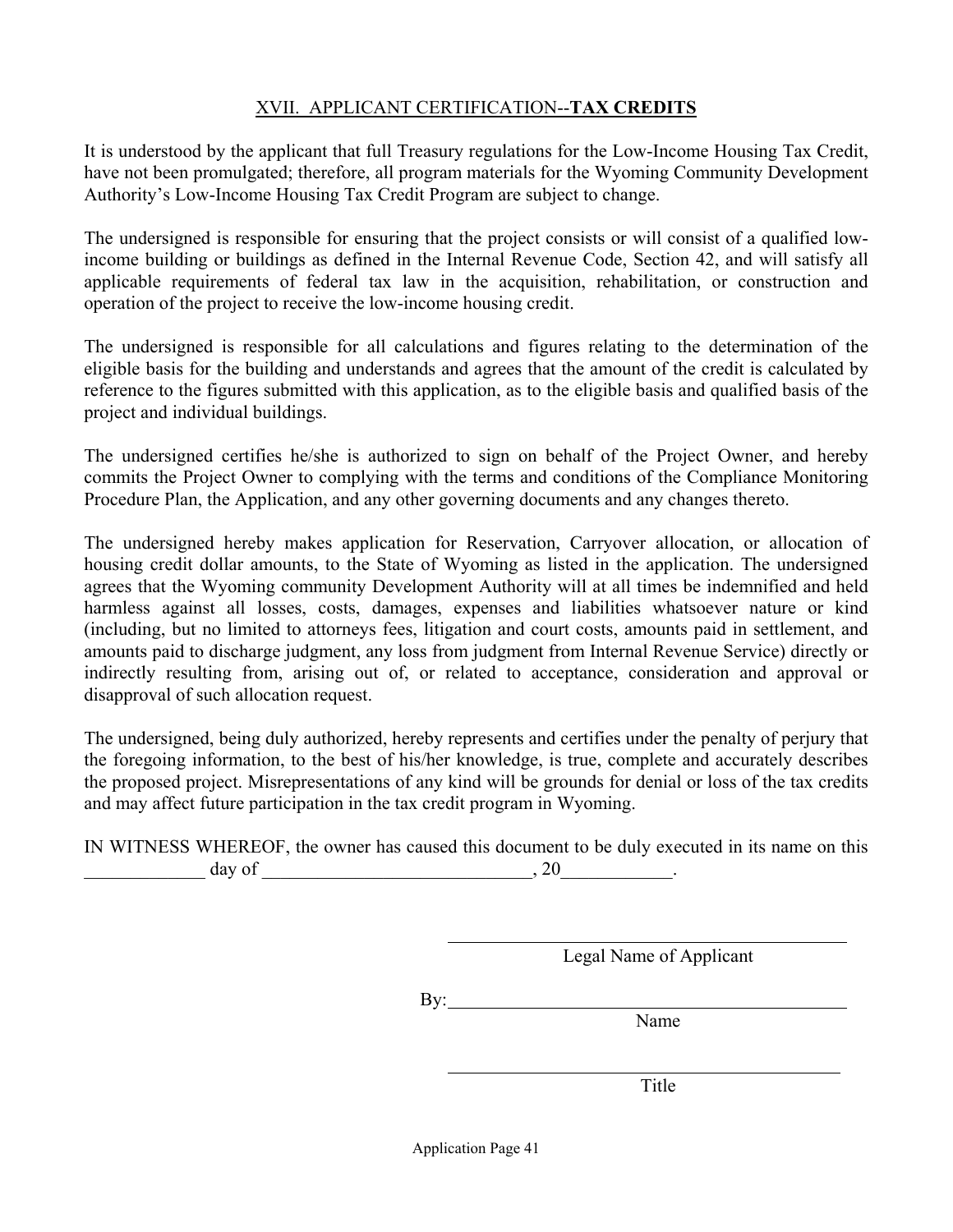#### XVII. APPLICANT CERTIFICATION--**HOME Program**

The applicant certifies and acknowledges that:

All program materials for the Wyoming Community Development Authority's HOME Investment Partnerships Program are subject to change to meet requirements of 24CFR Part 92, or as further determined to meet legal requirements of WCDA.

The undersigned is responsible for ensuring that the project will satisfy all applicable requirements of federal law in the acquisition, rehabilitation, or construction and operation of the project to receive the HOME Investment Partnerships Program funds.

The applicant will provide WCDA with any other information required by HUD, state or local regulations.

The applicant will comply with all other requirements set forth by the Department of Housing and Urban Development, Home Investment Partnerships Program and applicable requirements in the Wyoming Affordable Housing Allocation Plan (as amended).

The undersigned hereby makes application for allocation of HOME funds to the State of Wyoming as listed in the application. The undersigned agrees that the Wyoming community Development Authority will at all times be indemnified and held harmless against all losses, costs, damages, expenses and liabilities whatsoever nature or kind (including, but no limited to attorneys fees, litigation and court costs, amounts paid in settlement, and amounts paid to discharge judgment, any loss from judgment from Internal Revenue Service) directly or indirectly resulting from, arising out of, or related to acceptance, consideration and approval or disapproval of such allocation request.

The undersigned, being duly authorized, hereby represents and certifies under the penalty of perjury that the foregoing information, to the best of his/her knowledge, is true, complete and accurately describes the proposed project. Misrepresentations of any kind will be grounds for denial or loss of HOME funds and may affect future participation in the HOME program in Wyoming.

IN WITNESS WHEREOF, the owner has caused this document to be duly executed in its name on this  $\frac{day \text{ of } (x,y) \text{ of } (x,y) \text{ of } (x,y) \text{ of } (x,y) \text{ of } (x,y) \text{ of } (x,y) \text{ of } (x,y) \text{ of } (x,y) \text{ of } (x,y) \text{ of } (x,y) \text{ of } (x,y) \text{ of } (x,y) \text{ of } (x,y) \text{ of } (x,y) \text{ of } (x,y) \text{ of } (x,y) \text{ of } (x,y) \text{ of } (x,y) \text{ of } (x,y) \text{ of } (x,y) \text{ of } (x,y) \text{ of } (x,y) \text{ of } (x,y) \text{ of } (x,y)$ 

Legal Name of Applicant

By:

Name Name

**Title**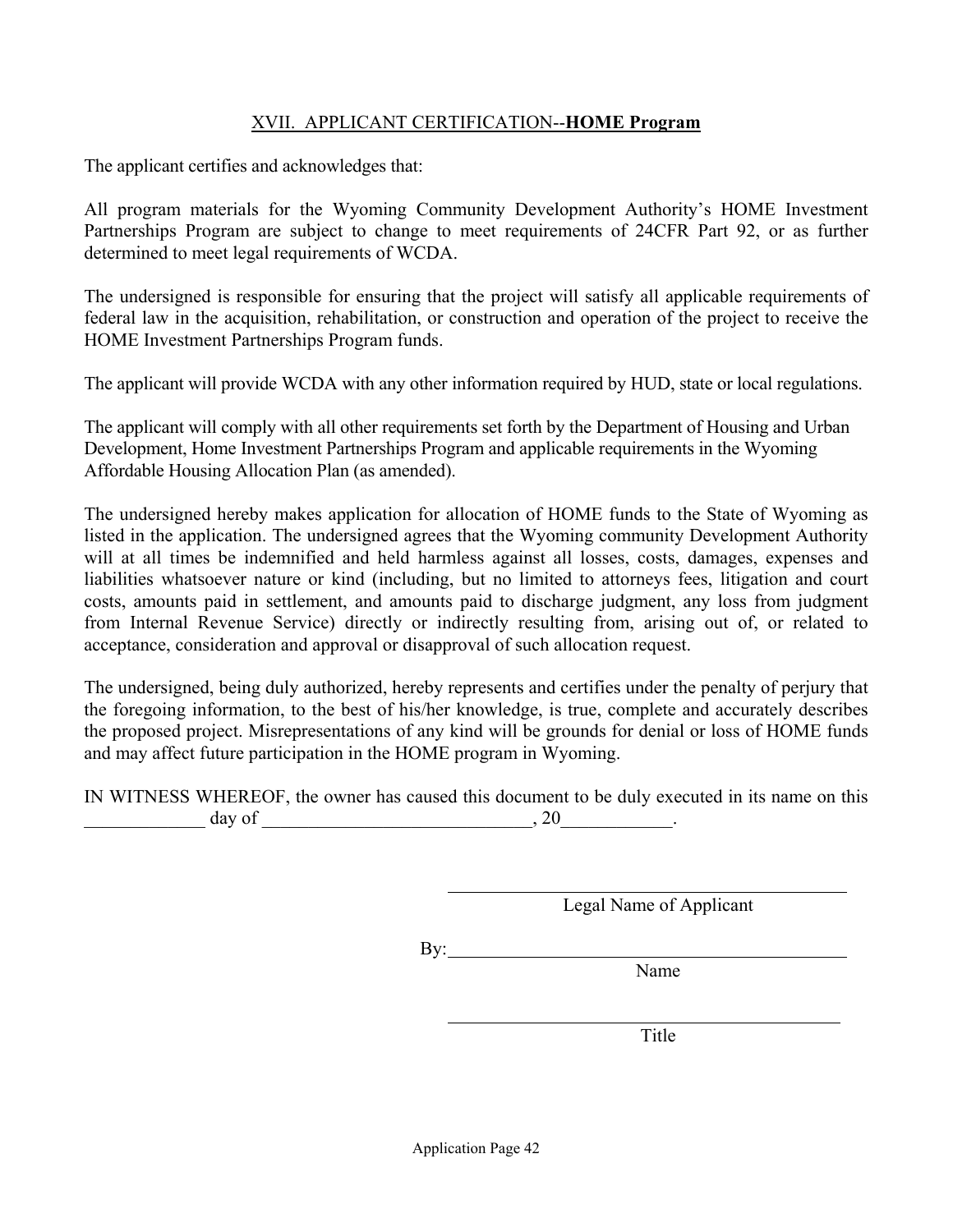#### **APPLICATION EXHIBIT A-1 AFFIRMATIVE FAIR HOUSING MARKETING AGREEMENT**

THIS AGREEMENT entered into this \_\_\_\_\_\_ day of \_\_\_\_\_\_\_\_\_\_\_\_\_\_\_\_\_\_\_\_, 20\_\_\_\_\_\_\_\_\_

**WHEREAS,** the Owner(s) of the property located at

\_\_\_\_\_\_\_\_\_\_\_\_\_\_\_\_\_\_\_\_\_\_\_\_\_\_\_\_\_\_\_\_\_\_\_\_\_\_\_\_\_\_\_\_\_\_\_\_\_\_\_\_\_\_\_\_\_\_\_, Wyoming, wishes to receive an allocation of Tax Credits under Section 42 of the IRS Code administered by Wyoming Community Development authority and/or HOME funds under 24CFR Part 92, to construct and/or rehabilitate the property for use as low-income residential rental units, or other eligible housing types:

**NOW THEREFORE,** the Owner(s) agrees to:

- Maintain affordability and availability of rental units to low-income families for a minimum of \_\_\_\_\_\_\_ years.
- Publicly advertise vacancies or unit availability, and to notify the Public Housing Authority or its local agent of vacancies.
- Use the Equal Housing Opportunity logo on all public advertising, with the exception of classified advertisements.
- \_\_\_\_\_ Not discriminate against families by refusing to rent to them solely on the basis that they receive Section 8 rental assistance.
- Maintain copies of written application received from prospective tenants or buyers, with notes documenting reasons for any who were refused for the vacant unit, for a minimum period of time as specified in the IRS Code and/or 24CFR Part 92.

This agreement in no way restricts the owner's rights to screen and select tenants or potential users, as long as this process is free of bias on the basis of race, color, religion, sex, handicap, familial status, National Origin, or Section 8 status.

Owner BY: Title

Date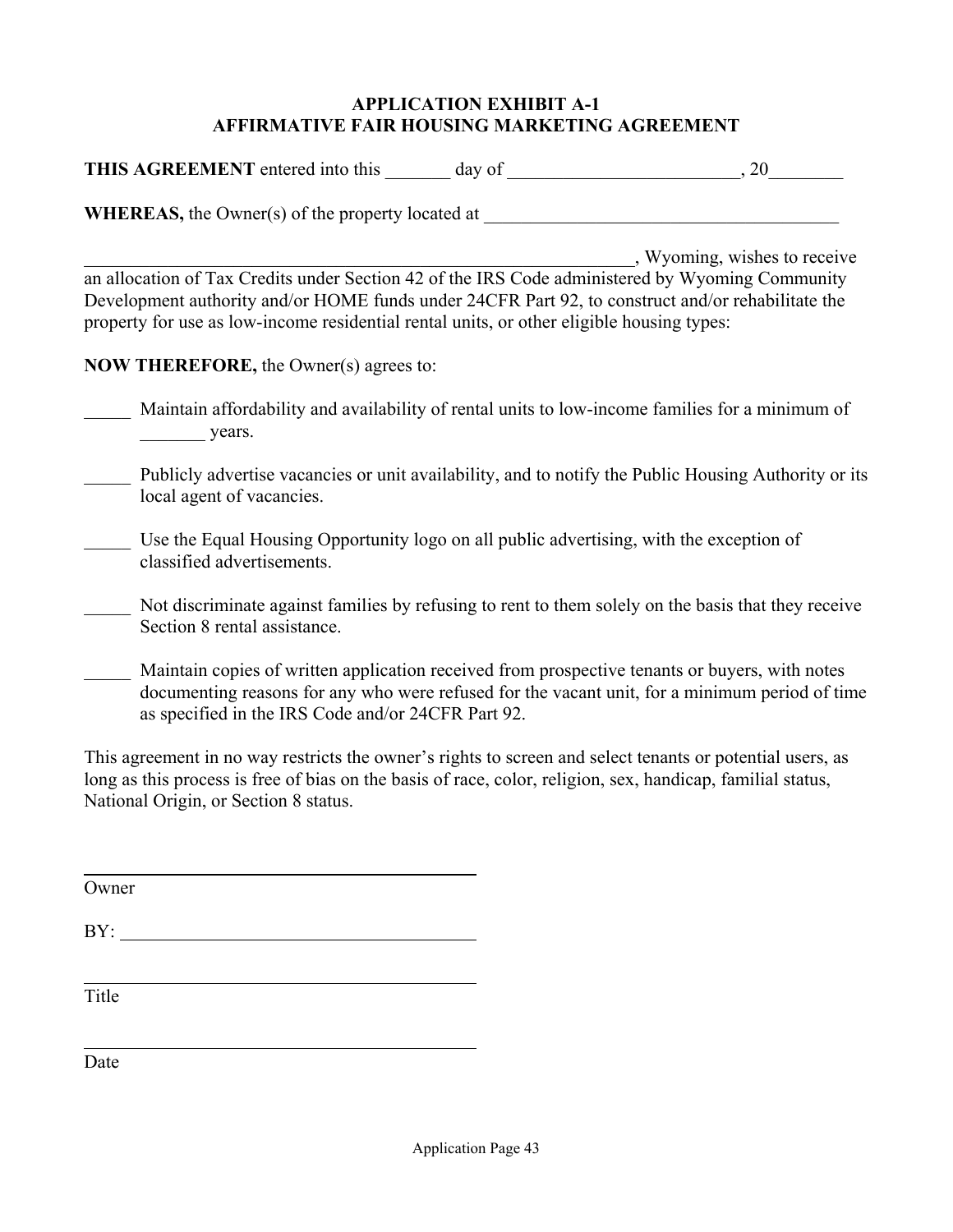| Telephone $\# (\_\_\_)$ Fax $\# (\_\_)$<br>Contact Person: 2008 and 2008 and 2008 and 2008 and 2008 and 2008 and 2008 and 2008 and 2008 and 2008 and 2008 and 2008 and 2008 and 2008 and 2008 and 2008 and 2008 and 2008 and 2008 and 2008 and 2008 and 2008 and 2008 and<br>Describe experience in developing low income housing (attach list of names, addresses, and nature of<br>low-income projects): (If providing information as an attachment, please summarize below.)<br><b>NAME OF GENERAL PARTNER:</b><br>N <sub>o</sub><br>Ltd.<br>Individual<br>Yes<br>Partnership<br>Yes<br>N <sub>0</sub><br>Corporation<br>Other<br>Yes<br>N <sub>0</sub><br>$\frac{1}{2}$<br>(Specify):<br>Yes<br>N <sub>0</sub><br>$\text{Telephone} \# (\_\_\_\_\_\_\_\_\_\_\_\$<br>$\text{Fax } \#(\underline{\hspace{1cm}})$<br>Describe experience in successful development of low income housing (attach list of names, addresses,<br>and nature of low-income projects): (If providing information as an attachment, please summarize<br>below.) |  |  |  |
|--------------------------------------------------------------------------------------------------------------------------------------------------------------------------------------------------------------------------------------------------------------------------------------------------------------------------------------------------------------------------------------------------------------------------------------------------------------------------------------------------------------------------------------------------------------------------------------------------------------------------------------------------------------------------------------------------------------------------------------------------------------------------------------------------------------------------------------------------------------------------------------------------------------------------------------------------------------------------------------------------------------------------------------------|--|--|--|
|                                                                                                                                                                                                                                                                                                                                                                                                                                                                                                                                                                                                                                                                                                                                                                                                                                                                                                                                                                                                                                            |  |  |  |
|                                                                                                                                                                                                                                                                                                                                                                                                                                                                                                                                                                                                                                                                                                                                                                                                                                                                                                                                                                                                                                            |  |  |  |
|                                                                                                                                                                                                                                                                                                                                                                                                                                                                                                                                                                                                                                                                                                                                                                                                                                                                                                                                                                                                                                            |  |  |  |
|                                                                                                                                                                                                                                                                                                                                                                                                                                                                                                                                                                                                                                                                                                                                                                                                                                                                                                                                                                                                                                            |  |  |  |
|                                                                                                                                                                                                                                                                                                                                                                                                                                                                                                                                                                                                                                                                                                                                                                                                                                                                                                                                                                                                                                            |  |  |  |
|                                                                                                                                                                                                                                                                                                                                                                                                                                                                                                                                                                                                                                                                                                                                                                                                                                                                                                                                                                                                                                            |  |  |  |
|                                                                                                                                                                                                                                                                                                                                                                                                                                                                                                                                                                                                                                                                                                                                                                                                                                                                                                                                                                                                                                            |  |  |  |
|                                                                                                                                                                                                                                                                                                                                                                                                                                                                                                                                                                                                                                                                                                                                                                                                                                                                                                                                                                                                                                            |  |  |  |
|                                                                                                                                                                                                                                                                                                                                                                                                                                                                                                                                                                                                                                                                                                                                                                                                                                                                                                                                                                                                                                            |  |  |  |
|                                                                                                                                                                                                                                                                                                                                                                                                                                                                                                                                                                                                                                                                                                                                                                                                                                                                                                                                                                                                                                            |  |  |  |
|                                                                                                                                                                                                                                                                                                                                                                                                                                                                                                                                                                                                                                                                                                                                                                                                                                                                                                                                                                                                                                            |  |  |  |
|                                                                                                                                                                                                                                                                                                                                                                                                                                                                                                                                                                                                                                                                                                                                                                                                                                                                                                                                                                                                                                            |  |  |  |
|                                                                                                                                                                                                                                                                                                                                                                                                                                                                                                                                                                                                                                                                                                                                                                                                                                                                                                                                                                                                                                            |  |  |  |
|                                                                                                                                                                                                                                                                                                                                                                                                                                                                                                                                                                                                                                                                                                                                                                                                                                                                                                                                                                                                                                            |  |  |  |
|                                                                                                                                                                                                                                                                                                                                                                                                                                                                                                                                                                                                                                                                                                                                                                                                                                                                                                                                                                                                                                            |  |  |  |
|                                                                                                                                                                                                                                                                                                                                                                                                                                                                                                                                                                                                                                                                                                                                                                                                                                                                                                                                                                                                                                            |  |  |  |
|                                                                                                                                                                                                                                                                                                                                                                                                                                                                                                                                                                                                                                                                                                                                                                                                                                                                                                                                                                                                                                            |  |  |  |
|                                                                                                                                                                                                                                                                                                                                                                                                                                                                                                                                                                                                                                                                                                                                                                                                                                                                                                                                                                                                                                            |  |  |  |
|                                                                                                                                                                                                                                                                                                                                                                                                                                                                                                                                                                                                                                                                                                                                                                                                                                                                                                                                                                                                                                            |  |  |  |
|                                                                                                                                                                                                                                                                                                                                                                                                                                                                                                                                                                                                                                                                                                                                                                                                                                                                                                                                                                                                                                            |  |  |  |
|                                                                                                                                                                                                                                                                                                                                                                                                                                                                                                                                                                                                                                                                                                                                                                                                                                                                                                                                                                                                                                            |  |  |  |
|                                                                                                                                                                                                                                                                                                                                                                                                                                                                                                                                                                                                                                                                                                                                                                                                                                                                                                                                                                                                                                            |  |  |  |
|                                                                                                                                                                                                                                                                                                                                                                                                                                                                                                                                                                                                                                                                                                                                                                                                                                                                                                                                                                                                                                            |  |  |  |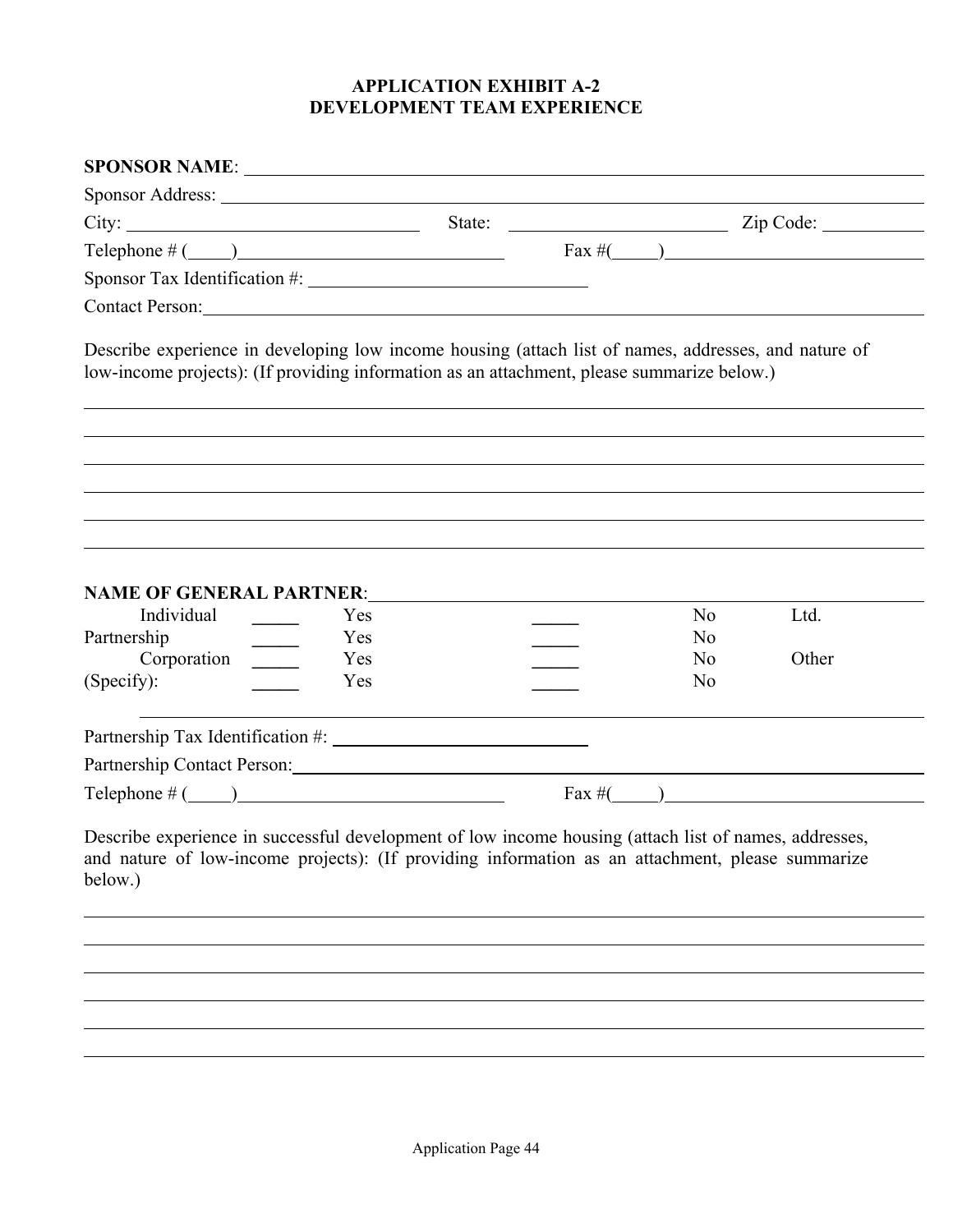|  | Address: <u>and the same of the same of the same of the same of the same of the same of the same of the same of the same of the same of the same of the same of the same of the same of the same of the same of the same of the </u> |                                                                                 |                                                                                                       |  |  |
|--|--------------------------------------------------------------------------------------------------------------------------------------------------------------------------------------------------------------------------------------|---------------------------------------------------------------------------------|-------------------------------------------------------------------------------------------------------|--|--|
|  |                                                                                                                                                                                                                                      |                                                                                 |                                                                                                       |  |  |
|  |                                                                                                                                                                                                                                      |                                                                                 |                                                                                                       |  |  |
|  |                                                                                                                                                                                                                                      |                                                                                 |                                                                                                       |  |  |
|  |                                                                                                                                                                                                                                      |                                                                                 | Individual Yes No Company Yes No. Number Years Experience:                                            |  |  |
|  |                                                                                                                                                                                                                                      | projects): (If providing information as an attachment, please summarize below.) | Describe experience in successful development of housing projects (attach list of names, addresses of |  |  |
|  |                                                                                                                                                                                                                                      |                                                                                 |                                                                                                       |  |  |
|  |                                                                                                                                                                                                                                      |                                                                                 |                                                                                                       |  |  |
|  |                                                                                                                                                                                                                                      |                                                                                 |                                                                                                       |  |  |
|  |                                                                                                                                                                                                                                      |                                                                                 |                                                                                                       |  |  |
|  | Individual Yes No Company                                                                                                                                                                                                            |                                                                                 | Yes                                                                                                   |  |  |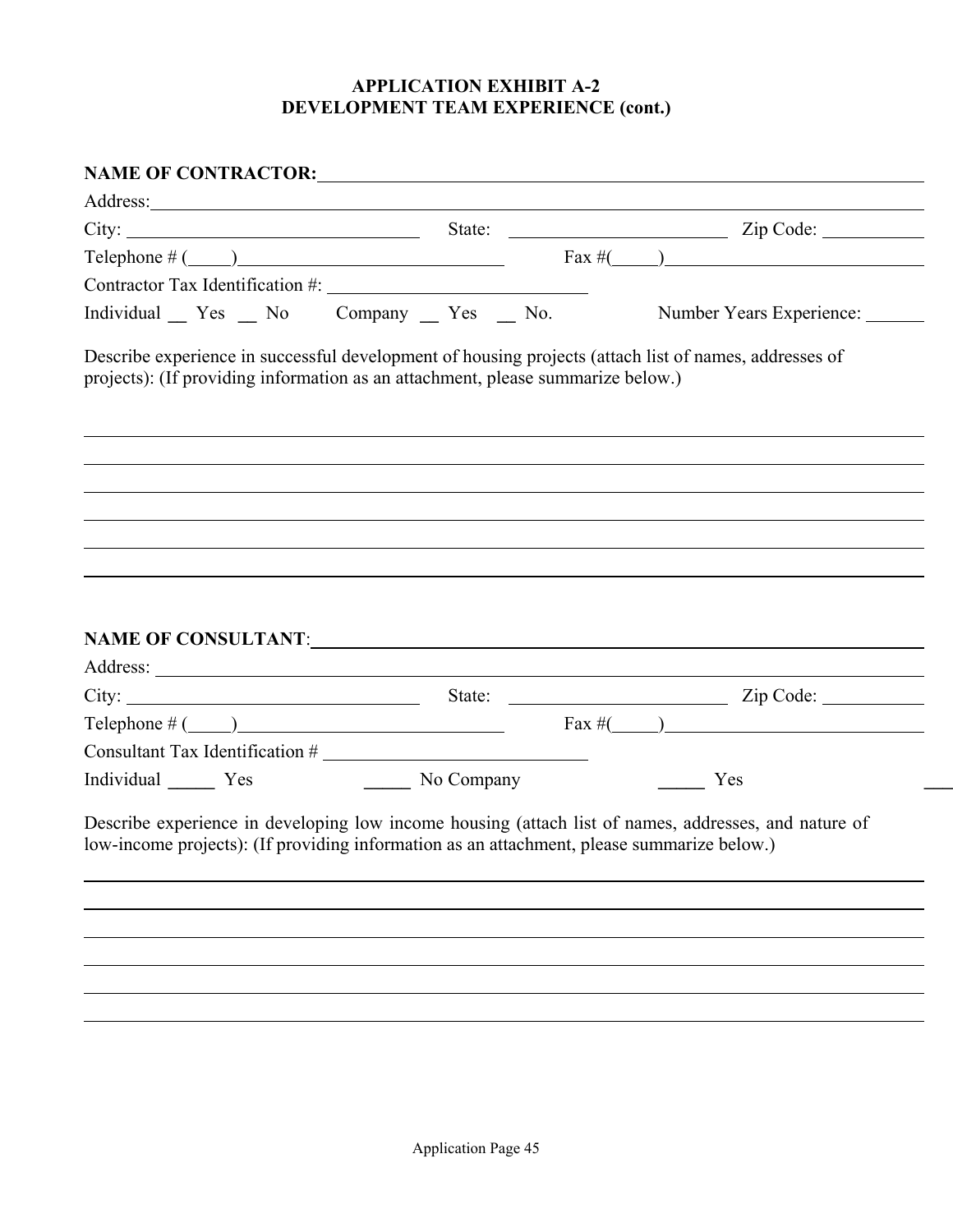| Address:                                                                                                                                                                                                                                |                                                      |
|-----------------------------------------------------------------------------------------------------------------------------------------------------------------------------------------------------------------------------------------|------------------------------------------------------|
| City:                                                                                                                                                                                                                                   | State: <u>Containing</u> Zip Code: <u>Containing</u> |
|                                                                                                                                                                                                                                         |                                                      |
| Attorney Tax Identification #                                                                                                                                                                                                           |                                                      |
| Individual Yes No Company Yes No No. Years Experience:                                                                                                                                                                                  |                                                      |
|                                                                                                                                                                                                                                         |                                                      |
|                                                                                                                                                                                                                                         |                                                      |
| Address: Andreas Address: Address: Address: Address: Address: Address: Address: Address: Address: Address: Address: Address: Address: Address: Address: Address: Address: Address: Address: Address: Address: Address: Address<br>City: |                                                      |
| Telephone $\#$ ( $\qquad$ )                                                                                                                                                                                                             |                                                      |
| CPA Tax Identification #                                                                                                                                                                                                                | $\text{Fax } \#($ $)$                                |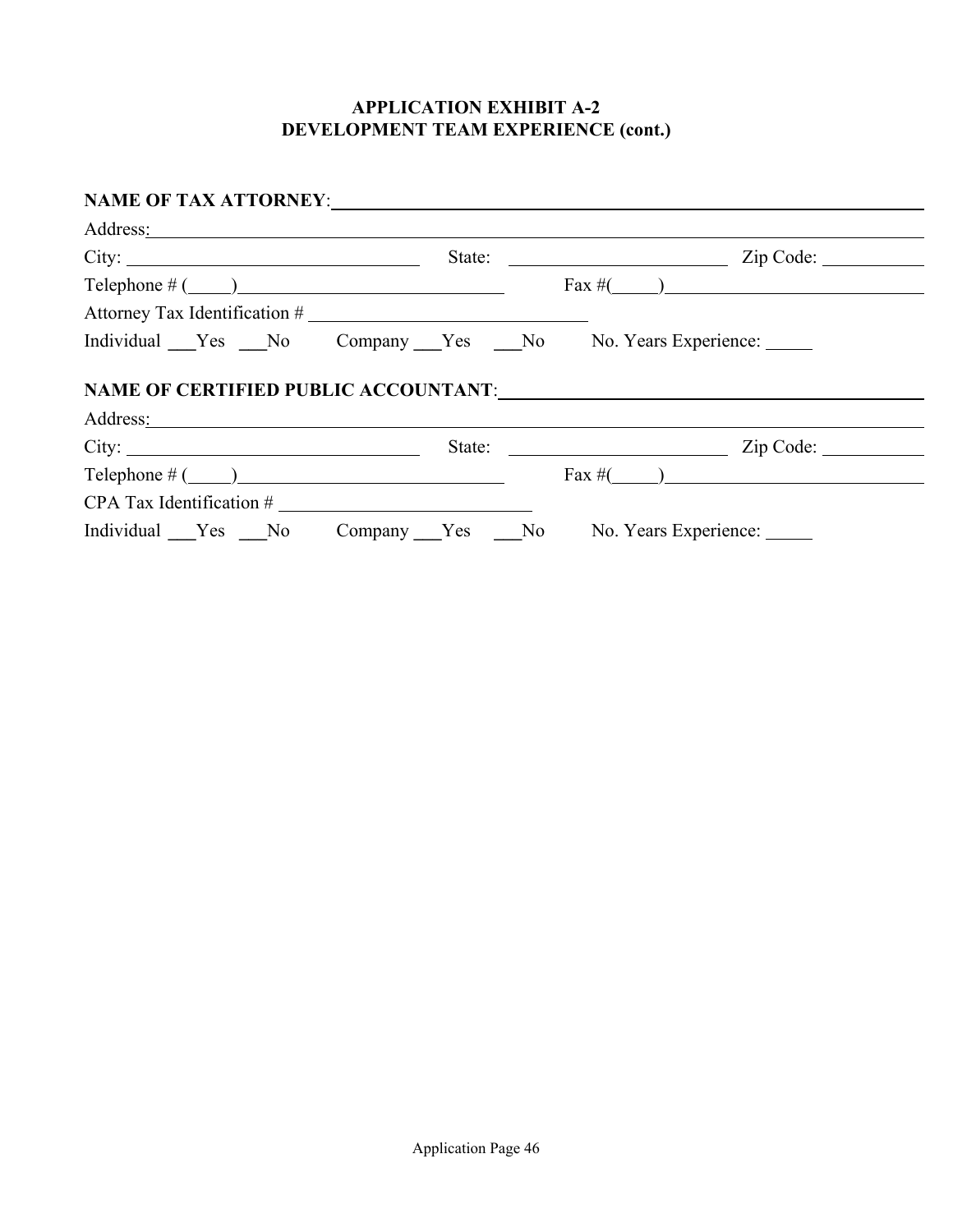#### **NAME OF DEVELOPER**:

| Individual Company ______ |                      | No. Years Experience:       |                                |                    | Number of projects funded that did not come to fruition |                    |                       |
|---------------------------|----------------------|-----------------------------|--------------------------------|--------------------|---------------------------------------------------------|--------------------|-----------------------|
| <b>EXPERIENCE:</b>        |                      |                             |                                |                    |                                                         |                    |                       |
| Project Name<br>Address   | City<br><b>State</b> | Acq/Rehab<br>New Construct. | Family<br>Elderly etc.         | Number<br>of units | Funding RD,<br>TC, HOME etc.                            | <b>PIS</b><br>Date | Date 8609<br>Received |
|                           |                      |                             |                                |                    |                                                         |                    |                       |
|                           |                      |                             |                                |                    |                                                         |                    |                       |
|                           |                      |                             |                                |                    |                                                         |                    |                       |
|                           |                      |                             |                                |                    |                                                         |                    |                       |
|                           |                      |                             |                                |                    |                                                         |                    |                       |
|                           |                      |                             |                                |                    |                                                         |                    |                       |
|                           |                      |                             |                                |                    |                                                         |                    |                       |
|                           |                      |                             |                                |                    |                                                         |                    |                       |
|                           |                      |                             |                                |                    |                                                         |                    |                       |
|                           |                      |                             | <b>APPLICATION EXHIBIT A-2</b> |                    |                                                         |                    |                       |

Application Page 47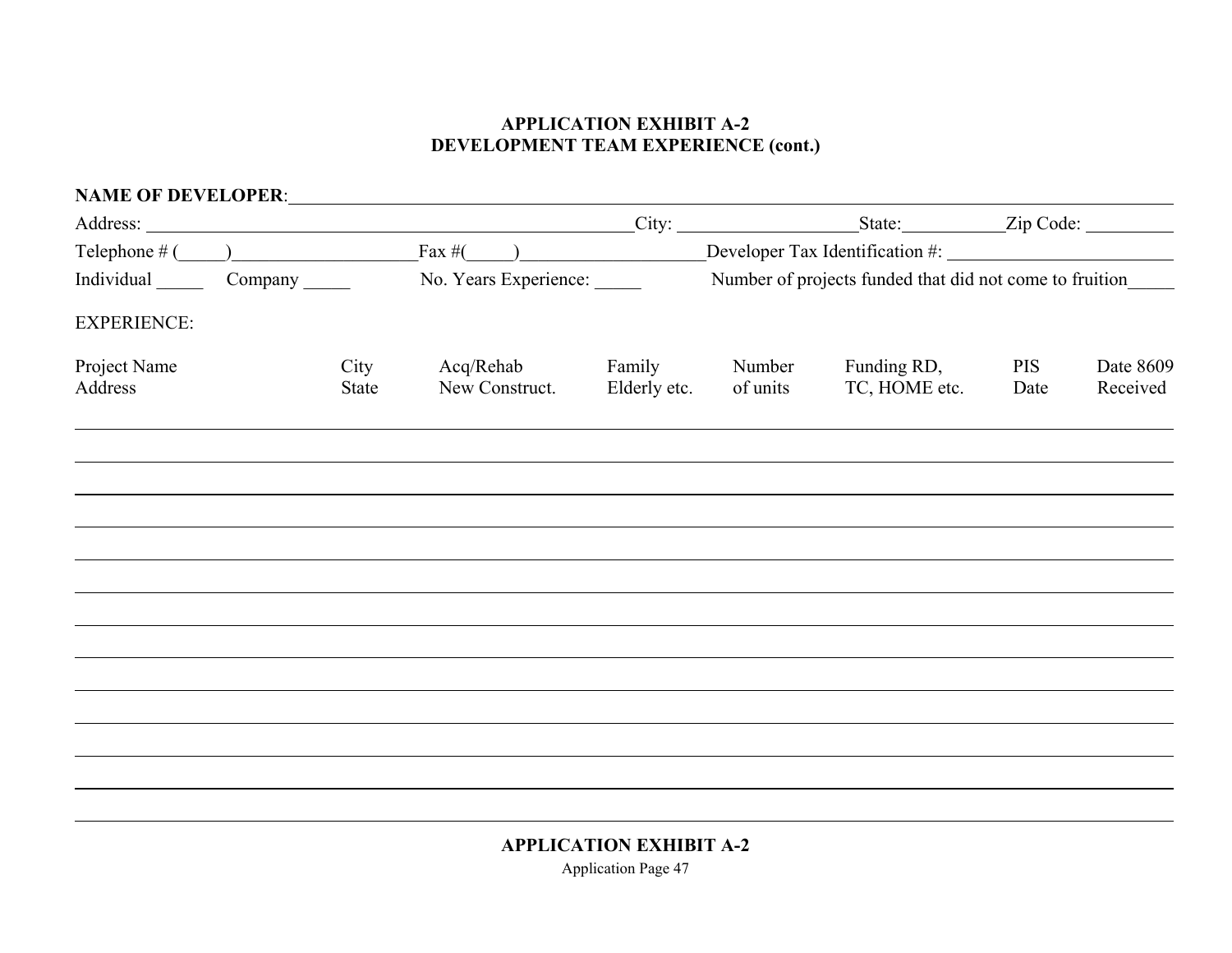# **DEVELOPMENT TEAM EXPERIENCE (cont.)**

| NAME OF MANAGEMENT COMPANY |  |                      |        |              |                    |                                                                                                                                               |                          |                          |
|----------------------------|--|----------------------|--------|--------------|--------------------|-----------------------------------------------------------------------------------------------------------------------------------------------|--------------------------|--------------------------|
|                            |  |                      |        |              |                    | Address: <u>City:</u> City: State: Zip Code: <u>City:</u> State: Zip Code:                                                                    |                          |                          |
|                            |  |                      |        |              |                    |                                                                                                                                               |                          |                          |
| Individual Yes No          |  | Company Yes No.      |        |              |                    |                                                                                                                                               |                          |                          |
|                            |  |                      |        |              |                    | Describe experience of management of low income housing projects, courses and certifications on site management and/or manager in charge have |                          |                          |
| <b>EXPERIENCE:</b>         |  |                      |        |              |                    |                                                                                                                                               |                          |                          |
| Project Name<br>Address    |  | City<br><b>State</b> | Family | Elderly etc. | Number<br>of units | Funding RD,<br>TC, HOME etc.                                                                                                                  | Date Began<br>Management | $#$ of Comp.<br>Findings |
|                            |  |                      |        |              |                    |                                                                                                                                               |                          |                          |
|                            |  |                      |        |              |                    |                                                                                                                                               |                          |                          |
|                            |  |                      |        |              |                    |                                                                                                                                               |                          |                          |
|                            |  |                      |        |              |                    |                                                                                                                                               |                          |                          |
|                            |  |                      |        |              |                    |                                                                                                                                               |                          |                          |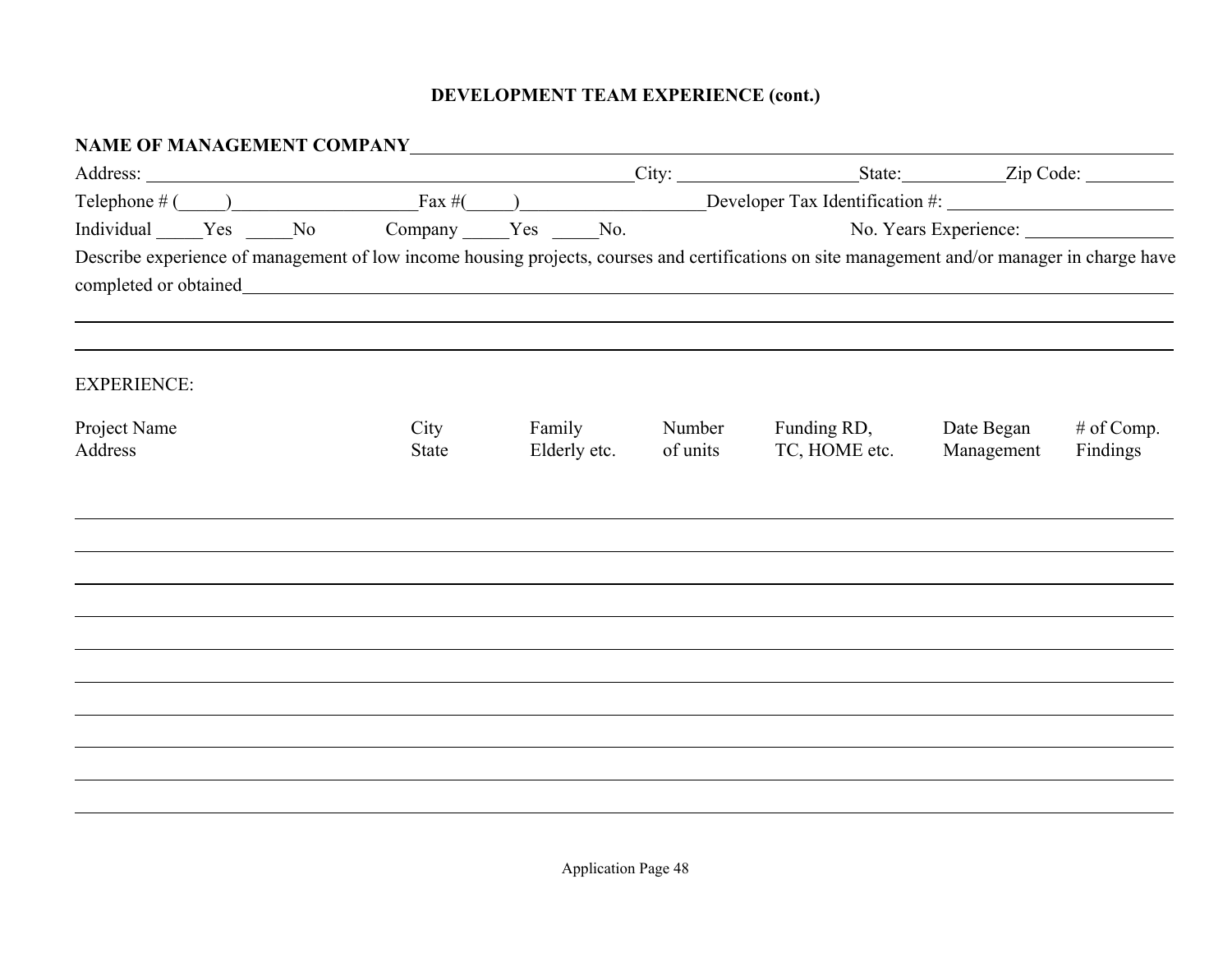Do any members of the development team have any direct or indirect, financial or other interest with any of the other project team members (including owners interest in the construction company or subcontractors used)?

**\_\_\_\_\_** Yes **\_\_\_\_\_** No

If yes, describe the level of participation and/or relationship of each:

Describe any default, disposition of or status of default, foreclosure or findings of non-compliance for any of the projects listed on attachments. Use an additional sheet of paper if necessary.

The undersigned, being duly authorized, hereby represents and certifies that the foregoing information, to the best of his/her knowledge, is true, complete and accurately describes the proposed development team.

 $\overline{a}$ 

 $\overline{a}$ 

 $\overline{a}$ 

 $\overline{a}$ 

Legal Name of Applicant

Signature of Legal Applicant

Title

Date

Application Page 49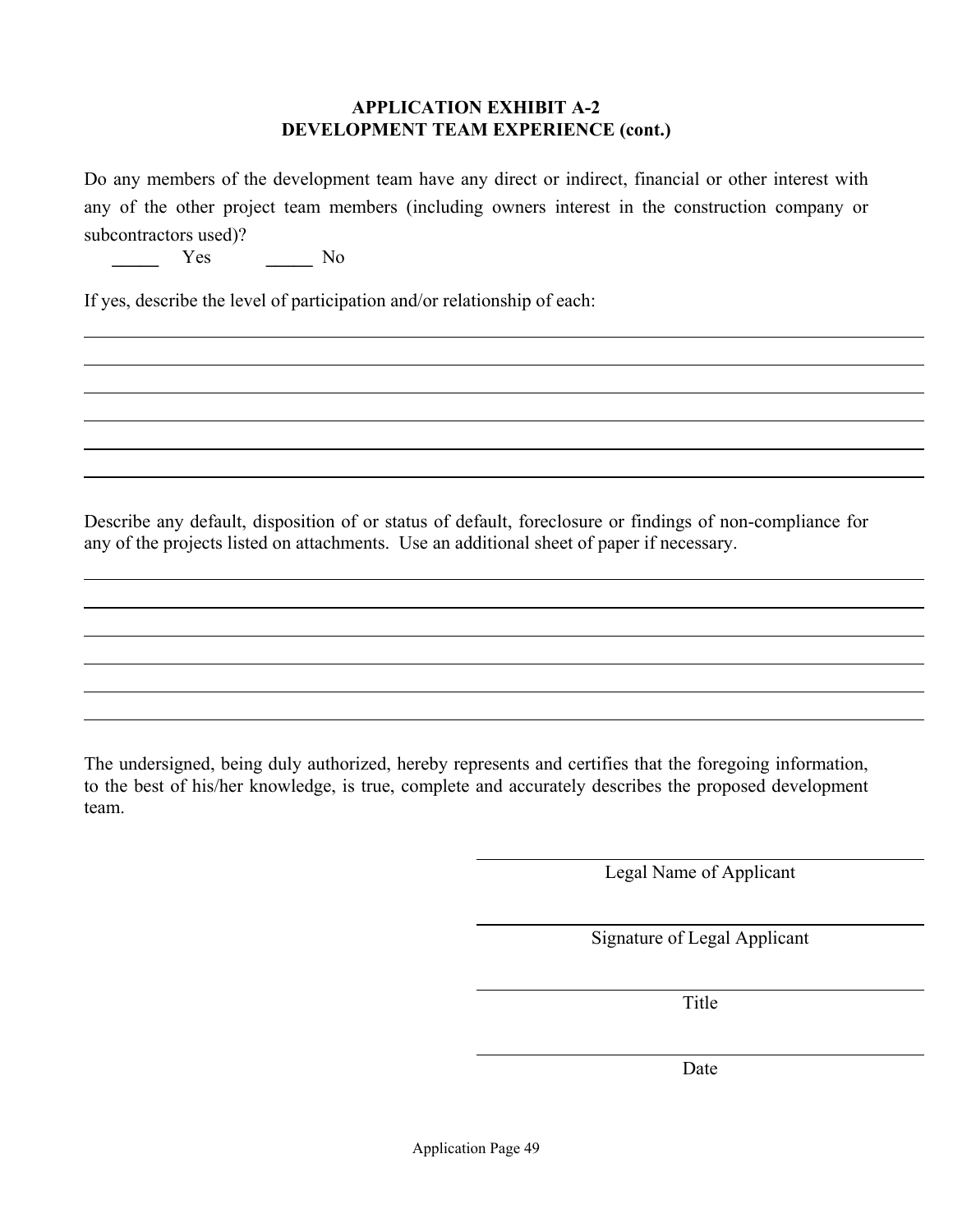# **APPLICATION EXHIBIT A-3 PREVIOUS PARTICIPATION CERTIFICATE**

(No substitutions allowed)

1. Proposed Project Name

Address

| List of Proposed Principal* Participants | Role of<br>Each Principal | Expected %<br>Ownership | Social Security or<br>IRS Employer ID# |
|------------------------------------------|---------------------------|-------------------------|----------------------------------------|
|                                          |                           |                         |                                        |
|                                          |                           |                         |                                        |
|                                          |                           |                         |                                        |
|                                          |                           |                         |                                        |
|                                          |                           |                         |                                        |
|                                          |                           |                         |                                        |
|                                          |                           |                         |                                        |
|                                          |                           |                         |                                        |
|                                          |                           |                         |                                        |
|                                          |                           |                         |                                        |

\* Principals include all individuals, joint ventures, partnerships, corporations, trusts, non-profit organizations or any other public or private entity that will participate in the proposed project as a sponsor, owner, or turnkey developer. Consultants, architects and attorneys who have any interest in the project other than an arms length fee arrangement for professional services are also considered principals.

## **CERTIFICATION**

I (meaning the individual who signs as well as the corporations, partnerships or other parties listed above who certify) am submitting an application to WCDA to participate in the Low-Income Housing Tax Credit program and/or HOME program in the state of Wyoming. By executing this certificate, I hereby consent to the disclosure of information concerning my performance in the Low-Income Housing Tax Credit Program and/or HOME program; by WCDA to third parties, including, but not limited to, Low-Income Housing Tax Credit or HOME program agencies in other states and by such third parties to WCDA. Neither WCDA nor such third parties are required to give me notice of such disclosure or receipt of information.

I certify that all the statements made by me are true, complete and correct to the best of my knowledge and belief and are made in good faith, including the data contained in the WCDA Application Exhibit A -3 "Previous Participation Certificate" Schedule A "List of Previous Projects" and Application Exhibits signed by me and attached to this form.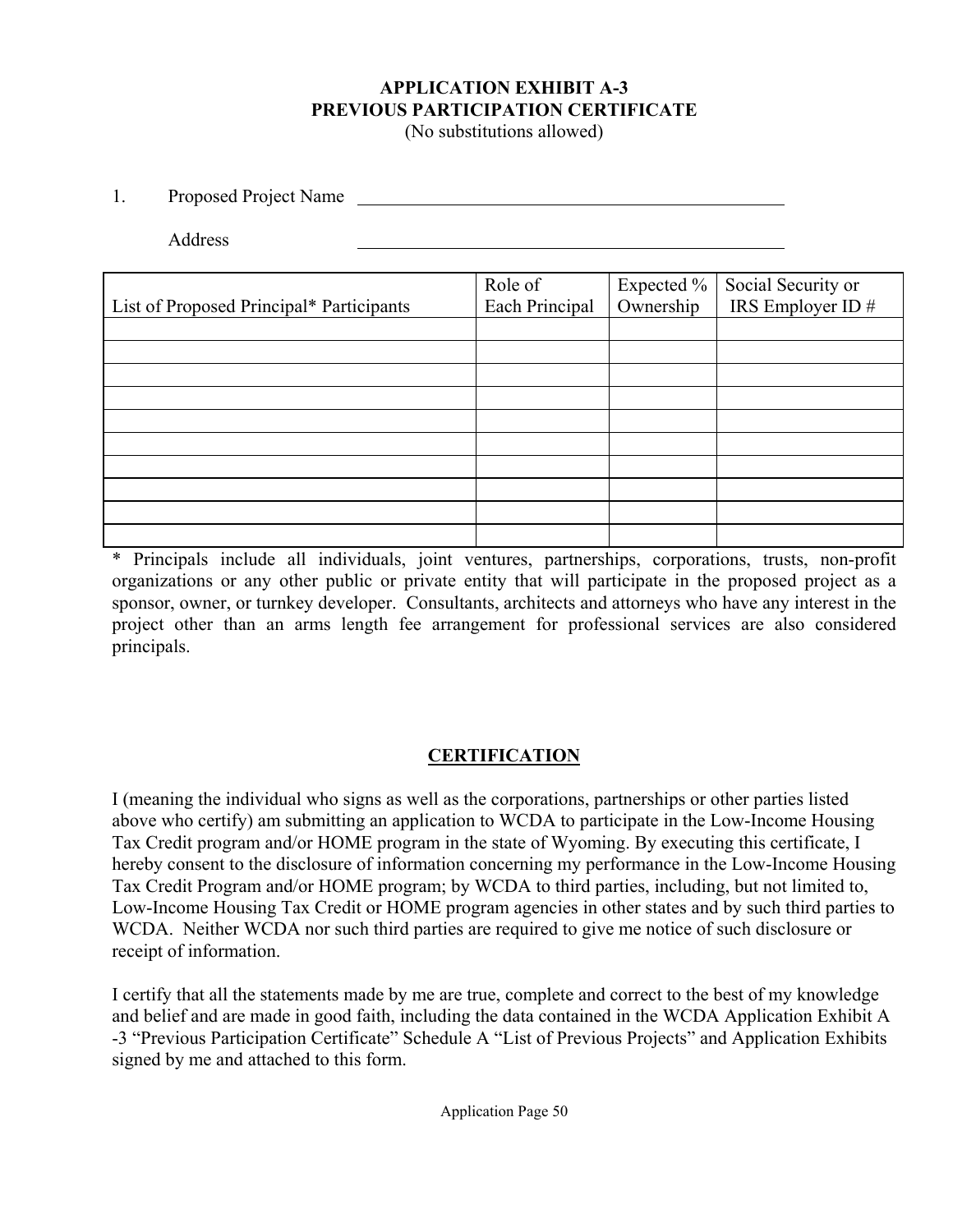# **APPLICATION EXHIBIT A-3 PREVIOUS PARTICIPATION CERTIFICATE (CONT)**

(No substitutions allowed)

I further certify that:

1) The WCDA Schedule A contains a listing of every Low Income Housing Tax Credit and/or HOME project in which I have been or am now a principal.

2) Except as shown by me on the certificate: a) No Low Income Housing Tax Credit or HOME project listed by me has been sold; b)No Low Income Housing Tax Credit project or HOME project listed by me has ever been foreclosed; c) I have not experienced instances of non-compliance in the Tax Credit or HOME programs, nor been issued IRS form 8823 on any Low Income Housing Tax Credit project other than indicated on Schedule A; d) To the best of my knowledge, there are no unresolved findings raised as a result of agency audits, management reviews or other investigations concerning my Low Income Housing Tax Credit projects or HOME projects; e) I have not been suspended, debarred or otherwise restricted by any state allocating agency from participating in the Low Income Housing Tax Credit program or HOME program in that state; f) I have not failed to use Low Income Housing Tax Credits or HOME program funds allocated to me in any state other than indicated on Schedule A. 3) All of the names of the parties, known to me to be principals in this project in which I propose to participate, are listed above.

4) I have not been convicted of a felony and am not presently, to my knowledge, the subject of a complaint or indictment charging a felony related to any Low Income Housing Tax Credit or HOME program matter. (Applicable to General Partners or Project Owners Only) All the parties who are principals or who are proposed as principals here are listed above and no principals or identities of interest are concealed or omitted.

| Name of Principal                                                                 | Signature of Principal | Title, Role or Capacity | Date |
|-----------------------------------------------------------------------------------|------------------------|-------------------------|------|
|                                                                                   |                        |                         |      |
|                                                                                   |                        |                         |      |
|                                                                                   |                        |                         |      |
|                                                                                   |                        |                         |      |
|                                                                                   |                        |                         |      |
|                                                                                   |                        |                         |      |
|                                                                                   |                        |                         |      |
|                                                                                   |                        |                         |      |
|                                                                                   |                        |                         |      |
|                                                                                   |                        |                         |      |
| EALOF OTATENENTO AND MIODEDDECENTATIONO OF ANY IZIND MAY BE ODOUNDO FOD BENIAL OD |                        |                         |      |

#### **FALSE STATEMENTS AND MISREPRESENTATIONS OF ANY KIND MAY BE GROUNDS FOR DENIAL OR LOSS OF THE TAX CREDITS OR HOME FUNDS AND MAY AFFECT FUTURE PARTICIPATION IN THE TAX CREDIT AND HOME PROGRAMS IN WYOMING.**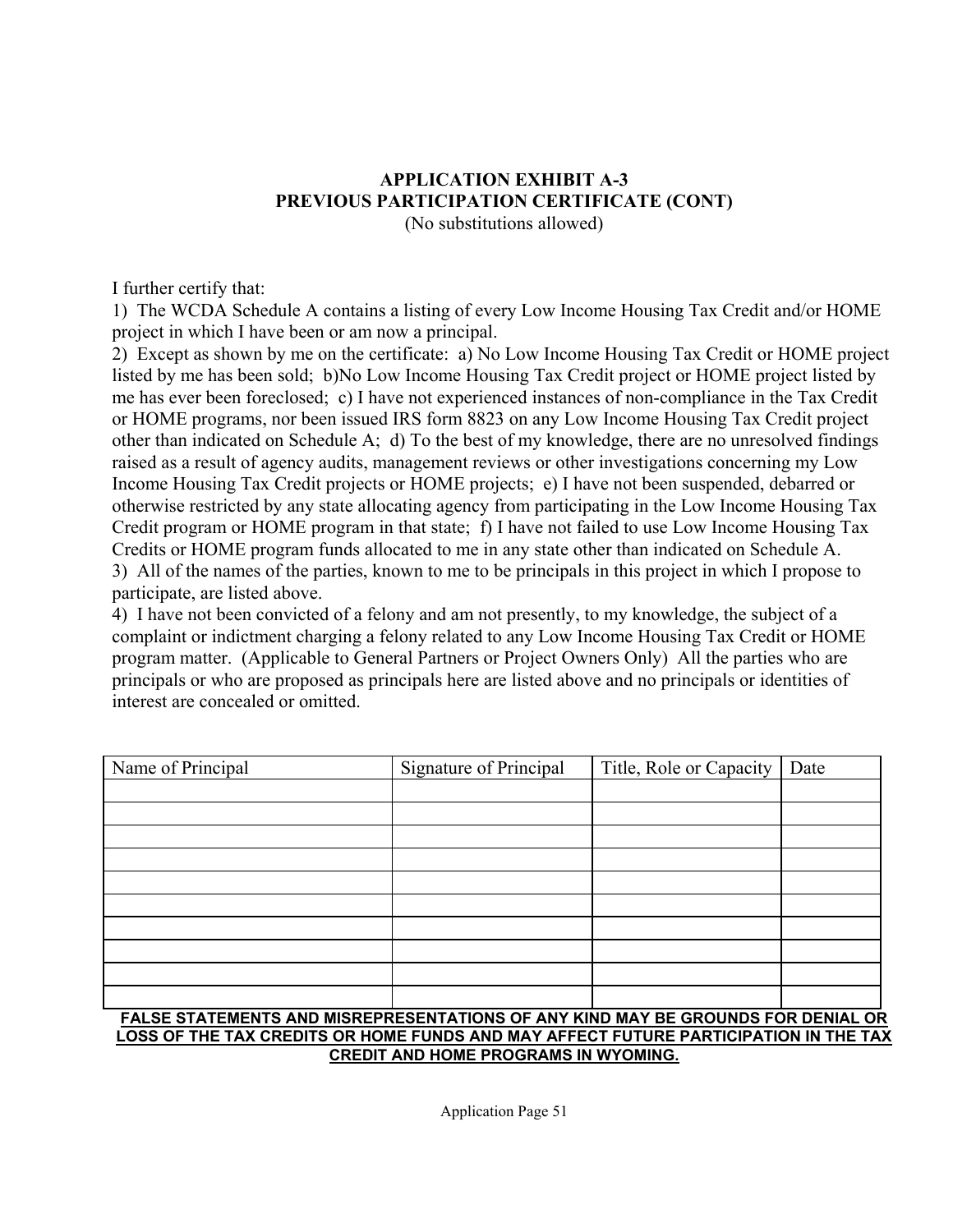This Page Intentionally Left Blank

Application Page 52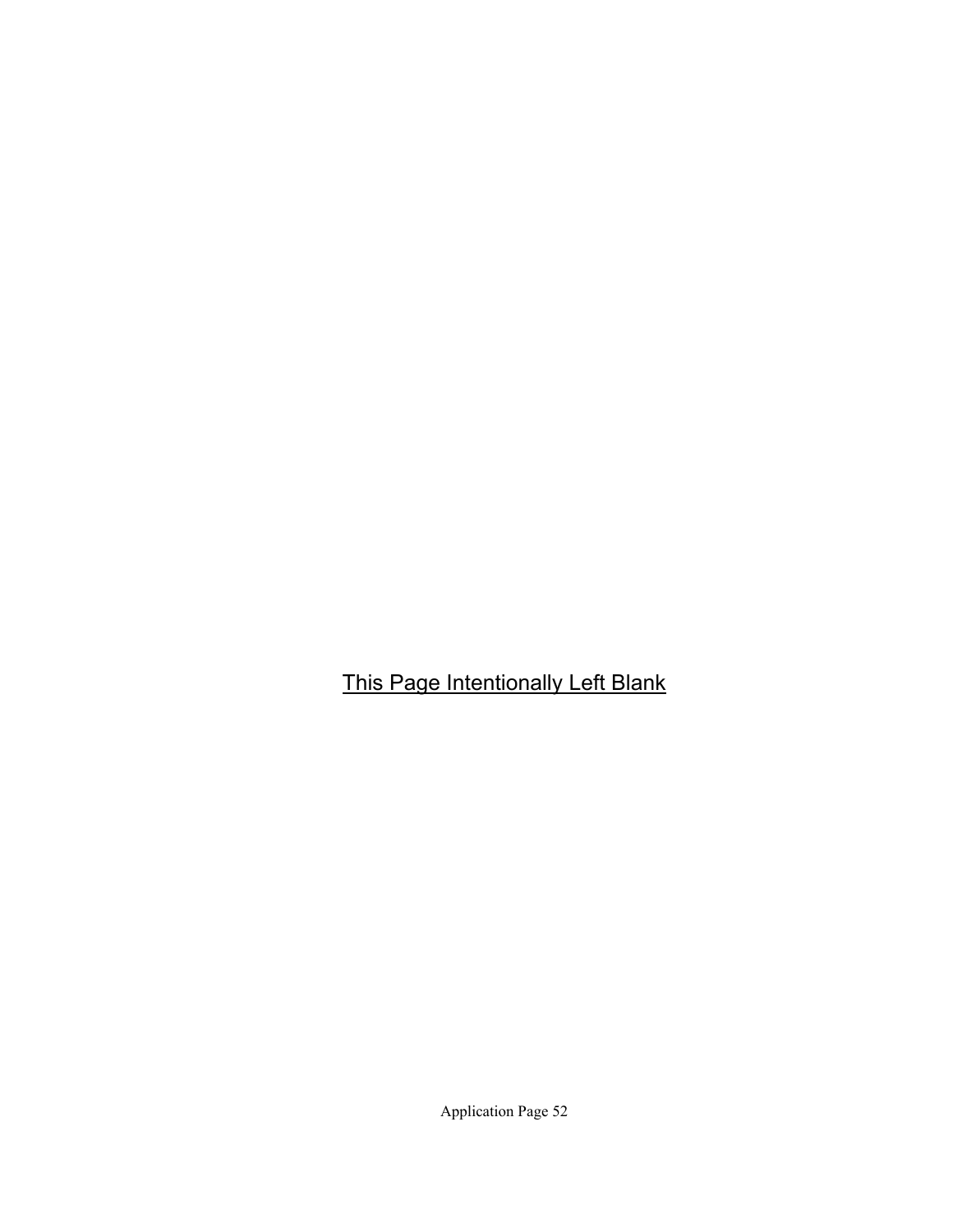#### **APPLICATION EXHIBIT A-3 PREVIOUS PARTICIPATION CERTIFICATE SCHEDULE A**

(No substitutions allowed)

| <b>Principal's Name</b> | <b>Project Name</b> | <b>Funding</b><br><b>Source</b><br>(LIHTC<br>HOME,<br>RD etc.) | <b>State</b> | Role | Year<br>Allocated | <b>Placed</b><br>In<br><b>Service</b> | #<br>units | <b>Total</b><br>Development<br><b>Costs</b> | Sales,<br>Foreclosures,<br>issuance of<br>8823, or any<br>other non-<br>compliance<br>issues. |
|-------------------------|---------------------|----------------------------------------------------------------|--------------|------|-------------------|---------------------------------------|------------|---------------------------------------------|-----------------------------------------------------------------------------------------------|
|                         |                     |                                                                |              |      |                   |                                       |            |                                             |                                                                                               |
|                         |                     |                                                                |              |      |                   |                                       |            |                                             |                                                                                               |
|                         |                     |                                                                |              |      |                   |                                       |            |                                             |                                                                                               |
|                         |                     |                                                                |              |      |                   |                                       |            |                                             |                                                                                               |
|                         |                     |                                                                |              |      |                   |                                       |            |                                             |                                                                                               |
|                         |                     |                                                                |              |      |                   |                                       |            |                                             |                                                                                               |
|                         |                     |                                                                |              |      |                   |                                       |            |                                             |                                                                                               |
|                         |                     |                                                                |              |      |                   |                                       |            |                                             |                                                                                               |
|                         |                     |                                                                |              |      |                   |                                       |            |                                             |                                                                                               |
|                         |                     |                                                                |              |      |                   |                                       |            |                                             |                                                                                               |
|                         |                     |                                                                |              |      |                   |                                       |            |                                             |                                                                                               |
|                         |                     |                                                                |              |      |                   |                                       |            |                                             |                                                                                               |
|                         |                     |                                                                |              |      |                   |                                       |            |                                             |                                                                                               |
|                         |                     |                                                                |              |      |                   |                                       |            |                                             |                                                                                               |
|                         |                     |                                                                |              |      |                   |                                       |            |                                             |                                                                                               |
|                         |                     |                                                                |              |      |                   |                                       |            |                                             |                                                                                               |
|                         |                     |                                                                |              |      |                   |                                       |            |                                             |                                                                                               |
|                         |                     |                                                                |              |      |                   |                                       |            |                                             |                                                                                               |
|                         |                     |                                                                |              |      |                   |                                       |            |                                             |                                                                                               |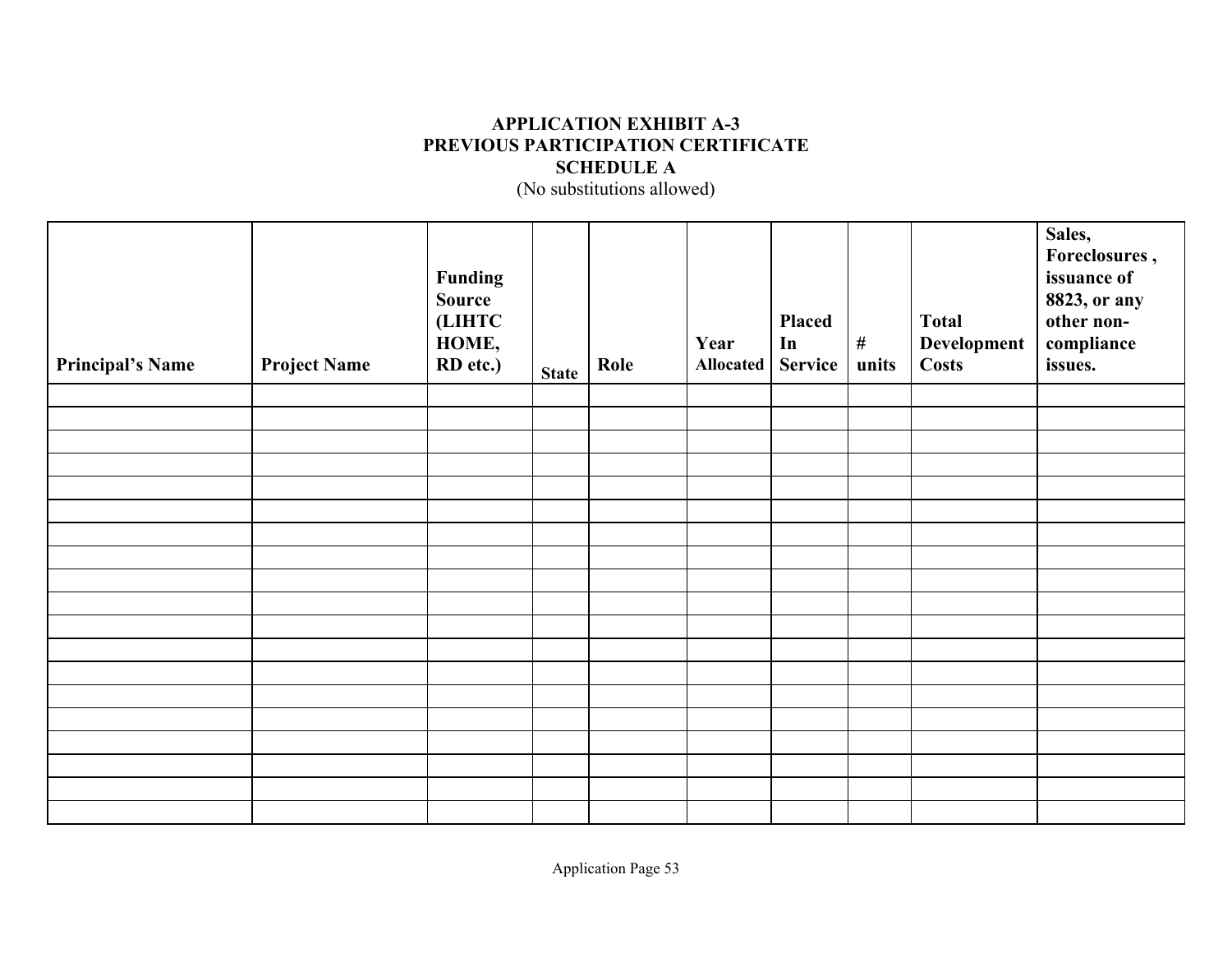#### **APPLICATION EXHIBIT A-4 WCDA NON-PROFIT PARTICIPATION QUESTIONNAIRE**

**Please answer every question or indicate if not applicable. Use additional sheets if necessary. You may attach any documents necessary. However, please respond in summary to every question.** 

**NOTE:** Both the non-profit organization and the applicant (if different) must sign this questionnaire.

- 1. General Information
- a. Name of Project b. Name of ownership entity c. Name of participating non-profit Legal status: **\_\_\_\_\_** 501(c)(3) **\_\_\_\_\_** 501(c)(4) d. If non-profit will participate through a related subsidiary entity, name of such entity Legal status:  $501(c)(3)$   $501(c)(4)$ 2. Does the applicant intend to request an allocation of tax credits from the non-profit set-aside portion of the state credit ceiling under Section 42 (h)(5)? \_\_\_\_\_ Yes No 3. Is the non-profit (or a related subsidiary entity) assured of owning an interest in the project throughout the compliance period? **\_\_\_\_\_** Yes **\_\_\_\_** No a. List all the general partners of the ownership entity and the percentages of their interest: b. Describe in detail the non-profit (or related subsidiary) ownership interest:
- 4. Describe the non-profit material participation in the development of the project: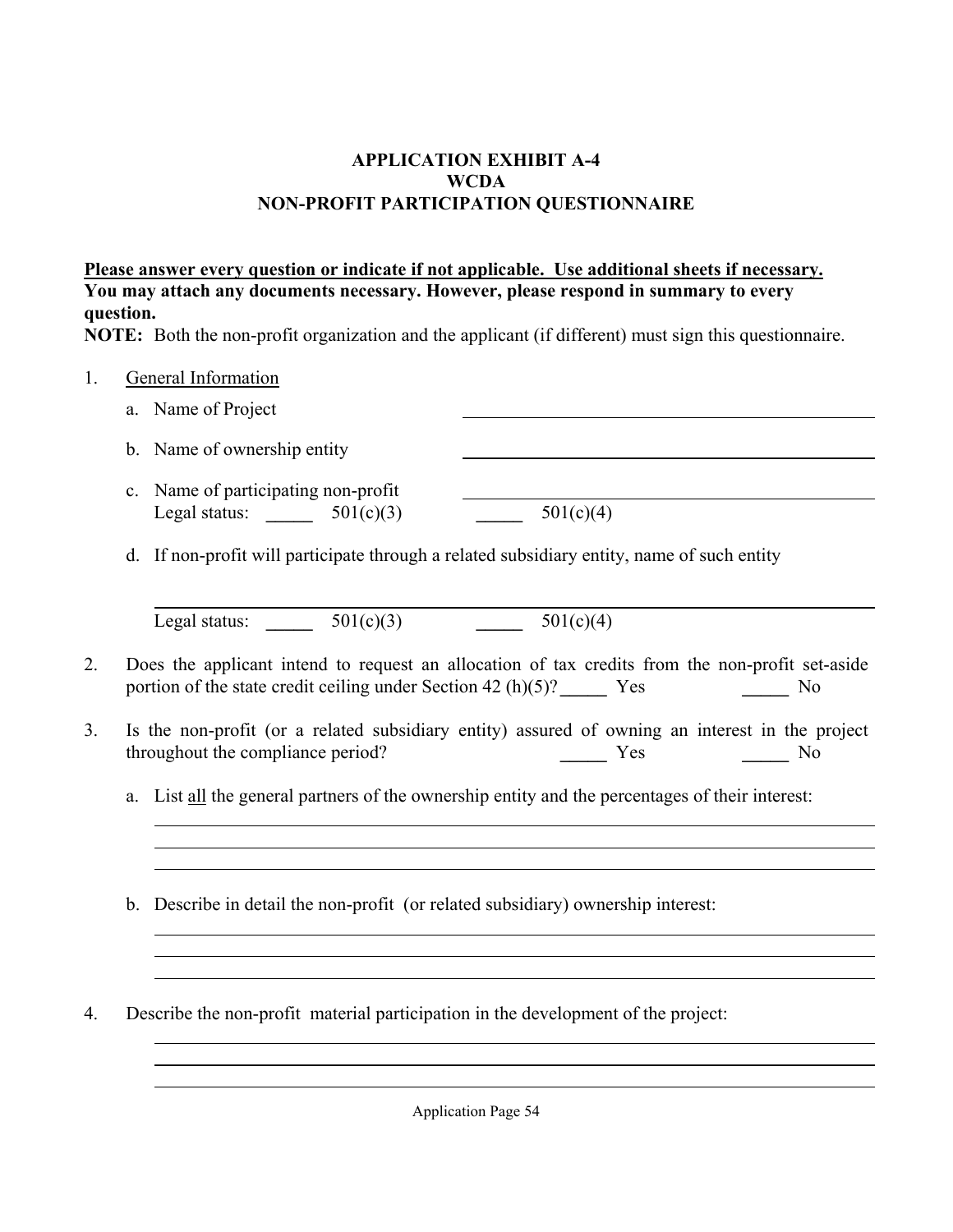## **APPLICATION EXHIBIT A-4 WCDA NON-PROFIT PARTICIPATION QUESTIONNAIRE (CONT)**

| $\frac{1}{\sqrt{1-\frac{1}{c^2}}}$ No                                                                                                                                                                                                                                                                                   |
|-------------------------------------------------------------------------------------------------------------------------------------------------------------------------------------------------------------------------------------------------------------------------------------------------------------------------|
| Will the non-profit receive any part of the development or management fees paid in connection<br>with the project?<br>If yes, how much? Explain: Yes No                                                                                                                                                                 |
|                                                                                                                                                                                                                                                                                                                         |
|                                                                                                                                                                                                                                                                                                                         |
| How many full-time staff members does the non-profit (or if applicable, any related non-profit                                                                                                                                                                                                                          |
| Describe the type and extent of their activities:                                                                                                                                                                                                                                                                       |
|                                                                                                                                                                                                                                                                                                                         |
| The non-profit may not be affiliated with or controlled by any for-profit organization.<br>a. Has any for-profit entity (including the owner of the project or any entity directly or indirectly<br>related to such owner) appointed any directors to the governing board of the non-profit?<br>Yes No If yes, explain: |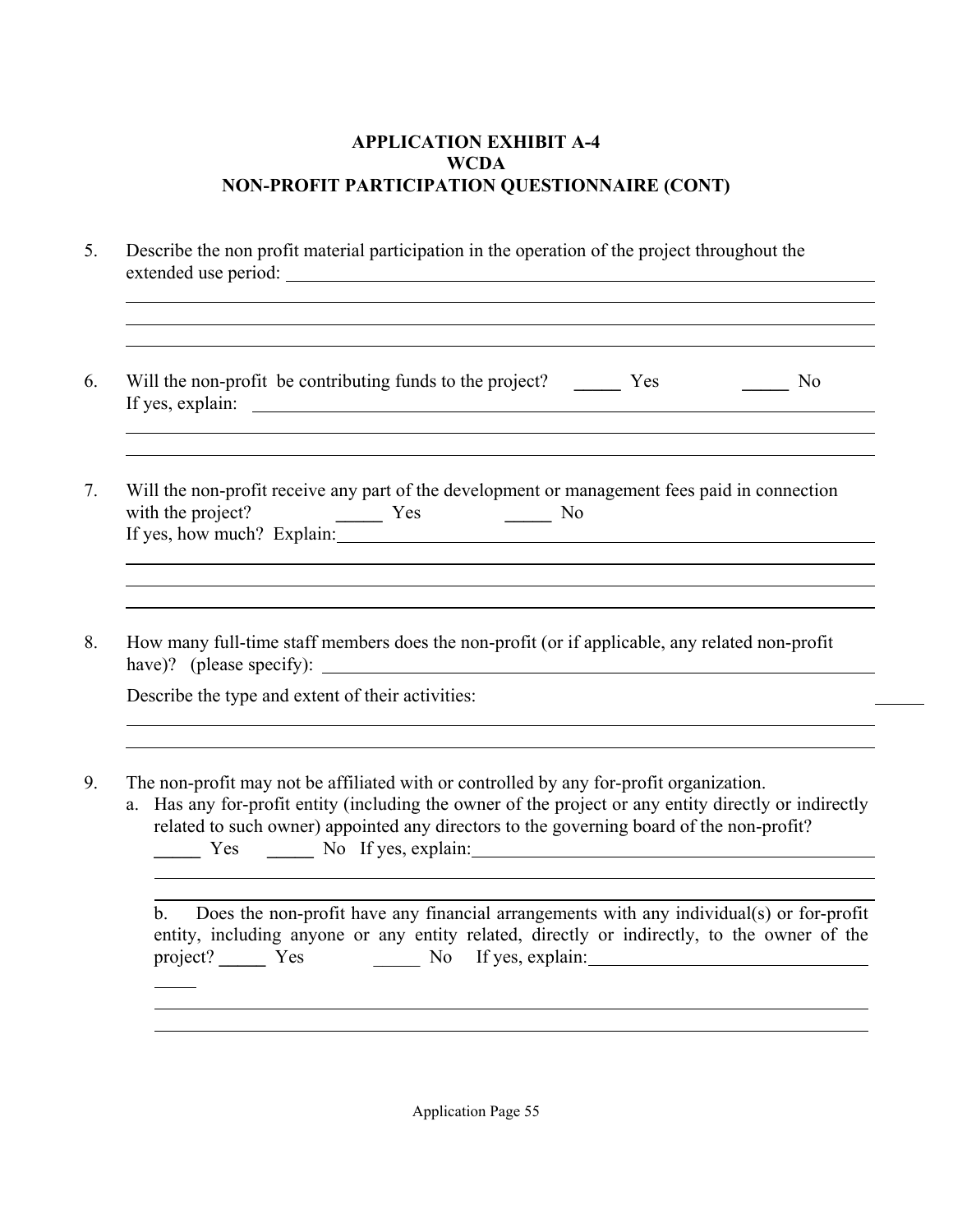#### **APPLICATION EXHIBIT A-4 WCDA NON-PROFIT PARTICIPATION QUESTIONNAIRE (CONT)**

#### 9. Cont.

- c. Disclose any business or personal (including family) relationships that any of the staff members, directors or other principals involved in the formation or operation of the non-profit have, either directly or indirectly, with any persons or entities involved or to be involved in the project on a for-profit basis including, but not limited to, the owner of the project, any of its for-profit general partners, employees, limited partners or any other parties directly or indirectly related to such owner:
- 10. The non-profit may not have been formed by any individual(s) or for-profit entity for the principal purpose of being included in the non-profit set-aside.
	- a. Date of legal formation of non-profit
	- b. Purpose(s) of formation of non-profit:
- 11. a. Provide the following required materials for the participating entity (as applicable): articles of incorporation, by-laws, IRS determination letter, non-profit certificate of incorporation and certificate of good standing (state), list of current Board of Directors or Commissioners (include dates of appointment and affiliation), and most recent audited financials (include a list of major donors).
	- b. Provide any additional information which WCDA may find useful for the purposes outlined at the beginning of this questionnaire (e.g. letter of intent, proposed documents, etc.).

The undersigned applicant and non-profit hereby each certify that, to the best of its knowledge, all of the foregoing information is correct, complete and accurate.

| Date |                           | Applicant              |
|------|---------------------------|------------------------|
|      | By:                       |                        |
|      | Its: $\frac{1}{\sqrt{2}}$ |                        |
|      |                           | Title                  |
|      |                           |                        |
| Date |                           | Non-profit Participant |
|      | By:                       |                        |
|      | Its:                      |                        |
|      |                           |                        |

Application Page 56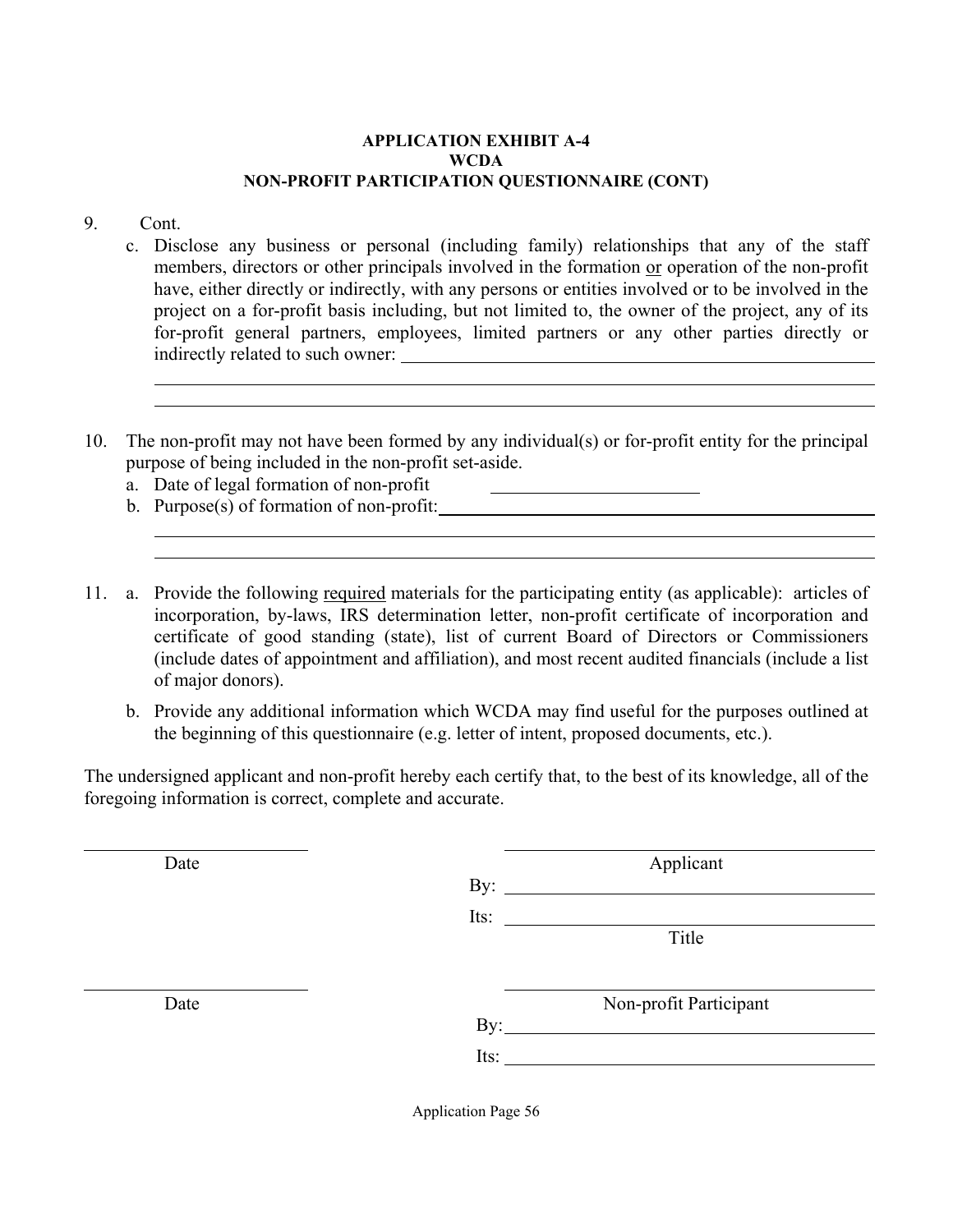#### **APPLICATION EXHIBIT A-5**

| Form 8821<br>(Rev. December 1995)                                                                                                                                                                                                                                                                                                                                                                                                                                                                                                                                                                                  |                                                        | <b>Tax Information Authorization</b>                                                                                                                                                                                                                                                                                                                                                                                                                                                                                         |                                                             |         | OMB No. 1545-1185<br>For IRS Use Only<br>Received by:<br>Name                                                                                                                                                                                                                                                                                                                                                                                                                       |
|--------------------------------------------------------------------------------------------------------------------------------------------------------------------------------------------------------------------------------------------------------------------------------------------------------------------------------------------------------------------------------------------------------------------------------------------------------------------------------------------------------------------------------------------------------------------------------------------------------------------|--------------------------------------------------------|------------------------------------------------------------------------------------------------------------------------------------------------------------------------------------------------------------------------------------------------------------------------------------------------------------------------------------------------------------------------------------------------------------------------------------------------------------------------------------------------------------------------------|-------------------------------------------------------------|---------|-------------------------------------------------------------------------------------------------------------------------------------------------------------------------------------------------------------------------------------------------------------------------------------------------------------------------------------------------------------------------------------------------------------------------------------------------------------------------------------|
| Department of the Treasury<br><b>itemal Revenue Service</b>                                                                                                                                                                                                                                                                                                                                                                                                                                                                                                                                                        |                                                        |                                                                                                                                                                                                                                                                                                                                                                                                                                                                                                                              |                                                             |         | Telephone<br>Function                                                                                                                                                                                                                                                                                                                                                                                                                                                               |
|                                                                                                                                                                                                                                                                                                                                                                                                                                                                                                                                                                                                                    |                                                        | 1 Taxpayer Information (Taxpayer(s) must sign and date this form on line 7.)                                                                                                                                                                                                                                                                                                                                                                                                                                                 |                                                             |         | Date                                                                                                                                                                                                                                                                                                                                                                                                                                                                                |
| Taxpayer name(s) and address (Please type or print.)                                                                                                                                                                                                                                                                                                                                                                                                                                                                                                                                                               |                                                        |                                                                                                                                                                                                                                                                                                                                                                                                                                                                                                                              | Social security number(s)<br>Daydme telephone number        |         | Employer identification number<br>Plan number (if applicable)                                                                                                                                                                                                                                                                                                                                                                                                                       |
| 2 Appointee                                                                                                                                                                                                                                                                                                                                                                                                                                                                                                                                                                                                        |                                                        |                                                                                                                                                                                                                                                                                                                                                                                                                                                                                                                              |                                                             |         |                                                                                                                                                                                                                                                                                                                                                                                                                                                                                     |
| Name and address (Please type or print.)                                                                                                                                                                                                                                                                                                                                                                                                                                                                                                                                                                           |                                                        |                                                                                                                                                                                                                                                                                                                                                                                                                                                                                                                              | <b>CAF No.</b><br>Telephone No.<br>Fax No.<br>Check If new: | Address | Telephone No.                                                                                                                                                                                                                                                                                                                                                                                                                                                                       |
|                                                                                                                                                                                                                                                                                                                                                                                                                                                                                                                                                                                                                    |                                                        | The appointee is authorized to inspect and/or receive confidential tax information in any office of the IRS for the tax matters listed on line 3.                                                                                                                                                                                                                                                                                                                                                                            |                                                             |         |                                                                                                                                                                                                                                                                                                                                                                                                                                                                                     |
| 3 Tax Matters                                                                                                                                                                                                                                                                                                                                                                                                                                                                                                                                                                                                      |                                                        |                                                                                                                                                                                                                                                                                                                                                                                                                                                                                                                              | Tax Form Number (1040, 941, 720, etc.)                      |         | Year(s) or Period(s)                                                                                                                                                                                                                                                                                                                                                                                                                                                                |
| Type of Tax (income, Employment, Excise, etc.)                                                                                                                                                                                                                                                                                                                                                                                                                                                                                                                                                                     |                                                        |                                                                                                                                                                                                                                                                                                                                                                                                                                                                                                                              |                                                             |         |                                                                                                                                                                                                                                                                                                                                                                                                                                                                                     |
|                                                                                                                                                                                                                                                                                                                                                                                                                                                                                                                                                                                                                    |                                                        |                                                                                                                                                                                                                                                                                                                                                                                                                                                                                                                              |                                                             |         |                                                                                                                                                                                                                                                                                                                                                                                                                                                                                     |
|                                                                                                                                                                                                                                                                                                                                                                                                                                                                                                                                                                                                                    |                                                        |                                                                                                                                                                                                                                                                                                                                                                                                                                                                                                                              |                                                             |         |                                                                                                                                                                                                                                                                                                                                                                                                                                                                                     |
|                                                                                                                                                                                                                                                                                                                                                                                                                                                                                                                                                                                                                    | Do not use lines 5 and 6 if the line 4 box is checked. | 4 Specific Use Not Recorded on Centralized Authorization File (CAF).—If the tax information authorization is for a specific use<br>not recorded on CAF, check this box. (See Line 4-Specific use not recorded on CAF on page 2.)                                                                                                                                                                                                                                                                                             |                                                             |         |                                                                                                                                                                                                                                                                                                                                                                                                                                                                                     |
|                                                                                                                                                                                                                                                                                                                                                                                                                                                                                                                                                                                                                    |                                                        | 5 Disclosure of Tax Information (you must check one of the following unless box 4 is checked):                                                                                                                                                                                                                                                                                                                                                                                                                               |                                                             |         |                                                                                                                                                                                                                                                                                                                                                                                                                                                                                     |
|                                                                                                                                                                                                                                                                                                                                                                                                                                                                                                                                                                                                                    |                                                        | a If you want copies of tax information, notices, and other written communications sent to the appointee on an ongoing basis,<br>check this box. This will cause copies of all computer-generated notices to be sent to the appointee<br>b If you do not want any copies of notices or communications sent to your appointee, check this box                                                                                                                                                                                 |                                                             |         |                                                                                                                                                                                                                                                                                                                                                                                                                                                                                     |
|                                                                                                                                                                                                                                                                                                                                                                                                                                                                                                                                                                                                                    |                                                        | 6 Retention/Revocation of Tax Information Authorization.-This tax information authorization automatically revokes all earlier<br>tax information authorizations on file with the Internal Revenue Service for the same tax matters and years or periods covered<br>by this document. If you do not want to revoke a prior tax information authorization, check this box<br>You MUST attach a copy of any tax information authorization you want to remain in effect.                                                         |                                                             |         |                                                                                                                                                                                                                                                                                                                                                                                                                                                                                     |
|                                                                                                                                                                                                                                                                                                                                                                                                                                                                                                                                                                                                                    |                                                        | 7 Signature of Taxpayer(s).-If a tax matter concerns a joint return, either husband or wife must sign. If signed by a corporate<br>officer, partner, quardian, executor, receiver, administrator, trustee, or party other than the taxpayer, I certify that I have the<br>authority to execute this form with respect to the tax matters/periods covered.                                                                                                                                                                    |                                                             |         |                                                                                                                                                                                                                                                                                                                                                                                                                                                                                     |
|                                                                                                                                                                                                                                                                                                                                                                                                                                                                                                                                                                                                                    |                                                        | IF THIS TAX INFORMATION AUTHORIZATION IS NOT SIGNED AND DATED, IT WILL BE RETURNED.                                                                                                                                                                                                                                                                                                                                                                                                                                          |                                                             |         |                                                                                                                                                                                                                                                                                                                                                                                                                                                                                     |
|                                                                                                                                                                                                                                                                                                                                                                                                                                                                                                                                                                                                                    | Signature                                              |                                                                                                                                                                                                                                                                                                                                                                                                                                                                                                                              | Date                                                        |         | Title (if applicable)                                                                                                                                                                                                                                                                                                                                                                                                                                                               |
|                                                                                                                                                                                                                                                                                                                                                                                                                                                                                                                                                                                                                    | <b>Print Name</b>                                      |                                                                                                                                                                                                                                                                                                                                                                                                                                                                                                                              |                                                             |         |                                                                                                                                                                                                                                                                                                                                                                                                                                                                                     |
|                                                                                                                                                                                                                                                                                                                                                                                                                                                                                                                                                                                                                    | Signature                                              |                                                                                                                                                                                                                                                                                                                                                                                                                                                                                                                              | Date                                                        |         | Title (il applicable)                                                                                                                                                                                                                                                                                                                                                                                                                                                               |
|                                                                                                                                                                                                                                                                                                                                                                                                                                                                                                                                                                                                                    | Print Name                                             |                                                                                                                                                                                                                                                                                                                                                                                                                                                                                                                              |                                                             |         |                                                                                                                                                                                                                                                                                                                                                                                                                                                                                     |
| Privacy Act and Paperwork Reduction Act<br>Notice.-We ask for the information on this<br>form to carry out the Internal Revenue laws of<br>the United States. Form 8821 is provided by<br>the IRS for your convenience and its use is<br>voluntary. If you choose to designate an<br>appointee to inspect and/or receive<br>confidential information, under section 6109<br>ou must disclose your social security<br>umber (SSN) or your employer identification<br>number (EIN). The principal purpose of this<br>disciosure is to secure proper identification of<br>the taxpayer. We also need this information |                                                        | to gain access to your tax information in our<br>files and properly respond to your request.<br>If you do not disclose this information, the<br>IRS may suspend processing the tax<br>information authorization and may not be able<br>to fill your request until you provide the<br>number.<br>The time needed to complete and file this<br>form will vary depending on individual<br>circumstances. The estimated average time<br>is: Recordkeeping, 7 min.; Learning about<br>the law or the form, 11 min.; Preparing the |                                                             |         | form, 22 min., Copying, assembling, and<br>sending the form to the IRS, 20 min.<br>If you have comments concerning the<br>accuracy of these time estimates or<br>suggestions for making this form simpler, we<br>would be happy to hear from you. You can<br>write to the Tax Forms Committee, Western<br>Area Distribution Center, Rancho Cordova,<br>CA 95743-0001. DO NOT send Form 8821 to<br>this address. Instead, see Filing the tax<br>information authorization on page 2. |

Cat. No. 11596P

Application Page 57